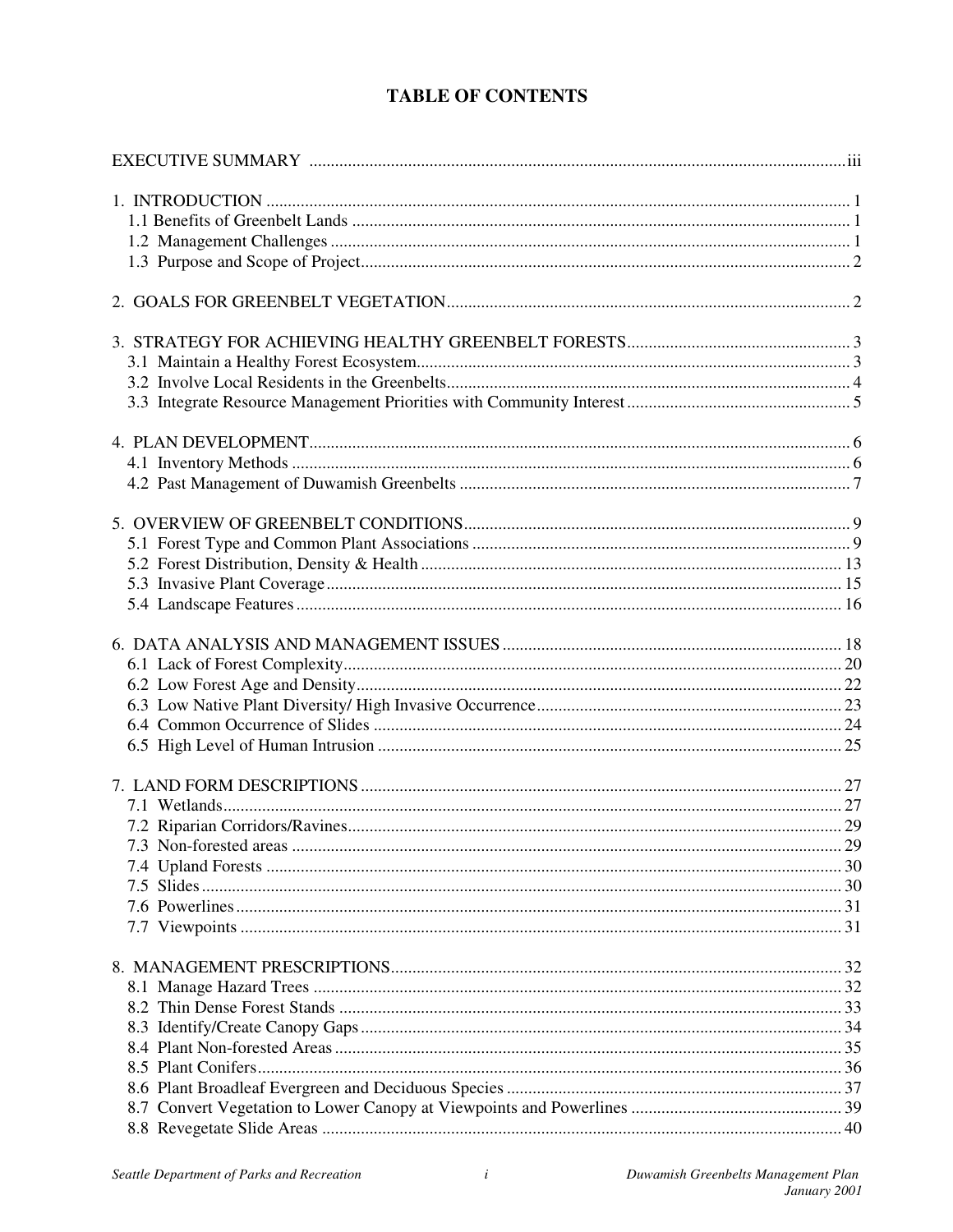### APPENDIX A – FIELD DATA FORM APPENDIX B – DATA FROM INVENTORY APPENDIX C – DATA SUMMARY FOR SUB-UNIT AREAS

### **LIST OF TABLES**

| Table 8.4. Snag Use in a Mixed Conifer Community by Various Woodpecker Species  41 |  |
|------------------------------------------------------------------------------------|--|
|                                                                                    |  |

### **LIST OF FIGURES**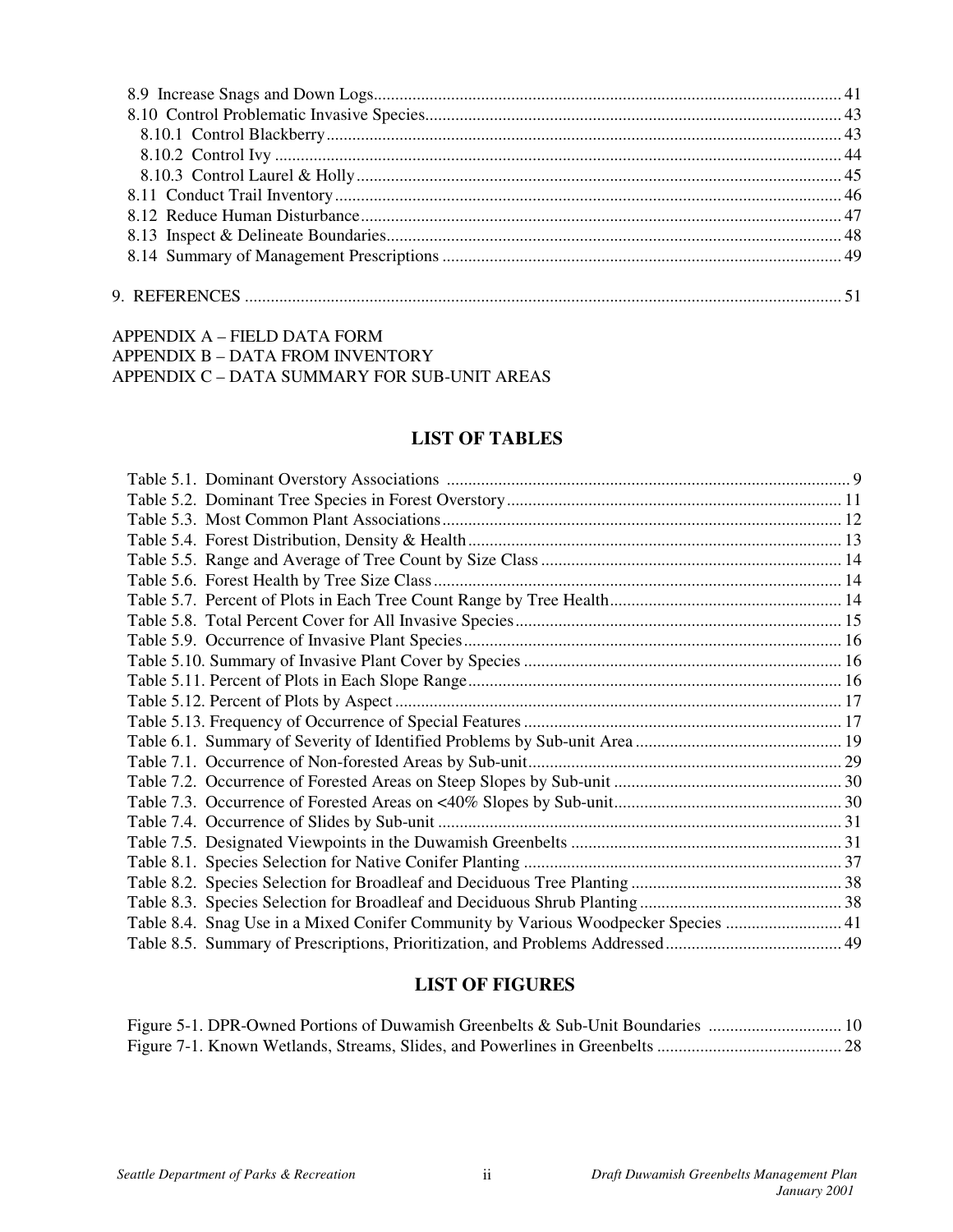## **EXECUTIVE SUMMARY**

The Duwamish Greenbelts include the predominantly forested areas that are perched on the hills on either side of the Duwamish River Valley in south Seattle. The greenbelts comprise the largest area of native forest in Seattle, totaling about 800 acres. The Seattle Department of Parks and Recreation (DPR) owns and manages over 500 acres within the greenbelts. In order to develop effective strategies for managing these lands, it was decided by DPR staff in 1997 to undertake a project that would include:

- Inventory of the vegetation on all greenbelt lands owned by DPR;
- Research of social and environmental information and planning documents for the greater Duwamish corridor;
- Notification and involvement of community constituents in the research and inventory process;
- Definition of DPR's goals and objectives for managing this resource;
- Analysis of the existing resource through the framework of the goals and objectives and within the context of the historical trends, the greater ecosystem's functions, the neighborhood context and the political/regulatory environment; and
- Development of management strategies to address the general resource, specific resource types and specific management issues.

This management plan describes the components of the project, summarizes and analyzes the results of the inventory, and recommends management actions and guidelines that address the identified problems with the vegetation resource. The goals for the Duwamish Greenbelt vegetation are:

- 1. **Conserve wildlife habitat** Greenbelt vegetation will be managed to preserve and enhance wildlife habitat in conjunction with the Urban Wildlife and Habitat Management Plan (DPR 1994, updated 2000).
- 2. **Maintain buffering and aesthetic value** Greenbelt vegetation will provide visual screening between land uses and function as an attractive border to the neighborhoods that surround it.
- 3. **Mitigate urban pollution** Greenbelt vegetation will trap air pollutants, provide biofiltration of water, screen excessive noise, and buffer urban microclimates.
- 4. **Provide natural drainage** Greenbelt vegetation will be managed to preserve and increase the land's ability to buffer and direct storm water.
- 5. **Protect soil and water quality** Greenbelt vegetation will be managed to preserve riparian corridors and hillsides by preventing erosion and maintaining vegetative cover.
- 6. **Protect public safety** Greenbelt vegetation will be managed to reduce the risk of hazards from trees.

The inventory of vegetation on the DPR-owned greenbelts was completed by volunteers and DPR staff between February and December of 1998. Data were collected for a total of 530 plots, which were located using a differential Geographic Positioning System (GPS). The sample plot size was 1/10<sup>th</sup> acre, thus about 10 percent of the approximately 500 acres of DPR-owned lands was sampled.

The following data were collected at each sample plot:

- Team and plot identifiers rating of tree health
- 
- 
- plot location occurrence of tree seedlings or saplings indicating regeneration
- dominant overstory  $\&$  understory plant species  $\bullet$  slope and aspect
- 
- 
- percent cover of invasive plant species occurrence of saturated soils or standing water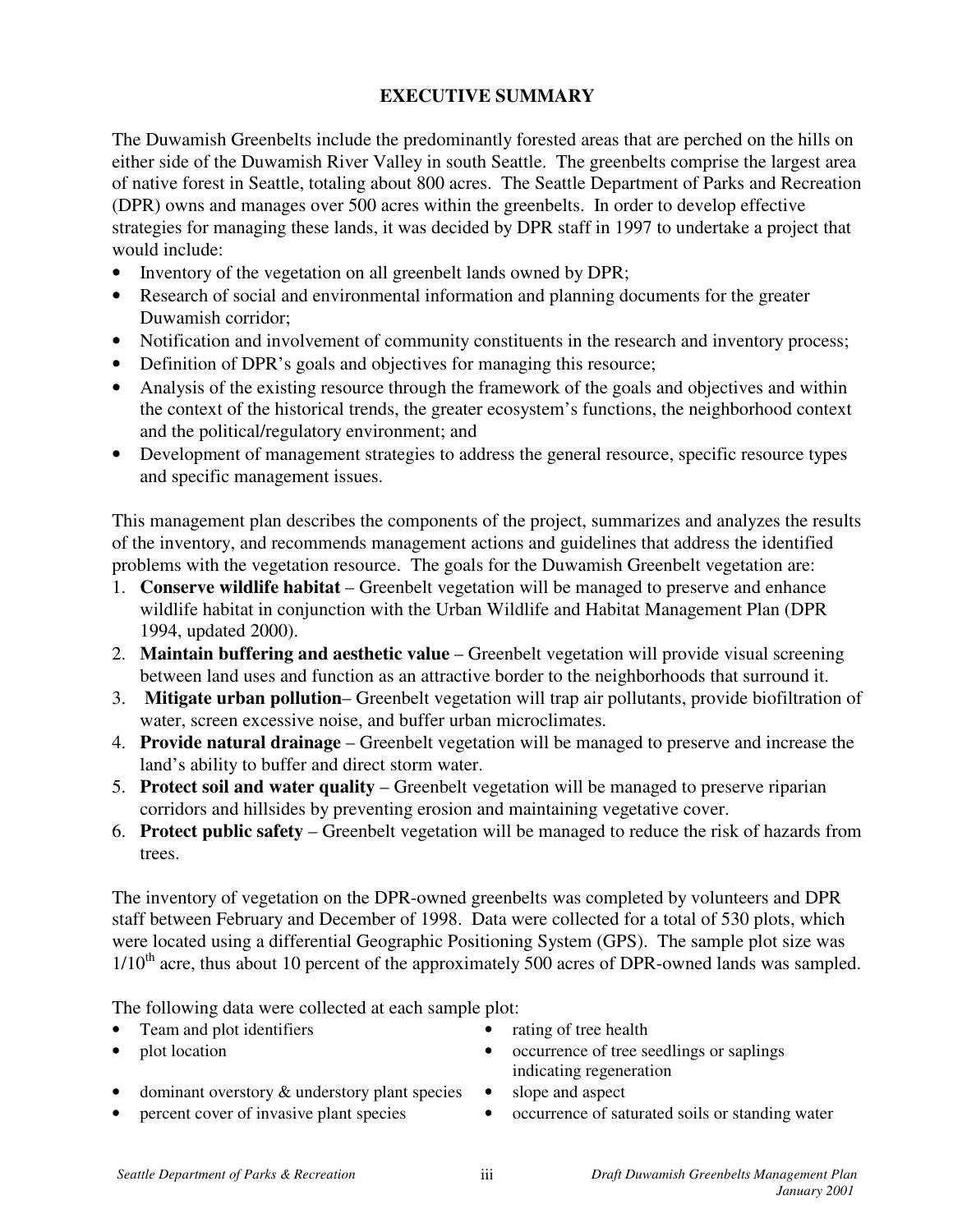- number of trees in each plot and average trunk diameter
- occurrence of special features powerlines, slides, encampments, creeks, gully erosion, refuse, huge trees, snags, down logs, seeps

To facilitate analysis of the data and development of management prescriptions, the greenbelts were divided into seven assessment units. These sub-units include Duwamish Head, Puget Park, Westcrest Park, West Marginal Hillside, North Beacon Hill, South Beacon Hill, and Carkeek Drive.

The data from the inventory show that the Duwamish Greenbelts are mostly forested areas that are dominated primarily by deciduous species (about two-thirds of all plots are deciduous). Only 17 percent of plots are evergreen or mixed forest. In deciduous plots, the most overstory common association is big leaf maple/red alder, and in evergreen plots Douglas fir and Pacific madrone are the dominant trees. While deciduous forest occurs throughout the greenbelts, many of the evergreen plots are concentrated in only a few areas, including Westcrest Park and Duwamish Head.

When compared to the more rural forests of the Puget Lowlands, the Duwamish forests have relatively low forest density and small tree size. About two-thirds of all plots have trees that average 20 inches in diameter or less, and about one-half of those plots have 10 trees or fewer. About half of all plots were rated "fair" for tree health, with over one-quarter rating poor. Tree regeneration, another indicator of forest health, was found to be quite low, and was noted primarily for deciduous species; coniferous regeneration was minimal.

Invasive exotic plants were found to be widespread in the greenbelts, with several species accounting for very high coverage in many plots. Over half of all plots have greater than 25 percent total cover by invasive species, and over one-quarter have greater than 75 percent cover. Himalayan blackberry is the most wide-spread and has the highest cover of all the invasive species; it is followed closely by English ivy. Cherry laurel and English holly were also found to occur frequently in the greenbelts.

Data were collected on a variety of landscape features. Steep slopes in excess of 40 percent were found in 18 percent of the plots. Refuse, slides, seeps, and powerlines were the most commonly noted features that would necessitate special management actions.

In analyzing the data, a total of five major problems were identified for the Duwamish Greenbelts. Each problem is described in the plan, along with lists of questions that identify the primary management issues. The major problems identified are as follows:

- Lack of forest complexity
- Low forest age and density
- Low native plant diversity/high invasive plant occurrence
- Common occurrence of slides
- High level of human intrusion

In addition to sub-unit assessment areas, the greenbelts were divided into seven land form types: wetlands, riparian corridors/ravines, non-forested areas, upland forests, slides, powerlines, and viewpoints. These categories were developed for the purpose of identifying common areas to which to apply general management guidelines and prescriptions. Where applicable, land form types are prioritized for each management prescription.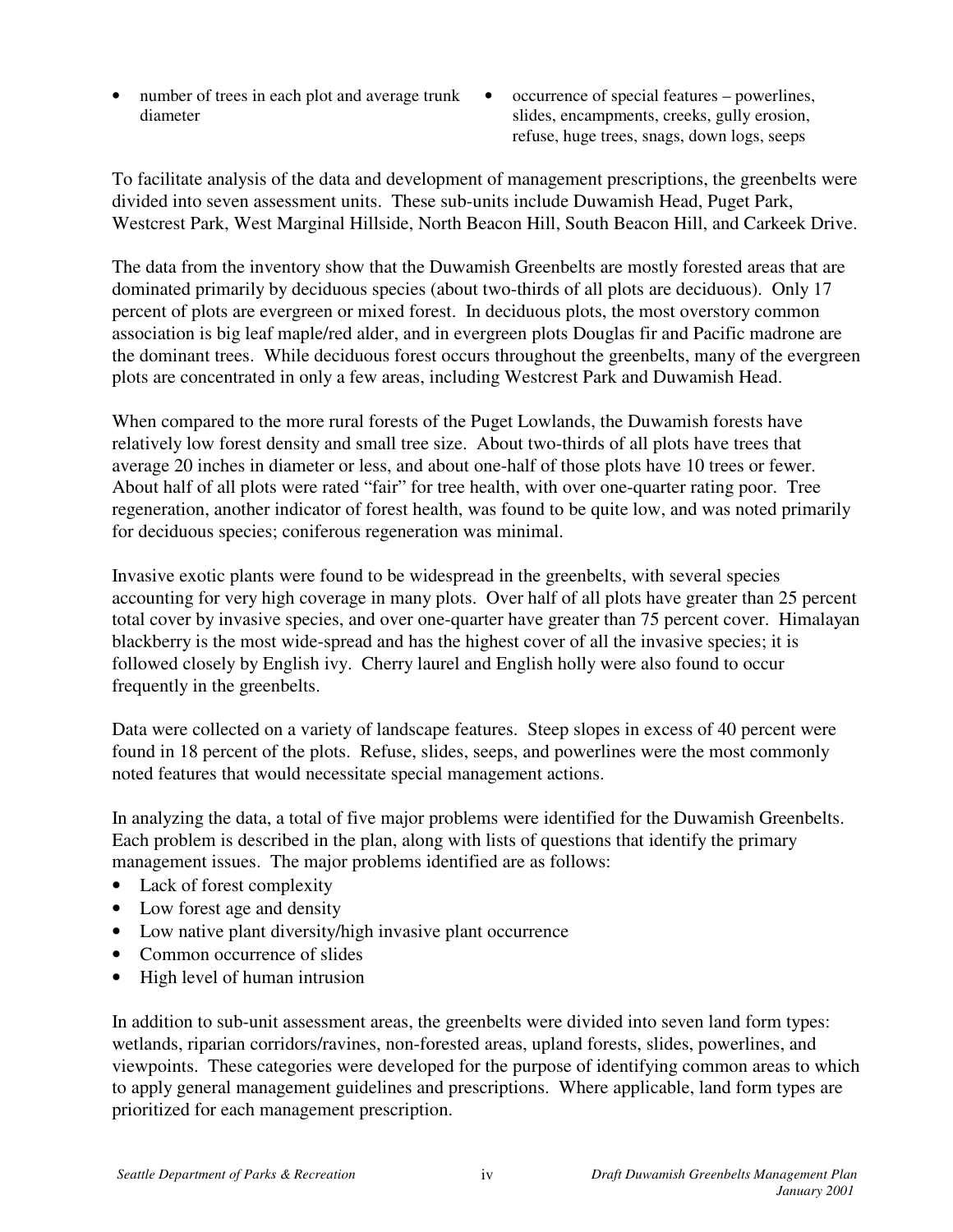The management prescriptions described in the plan are intended to address at least one of the five major problems identified above. Information is provided for each prescription or task regarding the reasons for doing them, the major elements of the task, the sub-unit areas and land form types that are prioritized for the task, and the specific problems that are addressed. In general, the main factors that are used in prioritizing areas for prescriptive actions in this plan are as follows:

- high visibility and/or high level of public use,
- risk to public safety,
- reasonable accessibility,
- good probability of involvement by neighborhood or community group volunteers,
- moderate biological condition with respect to specific problem under consideration
- area is "front" for specific problem under consideration (area of good to moderate quality adjacent to area of poor quality), and/or
- riparian corridor in which management action would contribute to improved aquatic habitats.

Using these criteria, it is likely that the West Duwamish areas will generally be prioritized over the East Duwamish areas due to greater visibility, higher level of public use, better access, the presence of more riparian corridors, and better biological condition. Areas on steep slopes will typically receive lower priority due to accessibility issues unless they pose a slide risk, and therefore are threats to public safety. Areas with high cover of invasive plants will generally receive lower priority than areas with moderate cover, because the latter are considered more recoverable. In general, this plan takes the approach that tasks with a higher probability of success should be prioritized, and that areas that are not yet severely disturbed should be saved from further degradation before those areas that are already in worse shape.

The plan proposes 13 prescriptions or tasks for managing the vegetation of the Duwamish Greenbelts. They are as follows:

- 1. Manage hazard trees
- 2. Thin dense forest stands
- 3. Identify/create canopy gaps
- 4. Plant non-forested areas
- 5. Plant conifers
- 6. Plant broadleaf evergreen and deciduous species
- 7. Convert vegetation to lower canopy at viewpoints and powerlines
- 8. Revegetate slide areas
- 9. Increase snags and down logs
- 10. Control problematic invasive species
- 11. Conduct trail inventory
- 12. Reduce human disturbance
- 13. Inspect and delineate boundaries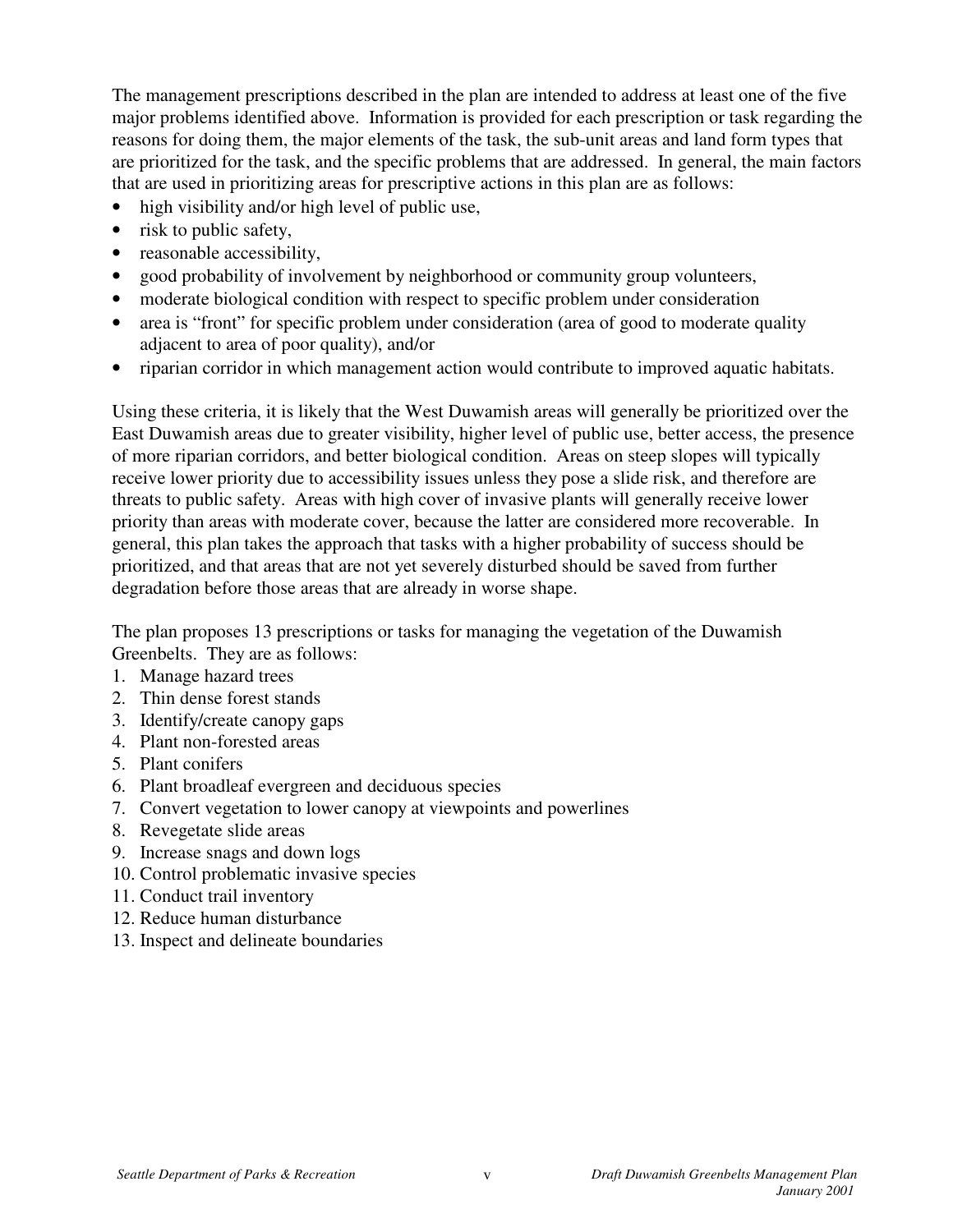## **Duwamish Greenbelts Management Plan Seattle Department of Parks and Recreation**

## **1. INTRODUCTION**

The Duwamish Greenbelts include the predominantly forested areas that are perched on the hills on either side of the Duwamish River Valley in south Seattle. The greenbelts comprise the largest area of native forest in Seattle, totaling about 800 acres. The Seattle Department of Parks and Recreation (DPR) owns and manages over 500 acres within the greenbelts. These lands include various park lands, viewpoints and undeveloped open space. The DPR owns all or part of the following: Belvedere Viewpoint, Fairmount Park, Hamilton Viewpoint, José Rizal Park, Lewis Park, Puget Park, Sturgus Park, Westcrest Park and 12<sup>th</sup> Avenue South Viewpoint. Other agencies and private interests also own substantial lands within the Duwamish Greenbelts.

### **1.1 Benefits of Greenbelt Lands**

These properties were acquired by the DPR because of the multiple public benefits they provide. The mass of trees and vegetation, as well as the soils on these sites are reservoirs that detain rainfall, thereby reducing runoff and assisting the City's drainage functions. The soils and plants also provide biofiltration to maintain water quality. The foliage traps particulate pollution in significant amounts, especially along the I-5 corridor.

The greenbelts represent significant wildlife habitat. The forests foster wildlife populations that are rare or non-existent elsewhere in the City. Where streams pass through the greenbelts, the vegetation helps stabilize the streambanks and keeps the water cool through shading and evaporative cooling. The cool clean water that comes out of the greenbelts contributes positively to the water quality of the Duwamish estuary.

Humans also benefit from their direct experience of the greenbelts. These are places where residents can take a walk and find a tranquil forest in the midst of the City. They are a destination for groups and individuals learning about the environment. The greenbelts provide screening and greenery that add character to the neighborhood and value to adjacent properties. Visually, the greenbelts soften the edges of the industrial corridor south of downtown.

### **1.2 Management Challenges**

These properties present a number of management challenges for the City. The fragmented ownership of the greenbelts, which includes significant private holdings, makes management actions difficult to effectively implement at a large scale. For example, long-term success rates for managing invasive weeds on DPR lands are lowered due to the inability to manage weeds encroaching from adjacent private lands. Similar difficulties arise from a fragmented ownership with regards to encampments and the problem of refuse dumping. Other fragmentation problems arise in areas of powerline corridors and undeveloped street right-of-ways.

Much of the greenbelt areas occur on steep slopes that are prone to sliding, requiring significant investigation prior to planting trees or clearing invasive species. Many of these areas are too steep to safely use volunteer labor in carrying out management actions. The greenbelt areas lie between the industrial complexes in the bottom of the Duwamish Valley and the residential areas on the hill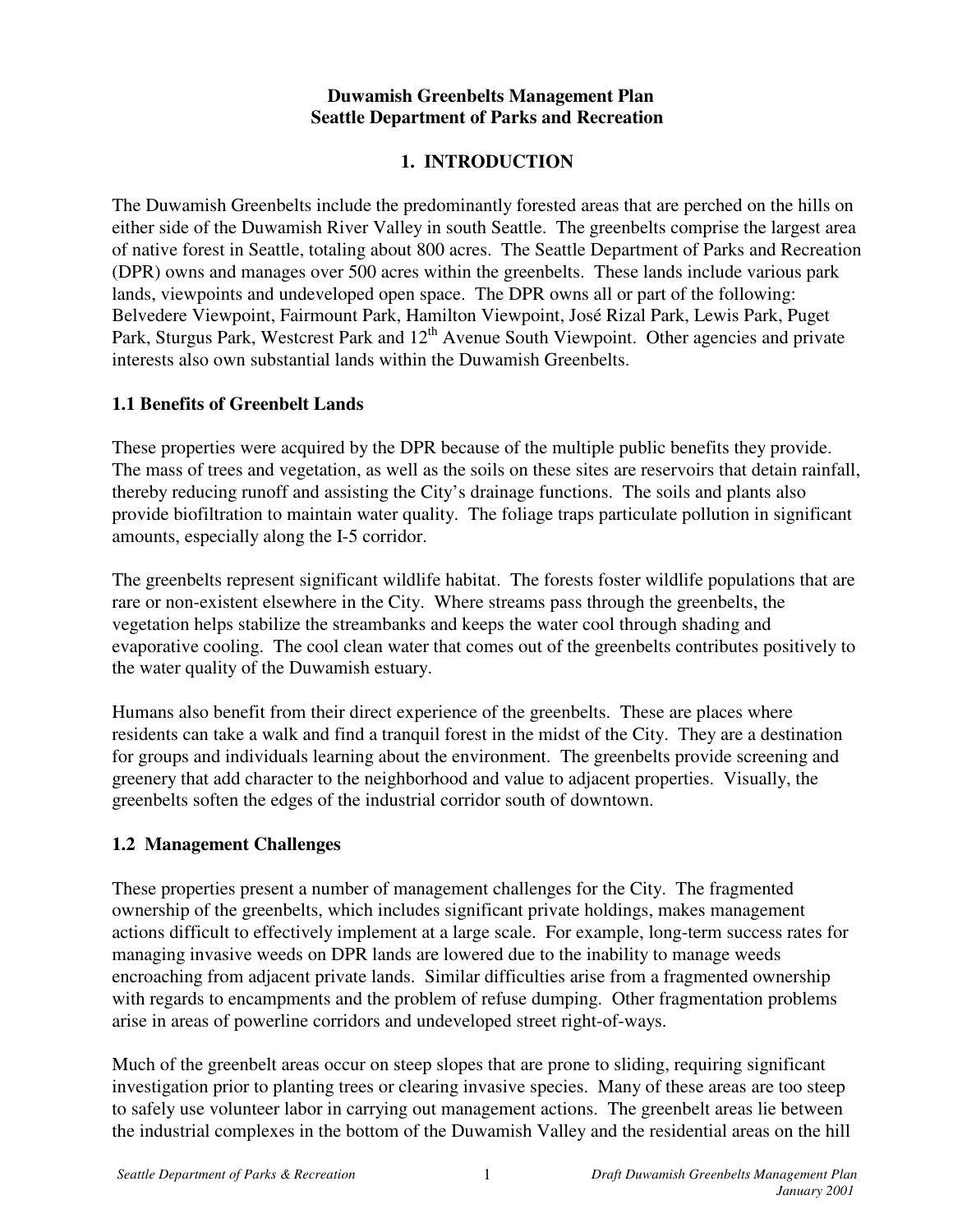crests. As steep-sloped transitional areas, they are not well integrated into the adjacent neighborhoods. Finally, there is no stable funding source for managing the DPR greenbelt lands; priority typically goes to management of high-use, high-visibility recreational park facilities.

## **1.3 Purpose and Scope of Project**

In order to develop effective strategies to address these types of challenges, it was decided by DPR staff in 1997 to undertake a project that would result in a management plan for the vegetation on DPR-owned lands. The project included:

- inventory of the vegetation on all greenbelt lands owned by DPR;
- research of social and environmental information and planning documents for the greater Duwamish corridor;
- notification and involvement of community constituents in the research and inventory process;
- definition of DPR's goals and objectives for managing this resource;
- analysis of the existing resource through the framework of the goals and objectives and within the context of the historical trends, the greater ecosystem's functions, the neighborhood context and the political/regulatory environment; and
- development of management strategies to address the general resource, specific resource types and specific management issues.

This management plan describes the components of the project, summarizes and analyzes the results of the inventory, and recommends management actions and guidelines that address the identified problems with the vegetation resource. The plan does not propose changes of use for these park properties, nor does it seek to change the forested nature of the greenbelts. The plan was developed to address primarily the vegetation resource. We recognize that there are other management issues that relate to the vegetation, and these are addressed in this plan only to the extent that they affect or are affected by vegetation.

### **2. GOALS FOR GREENBELT VEGETATION**

Many of the properties within the Duwamish Greenbelts were acquired by Parks and Recreation between 1989 and 1998 as part of the Open Space Bond passed by King County in 1989. The purposes of the acquisitions were articulated in the City's Greenspaces Policy (1993). In summary, they were:

- 1. Help preserve areas of natural landscape and habitat for wildlife
- 2. Provide natural buffers between land uses of different intensity or areas of distinct character or identity
- 3. Help mitigate the effects of noise and air pollution
- 4. Help reduce the necessity for constructed storm water systems
- 5. Help preserve the quality of natural drainage systems and enhance the stability of the land.

The goals for this plan were developed with a focus on these purposes. The plan adds another goal for safety, recognizing that the well being of the greenbelts is closely linked to the well-being of the surrounding community. Together, the goals for the Duwamish Greenbelt vegetation are: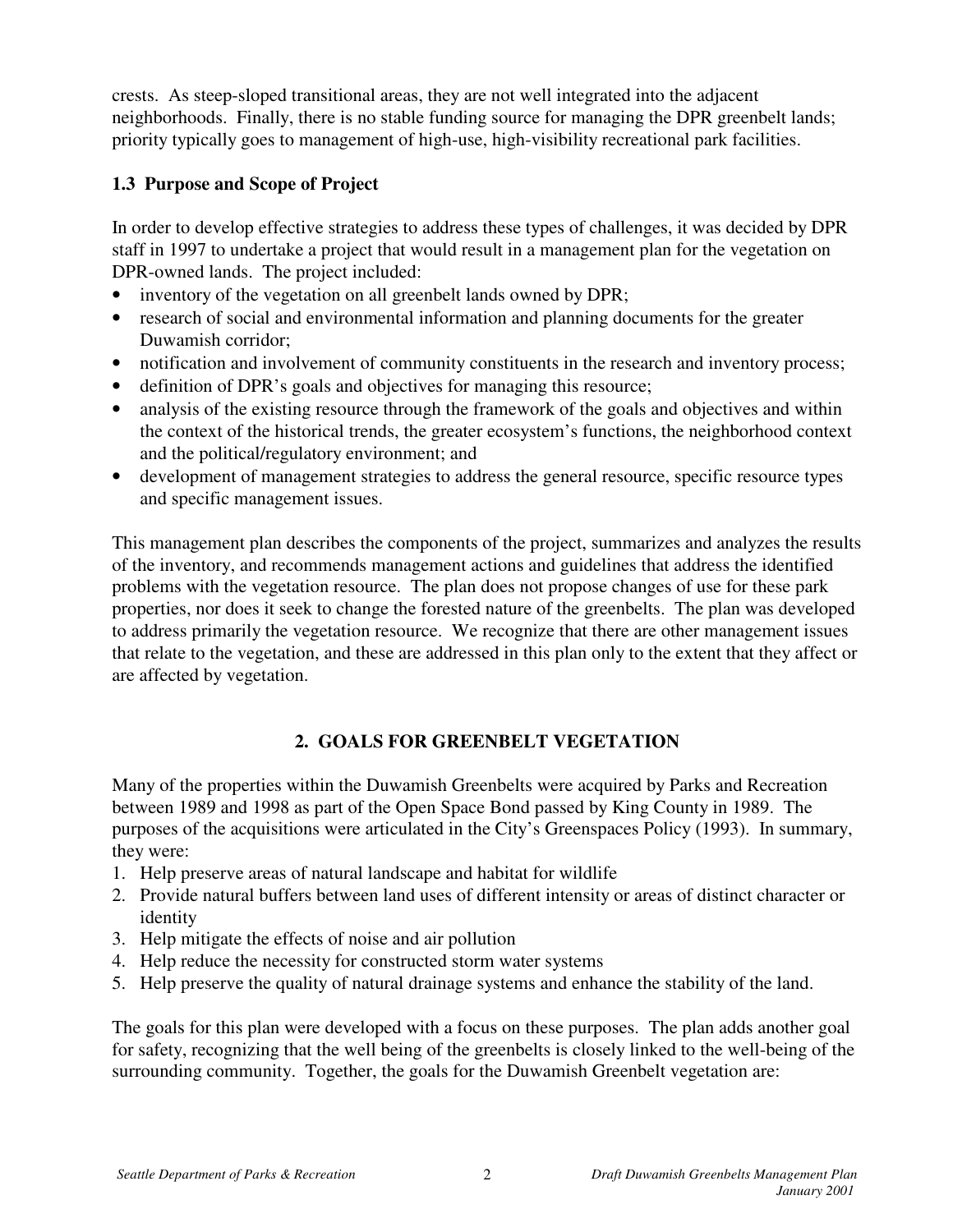- 1. **Conserve wildlife habitat** Greenbelt vegetation will be managed to preserve and enhance wildlife habitat in conjunction with the Urban Wildlife and Habitat Management Plan (DPR 1994, updated 2000).
- 2. **Maintain buffering and aesthetic value** Greenbelt vegetation will provide visual screening between land uses and function as an attractive border to the neighborhoods that surround it.
- 3. **Mitigate urban pollution** Greenbelt vegetation will trap air pollutants, provide biofiltration of water, screen excessive noise, and buffer urban microclimates.
- 4. **Provide natural drainage** Greenbelt vegetation will be managed to preserve and increase the land's ability to buffer and direct storm water.
- 5. **Protect soil and water quality** Greenbelt vegetation will be managed to preserve riparian corridors and hillsides by preventing erosion and maintaining vegetative cover.
- 6. **Protect public safety** Greenbelt vegetation will be managed to reduce the risk of hazards from trees.

## **3. STRATEGY FOR ACHIEVING HEALTHY GREENBELT FORESTS**

It is our professional opinion that the best way to achieve the goals of this plan is to work toward a "sustainable" urban forest consisting primarily of native plant associations through strategic interventions that emulate existing ecological processes. By "sustainable" we refer to "A Model of Urban Forest Sustainability" (Clark 19XX) which identifies three essential components of a sustainable urban forest:

- The Vegetation Resource
- The Community Framework
- The Resource Management

Simply put, this model states that the welfare of the forest is inextricably linked with the way that it is managed and with the support and involvement that the community provides. While this plan focuses primarily on management of the vegetation resource, it is intended to be a resource management tool to enhance the community framework in support of the vegetation resource. The following sections expand on the vision for the Duwamish Greenbelts for each of these components.

## **3.1 Maintain a Healthy Forest Ecosystem**

With a healthy forest ecosystem, the best balance of the above goals can be realized. A healthy forest ecosystem contains complexity in terms of structure and function, providing habitat to many diverse populations of native flora and fauna. At the same time, the forest is sufficiently continuous to favor species that need "interior" forest conditions. Likewise, forest stands are connected so that populations are continually replenished by migration.

A healthy forest ecosystem maintains buffering and aesthetic value. A mixture of tree species featuring conifers provides more effective screening year-round. The complexity of the vegetation provides interest and depth to the forest edge. A vigorous forest rapidly fills in any vegetation gaps that appear.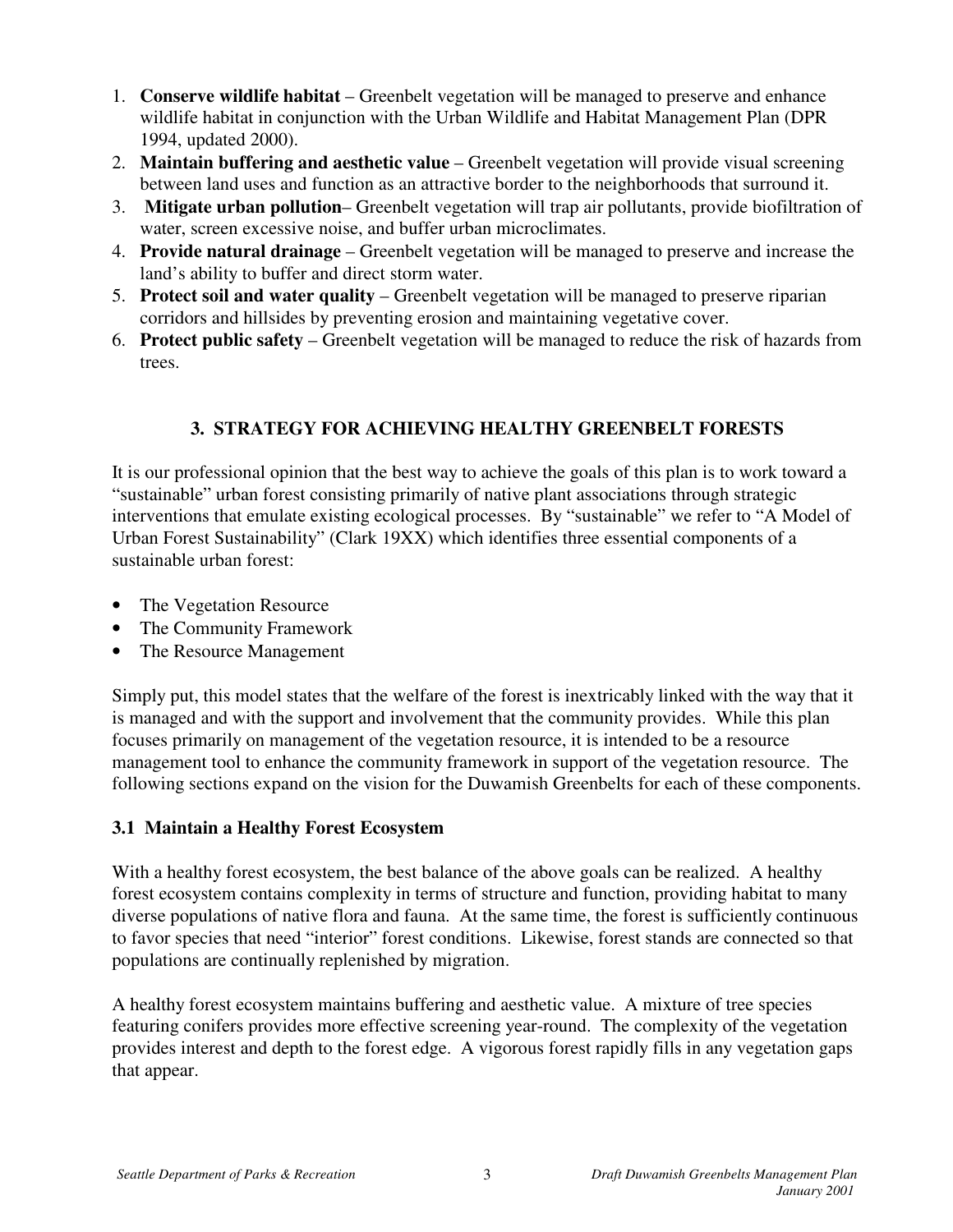A healthy forest ecosystem mitigates urban pollution. Carbon dioxide is sequestered in a forest that is growing rapidly. A multi-layered canopy presents the maximal leaf area to trap particulate matter. Living soils with abundant organic matter break down or bind up waterborne pollutants.

A healthy forest ecosystem provides a natural drainage utility. Rainfall is trapped in the high volume of leaf surface area before it ever reaches the ground. Significant amounts of evergreen vegetation provide this cover even in winter months. The high levels of organic matter in the soil and its well-developed structure, act as a sponge to detain water during peak storm events.

A healthy forest ecosystem keeps soil in place by limiting the movement of water over the ground surface. The leaf litter acts as mulch, while multi-layered root systems strengthen the soil matrix. In the event of soil disturbance, native soil fertility insures that surrounding plants rapidly recolonize any soil that is exposed. As a result, very little of the soil ends up in our streams.

A healthy forest ecosystem is also healthy for the community. Healthy trees are less likely to be hazardous. When they grow vigorously they are able to fend off disease and insect threats. Proactive management helps promote this. Stands of mature or stagnant trees may need thinning and/or underplanting. Edges and high-traffic areas may need inspection routinely so potential hazard situations can be identified. Hazardous trees may be converted to habitat features such as snags or downed logs to promote the above goals as well.

Soil is the key to promoting all of these benefits. Like wildlife, native vegetation needs appropriate habitat to survive, thrive, and reproduce. In the urban environment, soil is often the habitat component that is compromised. In comparison to mature, undisturbed forest soils, Duwamish Greenbelt soils lack the structure and the dynamic nutrient exchange needed to sustain a competitive native ecosystem. Native plant species are dependent on a vigorous "rhizosphere" to give them a competitive advantage over invasive exotic species. The abundant organic matter found in native forests has typically been lost to erosion and burning during historic logging and excavation events. Sporadic attempts to "clean up" the greenbelts have also robbed the soil of new organic matter. Soil compaction is a less critical impact on soil health, but can be locally significant. With compaction, not only is plant growth inhibited, but the "sponge" for rainfall absorption is also diminished.

### **3.2 Involve Local Residents in the Greenbelts**

The involvement of local residents in the greenbelts is essential to promoting the goals of this plan. Where local residents have taken a constructive interest in the greenbelt, multiple benefits have followed. Residents have reported problems and issues such as illegal dumping, hazardous trees, encampments, and so on, and have acted as a repository of site-specific information, such as history and wildlife inventories. Local residents have joined the Adopt-a-Park program to control exotic invasive weeds and plant trees. They have advocated for the greenbelt in their community councils and with the Parks Department. In some areas, local residents have developed management plans for their part of the greenbelt (e.g., Westcrest Park, Fairmount Ravine, Hamilton Viewpoint).

On the other hand, local residents who are not constructively engaged in the greenbelts may view them as nuisances or safety problems. They may not understand all the benefits a healthy forest provides. They may inadvertently compromise forest health when they walk off-trail, collect plants, or dump yard waste, and they may not perceive the impacts of their actions on the greenbelts. In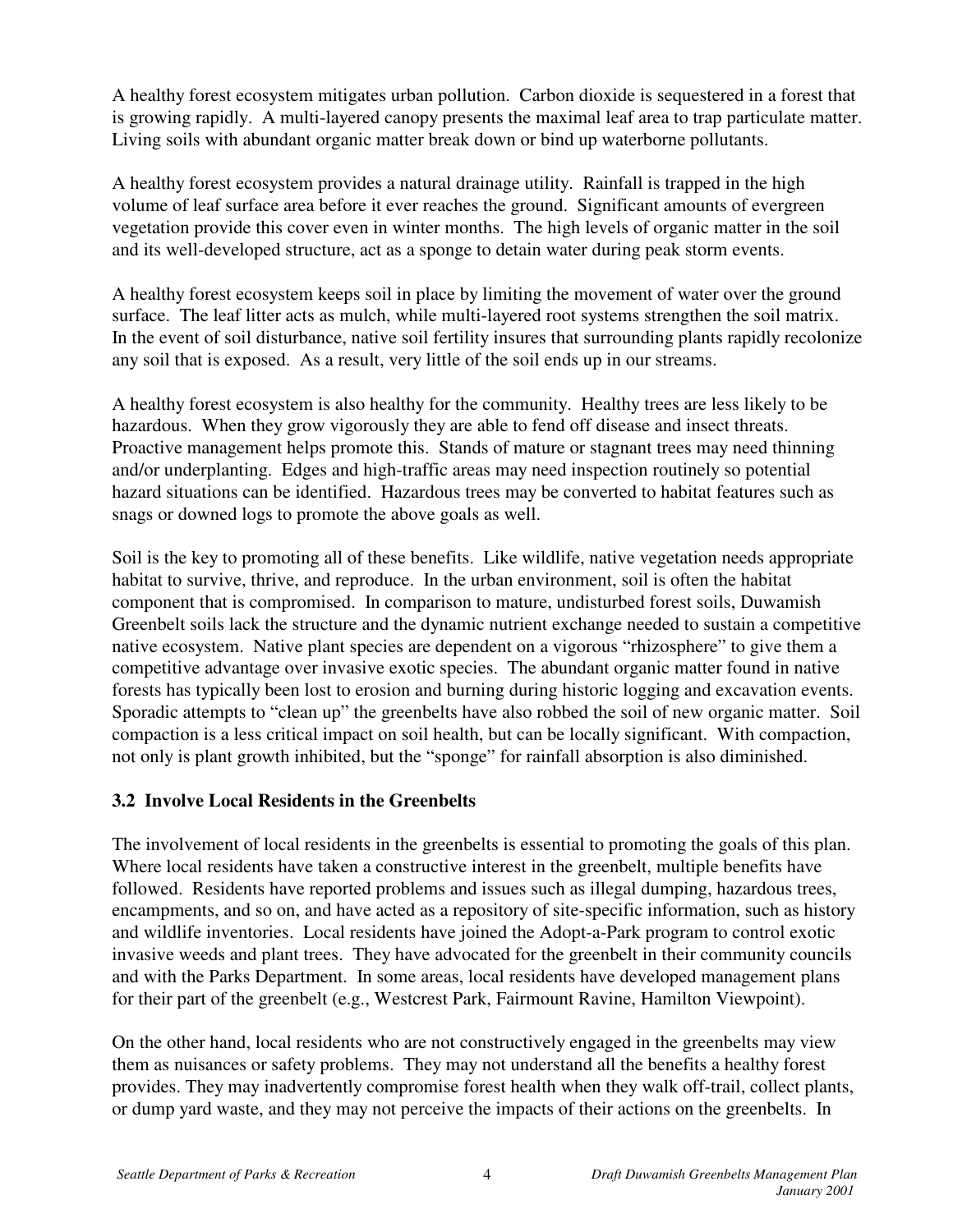some cases, there are even incidents of unauthorized tree cutting, clearing and other actions that entirely disregard the interests of the greater public.

Several conditions contribute to lack of constructive participation in the greenbelts. Much of the Duwamish Greenbelt property has come into public ownership since the 1989 Open Space Bond Issue. Many local residents may still not perceive these areas as "parks". Furthermore, the lack of developed trails makes accessing and enjoying these open spaces difficult. Evidence of illegal activities creates a perception that they are unsafe places to go. The location of the greenbelts on the borders of the neighborhood leave them lacking neighborhood identity. There is no critical mass of people who claim the greenbelts as "their" park.

Part of achieving a sustainable, healthy forest is engaging the neighborhood in the greenbelts by addressing these conditions. While this plan only identifies action steps specific to vegetation, these steps must be integrated with a campaign to involve and educate the surrounding neighborhoods about the greenbelts. This plan may be used as one tool to accomplish this end.

## **3.3 Integrate Resource Management Priorities with Community Interest**

The Department of Parks and Recreation does not have a maintenance budget for the Duwamish Greenbelts. This is typical of all the department's open space, which historically was left "natural", meaning unmanaged. The need for management is now recognized, hence this management plan. This plan provides a framework for addressing management issues in the absence of routine maintenance. It does so by identifying project types and guidelines for how to apply them.

Some project resources may be available through capital funding or the Pro-Parks Levy. However, available resources are meager compared to the large body of work this plan identifies. The primary resource required for implementing this plan will be citizen participation. This makes the need to involve local residents in their greenbelts even more central to achieving the plan goals.

In contrast to the approach used in a developed landscape, the project approaches here may not fit the public's image of "neat" vegetation typical of more formal park landscapes. In keeping with the goals of this plan and the limitation on resources, most project approaches use native ecosystem processes to influence forest composition. These may look "random" or "messy" in certain phases. Two processes – disturbance and competition – are the fundamental ways that the vegetation can be manipulated.

Management either seeks to limit disturbance in healthy areas or to increase disturbance in unhealthy areas. In healthy areas, gentle techniques to manage competition without causing disturbance are called for. Once an area is disturbed, however, competition needs to be aggressively managed. Weeds need to be repeatedly controlled, and installed plants need water, mulch and other treatments to boost their competitive advantage. The management objectives focus primarily on achieving mature native vegetation. To promote the strategy of involving local residents, good interpretive campaigns should be built into all projects so that temporary "messes" can be understood in the context of the long-term goals.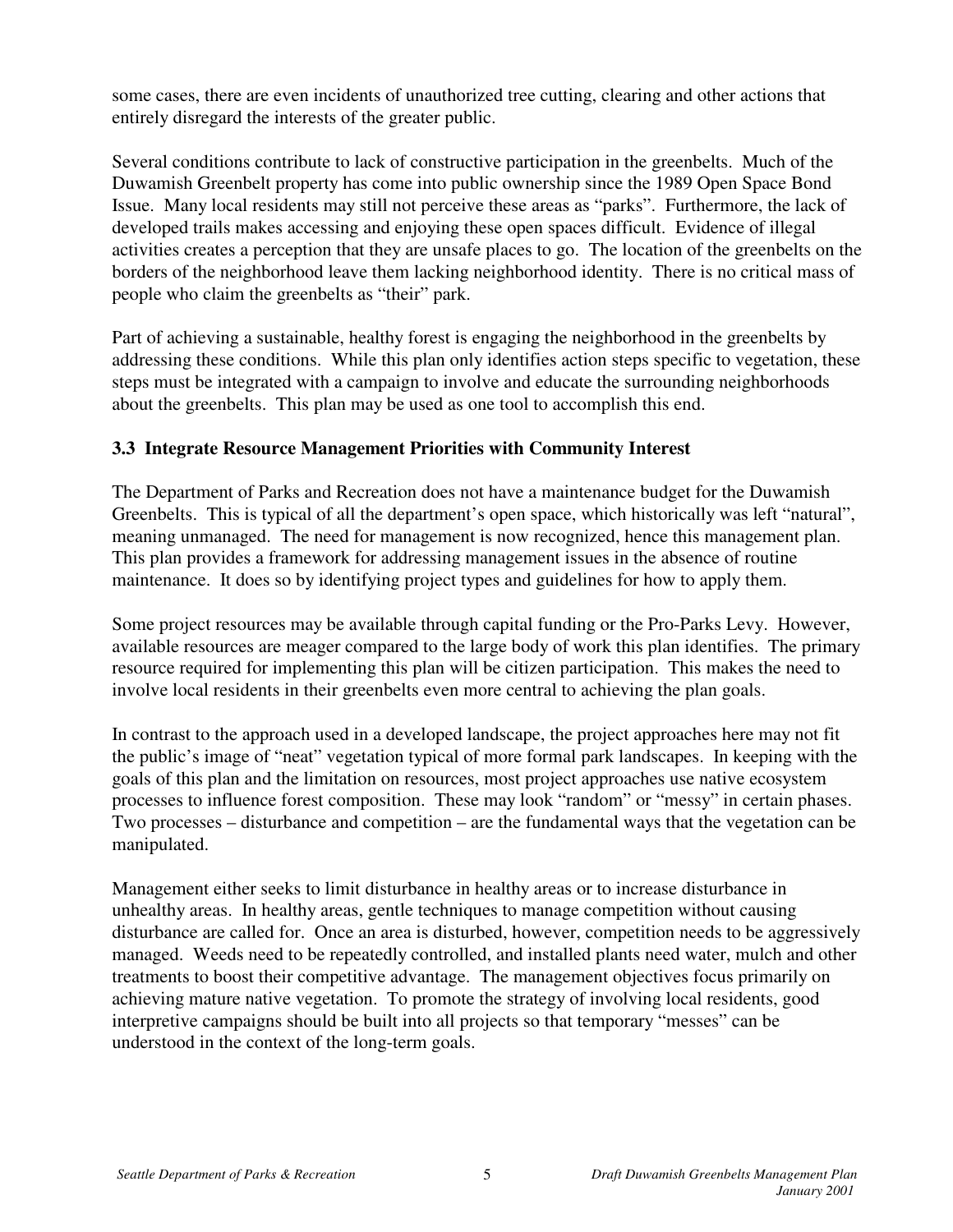## **4. PLAN DEVELOPMENT**

The Duwamish Greenbelts Reforestation Project was initiated by Seattle DPR in 1997. DPR contracted with Sheldon & Associates, a private environmental consulting firm, to assist in all aspects of the project, including inventory organization, volunteer training, data quality control, data analysis, and management plan preparation. DPR also solicited assistance from TREEmendous Seattle, a non-profit environmental organization, in finding and organizing the volunteer base. Volunteers that participated in collecting inventory data included private individuals and the following organizations: Tree Stewards, TREEmendous Seattle, Big Brothers of Seattle, Americorps, North Seattle Community College students, Environmental Explorer Post at Franklin High School, and the Environmental Explorer Post at Rainier Beach High School.

## **4.1 Inventory Methods**

The inventory of DPR-owned lands in the Duwamish Greenbelts was designed to be carried out by trained volunteers using a differential Geographic Positioning System (GPS) to locate sample plots in the field and to record the data. Hand-written data forms were also used as a backup in case the GPS system malfunctioned. The electronically-stored sample plot locations and data entries were later transferred into a GIS database system by DPR staff. The data were analyzed by staff from Sheldon & Associates.

## **Data Collection**

Sample plot locations within DPR-owned lands were pre-assigned by DPR staff using the existing GIS database that contains the mapped boundaries of the various parcels. The pre-assigned sample plot coordinates were then stored in a Trimble TDC2 Datalogger™ GPS. Volunteers were trained to locate these plots in the field using the GPS, and to then record the data for each plot electronically into the GPS data entry system. The typical estimated error in locating plots using the differential GPS is about one meter.

Volunteers were trained in the use of the GPS and in data collection methods in February 1998. Some supervision was provided to volunteers by DPR staff during the early period of data collection. Data were collected by volunteers during late winter and spring of 1998. As volunteer availability waned, DPR staff completed the inventory data collection through the summer and fall of 1998. The entire period of data collection lasted from late-February 1998 through early-December 1998. Volunteers completed approximately half of the 530 plots that were sampled, with DPR staff completing the remainder.

The sample plot size selected for the inventory was  $1/10<sup>th</sup>$  acre, each plot having a diameter of 74.4 feet (22.7 meters). The total number of plots was based on the goal of sampling roughly 10 percent of the total DPR-owned land of about 500 acres. Since each plot represents 1/10<sup>th</sup> acre, 500 plots would cover roughly 50 acres, or 10 percent of the 500 acres. Plots were located to sample representatively across the parcel, including parcel edges. Plot location selection was not biased by topography, vegetation, accessibility or other factors.

To be able to identify on-the-ground the exact area in which to sample, field teams would locate the center of the sample plot using the GPS, stretch out a pre-measured rope from this central point (37.2 foot radius), and then hang several flags at the edges of their sample plot. One team member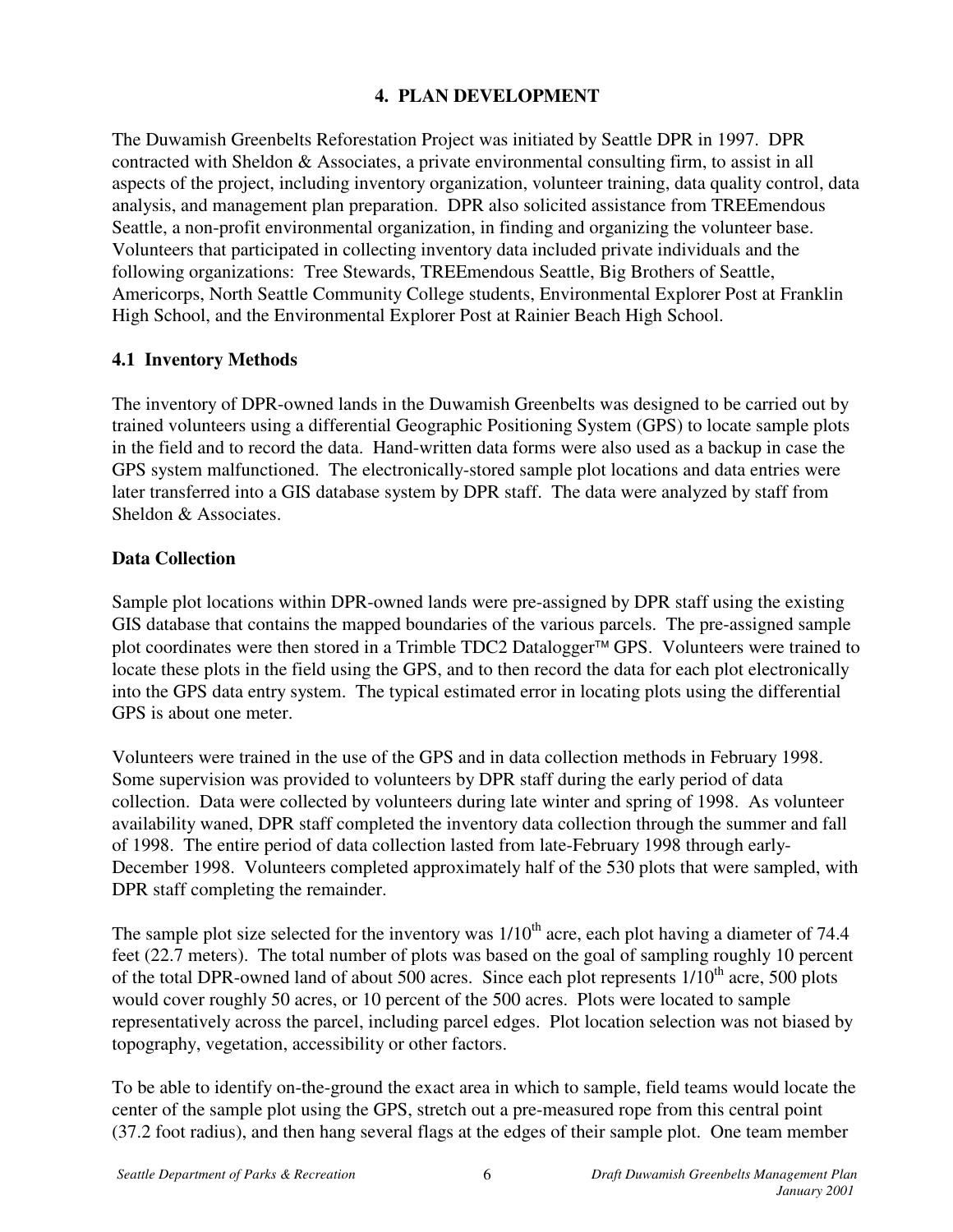would typically walk through the plot, while the other stood near the center, recording data called out by the observer.

The following data were collected at each sample plot (see Appendix A for example data form):

- Team and plot identifiers rating of tree health
- 
- dominant overstory and understory plant species
- 
- number of trees in each plot and average trunk diameter
- 
- plot location occurrence of tree seedlings or saplings indicating regeneration
	- slope and aspect
	- **•** occurrence of saturated soils or standing percent cover of invasive plant species occurrence of saturated soils or standing water
		- occurrence of special features powerlines, slides, encampments, creeks, gully erosion, refuse, huge trees, snags, down logs, seeps

Visual estimates were used for determining dominant plant species and percent cover of invasive exotics. The range for the average tree diameter was determined by either visual estimates or by measuring and averaging diameters using a forester's cruise stick (Biltmore stick). The range for percent slope was visually estimated using a simple geometric method of the difference in height between the two team members standing a certain distance apart. Tree health was based on a subjective assessment of extent of canopy cover and any evidence of tree decay.

## **Data Management and Analysis**

Data that were recorded in the field using the GPS data entry system, and were electronically transferred by DPR staff into a GIS database, based in the UNIX system. Data that were handwritten on paper forms were later manually entered into the GIS database. Quality control of a portion of the data was completed by biologists who revisited sample plots and confirmed or corrected the original observations. A number of duplicate data sets were inadvertently collected by volunteers, and these were used as part of the quality control effort.

Maps were plotted using the GIS to represent data trends in the various DPR lands in the study area, and to identify areas targeted for management actions. The data were also made available in a Microsoft Excel<sup> $TM$ </sup> spreadsheet, which was used to sort the data and to develop summarizing tables and charts that aided in the analysis.

## **4.2 Past Management of Duwamish Greenbelts**

In the mid-1990's public interest was focused on reversing the impacts of urbanization on the Duwamish/Green River ecosystem. In 1994, the King County Council lead the formation of the Duwamish Coalition to bring stakeholders together to find ways to initiate environmental restoration of the watershed while fostering industrial redevelopment of the corridor. The Green/Duwamish Ecosystem Restoration Study, commissioned in 1995 as a joint project of King County and the Army Corps of Engineers, focused primarily on the riparian environment of the entire watershed. The Lower Duwamish Watershed Habitat Restoration Plan, completed in late 1996, also focused on the riparian habitats, this time mainly in the Seattle area. This plan did include Puget Creek as one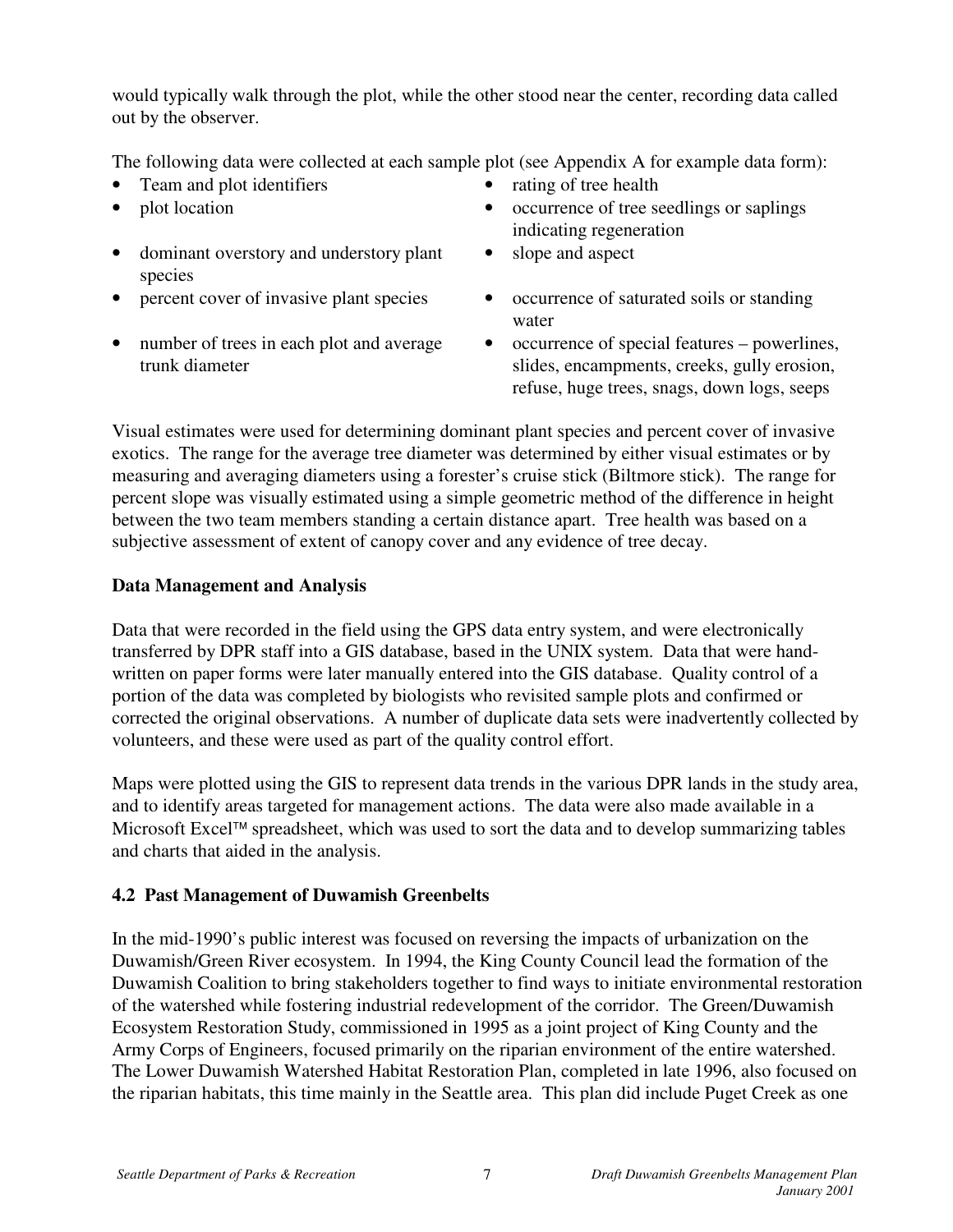of the tributary creeks, and it indicates upland areas as "Connector/Pocket Habitat" for riparian corridors.

Several Neighborhood Plans list priorities and projects for the Duwamish Greenbelts. Some plans make general statements, such as: "maintain and upgrade existing parks, playgrounds, and open spaces" (North Beacon Hill Plan) or "Preserve and extend the neighborhood's tree canopy" (Admiral Plan).

Specific references to the greenbelt include:

- "...potential street vacations or closures to create street-end parks or view points..." (North Beacon Hill)
- "North/south walking trails along…Puget Park/Riverview Trail; Duwamish Hillside Trail." (Delridge)

Westcrest Park was developed under a master plan completed by Rich Haag in the 1970s, and a management plan is currently being completed by a neighborhood coalition in partnership with DPR. Other citizen-initiated plans have been completed for Fairmont Ravine and Hamilton Viewpoint. To our knowledge, no other plans address the management of the Duwamish Greenbelts.

Several agencies have jurisdictions on or adjacent to DPR-owned greenbelts. Seattle City Light manages power and transmission lines on right-of-ways adjacent to Park property. SEATRAN has regulatory jurisdiction over trees in the right-of-way adjacent to Park property. Seattle Public Utilities manages several utilities that pass through Park property, including creeks that fall under their drainage and wastewater utility. Department of Design, Construction and Land Use regulates activities in many parts of the greenbelt as Environmentally Critical Areas (ECAs). Washington State Department of Fish and Wildlife has jurisdiction over the fish and wildlife in the greenbelts.

In addition to these government entities, there are many citizen groups that have interests in the greenbelts. There are numerous Adopt-a-Park groups involved with parks along the greenbelts, including Fairmount Ravine, Puget Park, Riverview Playfield, and Westcrest Park. Some of these groups are supported by or affiliated with their local community councils. Examples of active groups include:

- The Green/Duwamish Watershed Alliance is a citizen non-profit group dedicated to restoring the entire watershed.
- I'M A PAL is a foundation working in the lower Duwamish watershed on a variety of restoration and environmental justice projects.
- The Environmental Coalition of South Seattle works on economic development and pollution prevention.
- The Greater Duwamish District Council represents the area of SODO South Park, Georgetown and Beacon Hill.
- Duwamish Valley Neighborhood Preservation Coalition is a community group concerned with the liveability of its neighborhoods.

Beyond these groups there are numerous businesses and residents located next to Park property. Groups of Park neighbors may periodically work together to address a local issue that involves the Park property.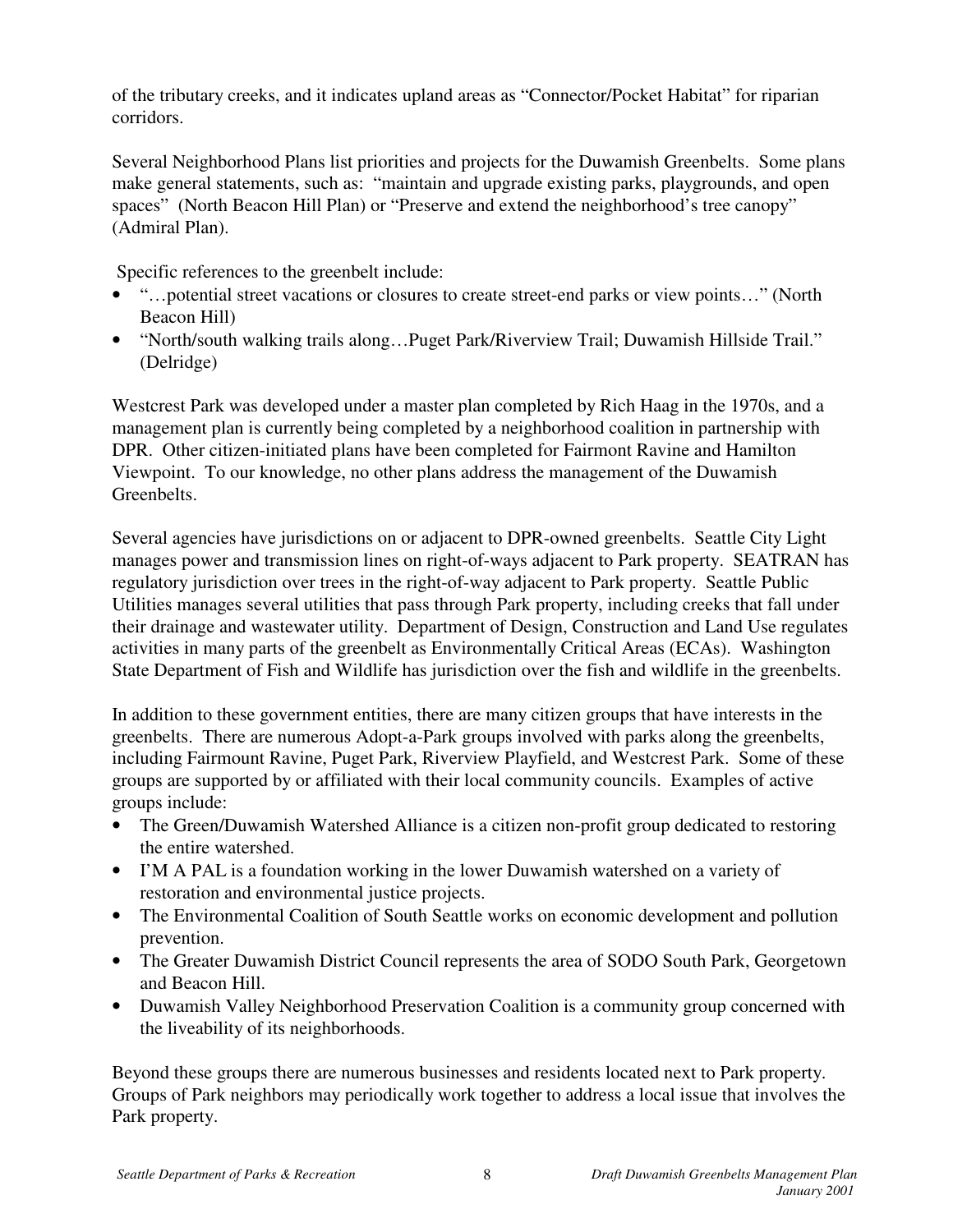#### **5. OVERVIEW OF GREENBELT CONDITIONS**

This section summarizes the data that were collected for this project. It provides an overview of existing conditions in the greenbelts with regards to forest type, common plant associations, forest distribution and density, forest health, invasive species coverage, and occurrence of various landscape features. An analysis of these data is presented in Section 6. The raw data in the database is presented in spreadsheet form in Appendix B. Figure 5-1 shows the location of the greenbelts and the sub-unit assessment areas. The DPR-owned lands in the greenbelts were divided into seven subunits to aid in the data analysis. These include Duwamish Head, Puget Park, Westcrest Park, West Marginal Hillside, North Beacon Hill, South Beacon Hill, and Carkeek Drive. Data for each subunit area are summarized in Appendix C.

### **5.1 Forest Type and Common Plant Associations**

The Duwamish Greenbelts are mostly forested areas that are dominated primarily by deciduous species. Of all the plots sampled, 85 percent are forested, with only 15 percent dominated by shrubs or grasses and herbaceous species. About 68 percent of all plots are dominated by deciduous forest, 8 percent are evergreen (conifers plus Pacific madrone), and 9 percent are mixed forest. As can be seen in Table 5.1, the four most commonly occurring overstory associations are deciduous, with the big leaf maple/ red alder association accounting for one-fourth of all plots. Douglas fir and Pacific madrone, a common evergreen association in forested nearshore areas in the Puget Trough accounts for only 2 percent of all plots. Other evergreen associations are similarly low in representation in the Duwamish Greenbelts. Note that western hemlock/ western red cedar, an association that is common in many lowland areas in the Puget Trough, is not on the list in Table 5.1. A lack of forest complexity in the study area is reflected in the large percentage of plots that have only one dominant overstory species.

| <b>Overstory Associations*</b>   | <b>Forest Type</b> |           | Percent of Plots* |    |
|----------------------------------|--------------------|-----------|-------------------|----|
|                                  | <b>Deciduous</b>   | Evergreen | <b>Mixed</b>      |    |
| Big leaf maple/Red alder         | X                  |           |                   | 25 |
| Big leaf maple                   | X                  |           |                   | 23 |
| Red alder                        | X                  |           |                   | 13 |
| Big leaf maple/ Black cottonwood | X                  |           |                   | 3  |
| Douglas fir                      |                    | X         |                   | 3  |
| Douglas fir/Pacific madrone      |                    | X         |                   | ∍  |
| Black cottonwood                 | X                  |           |                   | ↑  |
| Big leaf maple/ Douglas fir      |                    |           | X                 | ∍  |
| Douglas fir/Western red cedar    |                    | X         |                   | ∍  |
| Douglas fir/Red alder            |                    |           | Х                 |    |

|  |  |  | <b>Table 5.1. Dominant Overstory Associations</b> |
|--|--|--|---------------------------------------------------|
|--|--|--|---------------------------------------------------|

\*Dominant overstory associations that account for less than 2 percent of plots are not shown.

The data on dominant tree species in the study area mirrors the overstory association data. Bigleaf maple is either the sole dominant overstory species or it is a co-dominant with another species in 55 percent of all plots (Table 5.2). Similarly, red alder is dominant in 44 percent of plots. Black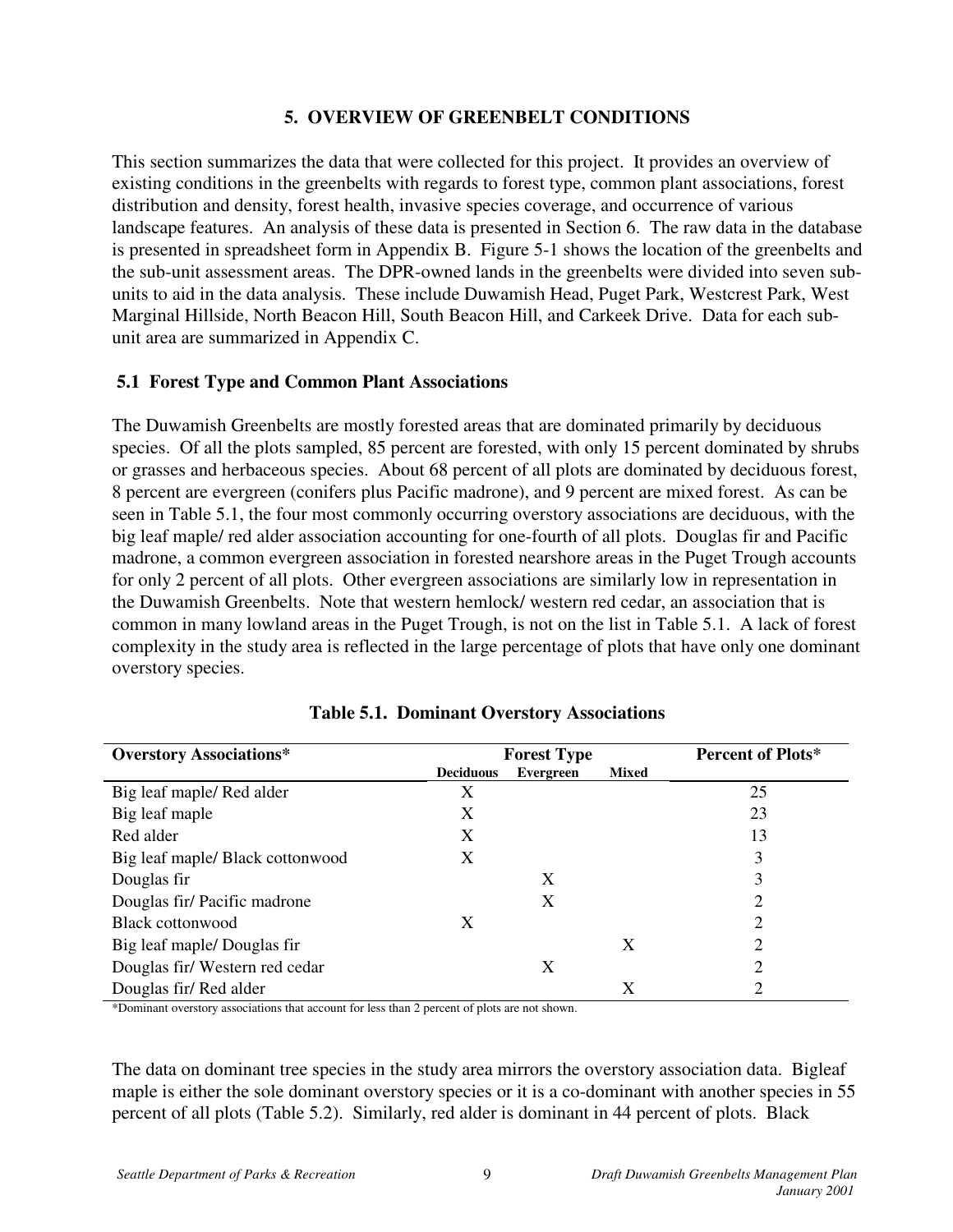## **Figure 5-1. DPR-Owned Portions of Duwamish Greenbelts & Sub-Unit Boundaries**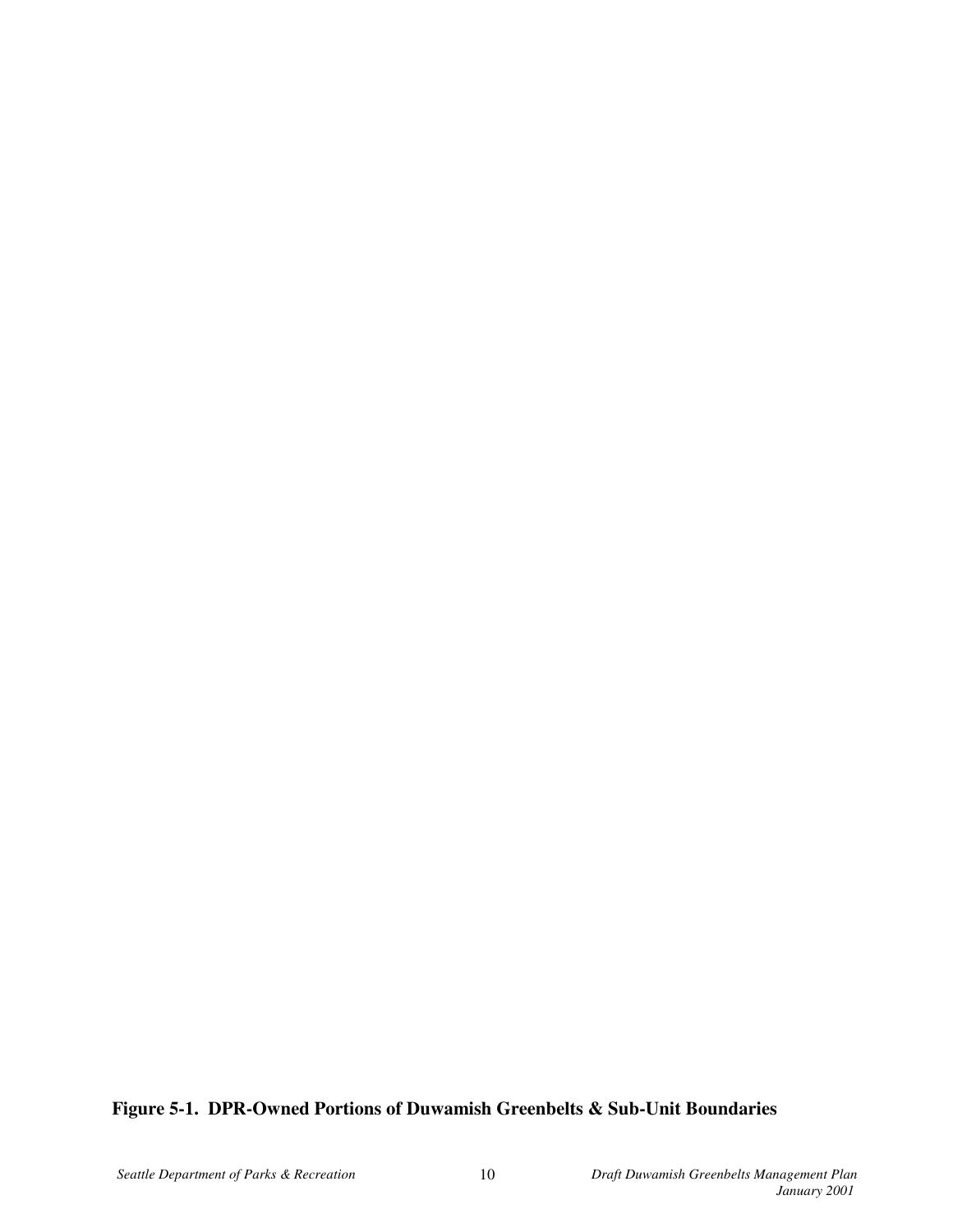cottonwood is the third most commonly occurring deciduous tree. Evergreen species are much less common: Douglas fir is dominant in 10 percent of plots, Pacific madrone in 6 percent, and western red cedar in only 4 percent.

| Table 5.2. Dominiant Tree Species in Forest Overstory |                        |                     |           |                                  |  |  |
|-------------------------------------------------------|------------------------|---------------------|-----------|----------------------------------|--|--|
| <b>Common Name</b>                                    | <b>Scientific Name</b> | <b>Type of Tree</b> |           | <b>Percent of Plots in Which</b> |  |  |
|                                                       |                        | <b>Deciduous</b>    | Evergreen | <b>Species is Dominant*</b>      |  |  |
| Big leaf maple                                        | Acer macrophyllum      | X                   |           | 55                               |  |  |
| Red alder                                             | Alnus rubra            | X                   |           | 44                               |  |  |
| Douglas fir                                           | Pseudotsuga menziesii  |                     | X         | 10                               |  |  |
| <b>Black cottonwood</b>                               | Populus balsamifera    | X                   |           |                                  |  |  |
| Pacific madrone                                       | Arbutus menziesii      |                     | X         | 6                                |  |  |
| Western red cedar                                     | Thuja plicata          |                     | X         | 4                                |  |  |
| Western hemlock                                       | Tsuga heterophylla     |                     | Х         |                                  |  |  |
| Bitter cherry                                         | Prunus emarginata      | X                   |           |                                  |  |  |
| Willow                                                | Salix sp.              | X                   |           | $<$ l                            |  |  |
| No tree cover                                         |                        |                     |           | 15                               |  |  |

# **Table 5.2. Dominant Tree Species in Forest Overstory**

\* The percent of plots in this column exceeds 100%, as many plots have two co-dominant species.

Bringing in the understory species to complete the picture, Table 5.3 lists the common overall plant associations for each forest type, as well as the most common understory associations found in each forest type. In deciduous forests, Himalayan blackberry, Indian plum, English ivy, hazelnut, and sword fern are the most common understory species, and English ivy/Himalayan blackberry is the most common association. One or both of these non-native vines were noted as dominant species in about 60 percent of all plots. Native shrubs dominated far fewer plots. Sword fern is the only native herbaceous species that occurs as a common dominant in the study area. A total of 29 dominant understory species were observed in deciduous forest plots, 21 of which species are native. This apparent diversity, however, is misleading because many of these species occur in only a small number of plots. For this reason, most of these species are not listed among the common associations in Table 5.3. For all plots in the study area, 36 percent have an understory dominated by only native species.

In evergreen forests in the Duwamish area, there is generally less disturbance and less cover by invasive species. The data show that salal, red elderberry, and sword fern are most common in the understory of evergreen forests in the study area. Evergreen plots have a total of 11 understory dominants, with 7 of those being native. For mixed forests, Indian plum, Himalayan blackberry, and salal were most commonly noted. Mixed forest plots have a total of 19 understory dominants, with 16 of those being native species. As with the deciduous plots, this is a misleading number in that most of the native species dominate in only a few plots. The 15 percent of plots that have no forest cover occur primarily in disturbed areas that are vegetated with non-native grasses or Himalayan blackberry. Some of these non-forested plots occur in managed lawn grass areas.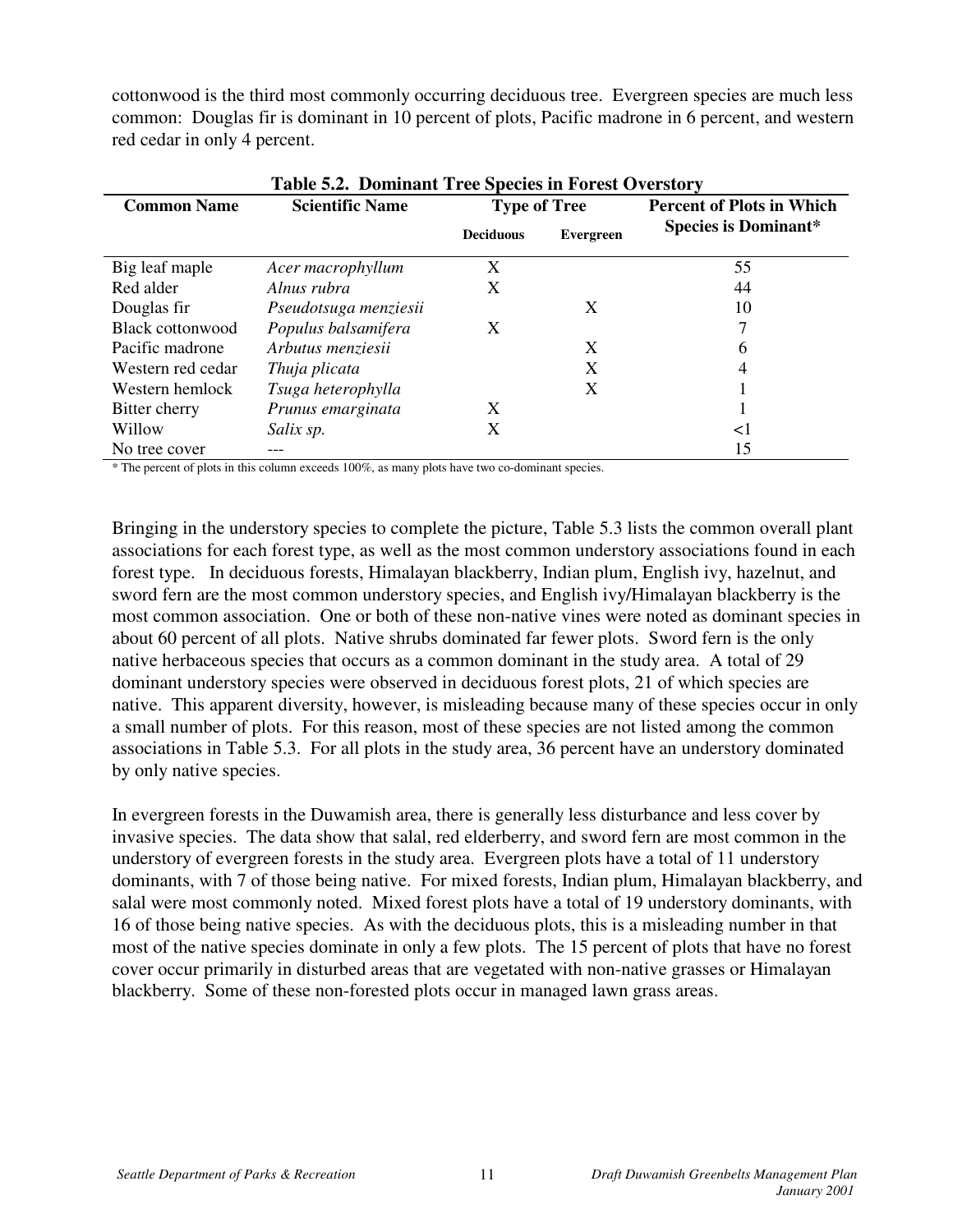| <b>Plant Association</b>                                                 | <b>Percent of Total</b><br><b>Plots</b> | <b>Percent of Plots</b><br>of Each Forest |
|--------------------------------------------------------------------------|-----------------------------------------|-------------------------------------------|
|                                                                          |                                         | <b>Type</b>                               |
| <b>Deciduous Forest Associations</b>                                     |                                         | % of Decid. Plots                         |
| Big leaf maple/ Red alder/ Indian plum/ Sword fern                       | $\overline{c}$                          | 3                                         |
| Big leaf maple/ English ivy/ Himalayan blackberry                        | $\overline{c}$                          | 3                                         |
| Big leaf maple/ Hazelnut/ Sword fern                                     | $\overline{c}$                          | 3                                         |
| Red alder/ English ivy/ Himalayan blackberry                             | $\overline{c}$                          | 3                                         |
| Big leaf maple/ Himalayan blackberry/ Sword fern                         | $\overline{c}$                          | 3                                         |
| Big leaf maple/ Red alder/ English ivy/ Himalayan blackberry             | $\mathbf{1}$                            | $\overline{c}$                            |
| Big leaf maple/ Red alder/ Indian plum/ Red elderberry                   |                                         | $\overline{c}$                            |
| Big leaf maple/ Red alder/ Salmonberry/ Himalayan blackberry             |                                         | $\overline{c}$                            |
| Big leaf maple/ English ivy/ Indian plum                                 |                                         | $\overline{c}$                            |
| Big leaf maple/ English ivy/ Sword fern                                  | 1                                       | $\overline{c}$                            |
| Red alder/ Hazelnut/ Himalayan blackberry                                |                                         | $\overline{2}$                            |
| Most Common Understory Associations in all Deciduous Forest Plots        |                                         | % of Decid. Plots                         |
| English ivy/ Himalayan blackberry                                        | 6                                       | 9                                         |
| Himalayan blackberry                                                     | 3                                       | 5                                         |
| Indian plum/Sword fern                                                   | 3                                       | 5                                         |
| Hazelnut/Himalayan blackberry                                            | 3                                       | 4                                         |
| Hazelnut/ Sword fern                                                     | 3                                       | 4                                         |
| Indian plum/English ivy                                                  | 3                                       | 4                                         |
| <b>Evergreen Forest Associations</b>                                     |                                         | % of Evergreen Plots                      |
| Douglas fir/ Western red cedar/ Salal/ Red elderberry                    | $\leq$ 1                                | 9                                         |
| Douglas fir/ Pacific madrone/ Salal/ Dewberry                            | $\leq$ 1                                | 9                                         |
| Douglas fir/Salal                                                        | <1                                      | 7                                         |
| Douglas fir/ Salal/Red elderberry                                        | $\leq$ 1                                | 7                                         |
| Douglas fir/ Pacific madrone/ Salal                                      | $\leq$ 1                                | 7                                         |
| <b>Most Common Understory Associations in all Evergreen Forest Plots</b> |                                         | % of Evergreen Plots                      |
| Salal                                                                    | $\overline{c}$                          | 21                                        |
| Salal/Red elderberry                                                     | 1                                       | 16                                        |
| Salal/ Sword fern                                                        |                                         | 14                                        |
| Salal/Dewberry                                                           | 1                                       | 12                                        |
| Salal/Himalayan blackberry                                               | <1                                      | 7                                         |
| <b>Mixed Forest Associations</b>                                         |                                         | % of Mixed Forest Plots                   |
| Bigleaf maple/Douglas fir                                                | $\overline{c}$                          | 20                                        |
| Red alder/Douglas fir                                                    | $\overline{c}$                          | 20                                        |
| Red alder/Pacific madrone                                                | $\mathbf{1}$                            | 15                                        |
| Bigleaf maple/ Western red cedar                                         | 1                                       | 13                                        |
| Red alder/Western red cedar                                              | 1                                       | 11                                        |
| Bigleaf maple/ Western hemlock                                           | $\leq$ 1                                | 7                                         |
| Bigleaf maple/ Pacific madrone                                           | <1                                      | 4                                         |
| Pacific madrone/ Bitter cherry                                           | $\leq$ 1                                | 4                                         |
| Red alder/Western hemlock                                                | <1                                      | 2                                         |
| Black cottonwood/ Douglas fir                                            | $\leq$ 1                                | 2                                         |
| Most Common Understory Associations in all Mixed Forest Plots            |                                         | % of Mixed Forest Plots                   |
| Himalayan blackberry                                                     | <1                                      | 9                                         |
| Himalayan blackberry/ Indian plum                                        | <1                                      | 7                                         |
| Salal                                                                    | <1                                      | 7                                         |
| Hazelnut/ Sword fern                                                     | <1                                      | 4                                         |
| Salmonberry/ Sword fern                                                  | $\leq$ 1                                | 4                                         |
| Hazelnut/ Oregon grape                                                   | <1                                      |                                           |
| <b>Most Common Associations with no Forest Cover</b>                     |                                         | % of No Forest Plots                      |
| Grass                                                                    | 5                                       | 36                                        |
| No vegetative cover                                                      | $\overline{2}$                          | 13                                        |

## **Table 5.3. Most Common Plant Associations**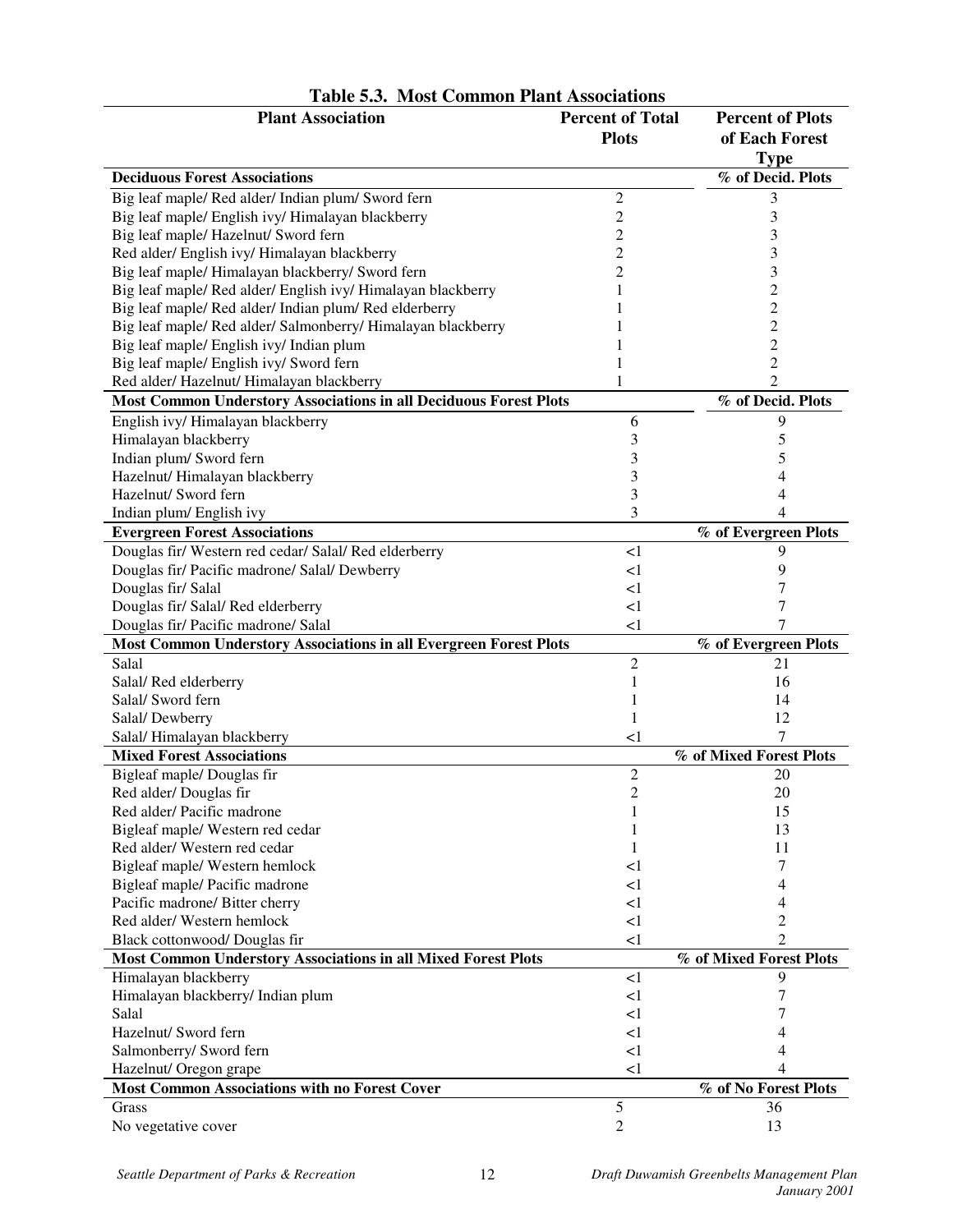| <b>Plant Association</b>              | <b>Percent of Total</b><br><b>Plots</b> | <b>Percent of Plots</b><br>of Each Forest<br>Type |
|---------------------------------------|-----------------------------------------|---------------------------------------------------|
| <b>Deciduous Forest Associations</b>  |                                         | % of Decid. Plots                                 |
| Himalayan blackberry/ Grass           |                                         | 10                                                |
| Himalayan blackberry                  |                                         | 10                                                |
| Himalayan blackberry/ Field horsetail |                                         |                                                   |

## **5.2 Forest Distribution, Density & Health**

The data indicate that roughly two-thirds of the area in the Duwamish Greenbelts is dominated by deciduous forest. Given this prevalence, it is not surprising that deciduous forest is not concentrated in certain locales, but occurs throughout the study area. Evergreen forest, which accounts for 8 percent of all sample plots, is concentrated primarily in Westcrest Park (86 percent of all evergreen plots in the study occur in this Park), with a small component of evergreen forest in the Duwamish Head area. There are no evergreen plots in the entire eastern Duwamish Greenbelt. Mixed forest, which accounts for 9 percent of all plots, occurs scattered throughout both sides of the Duwamish Valley. Mixed forest dominates in 18 percent of the plots in the Duwamish Head area, and 20 percent of plots in Westcrest Park. Other areas in the greenbelts have fewer, more localized occurrences of mixed forest, with the exception of North Beacon Hill, which has only deciduous plots.

Forest density is determined by the number of trees in a given area. Typically, the dynamics of plant physiology result in a decrease in density of trees as tree size increases. Therefore, a low count of trees per plot does not necessarily reflect low canopy cover or an unhealthy forest; both tree count and size must be considered together to determine whether an area is lacking in canopy cover. Table 5.4 shows the percent of plots that fall into each diameter and tree count range.

| <b>Number of Trees</b> | <b>Tree Diameter Range (inches)</b> |          |          |          | <b>Percent of Plots in</b> |                        |
|------------------------|-------------------------------------|----------|----------|----------|----------------------------|------------------------|
| <b>Counted in Plot</b> | $4-12$                              | $>12-20$ | $>20-30$ | $>30-50$ | >50                        | <b>Each Tree Count</b> |
|                        |                                     |          |          |          |                            | Range                  |
| $1-5$                  | 11                                  | 19       | 11       | 3        |                            | 43                     |
| $6 - 10$               | 10                                  | 10       | 1.5      |          |                            | 22                     |
| $11 - 15$              | 6                                   | 4        | $\leq$ 1 |          | <1                         | 11                     |
| $16 - 20$              | $\mathcal{D}_{\mathcal{L}}$         |          | $\leq$ 1 |          |                            | 4                      |
| 21-30                  | $<$ 1                               |          |          |          |                            | $\mathcal{D}$          |
| $31 - 50$              | $<$ 1                               |          |          |          |                            | $\leq$                 |
| $>50$                  | $<$ 1                               |          |          |          |                            | $\leq$ 1               |
| <b>Total Percent</b>   | 31                                  | 36       | 14       | 3        | $\leq$                     |                        |
| of Plots               |                                     |          |          |          |                            |                        |

**Table 5.4. Percent of Plots by Number and Diameter of Trees**

When compared to the more rural forests of the Puget Lowlands, which have fewer disturbance indicators than urban forests, the Duwamish forests have relatively low forest density. About 67 percent of all sample plots have trees that average 20 inches in diameter or less, and of those plots, 50 percent have 10 trees or fewer. This means that both tree size and numbers of trees are generally quite low. The sample plots were 0.1 acre in size, so 10 trees per plot translates to 100 trees per acre. Based on the data collected, only 2 percent of the Duwamish Greenbelts has greater than 200 trees per acre, and these fall in the two smallest size classes (Table 5.4). Where trees range in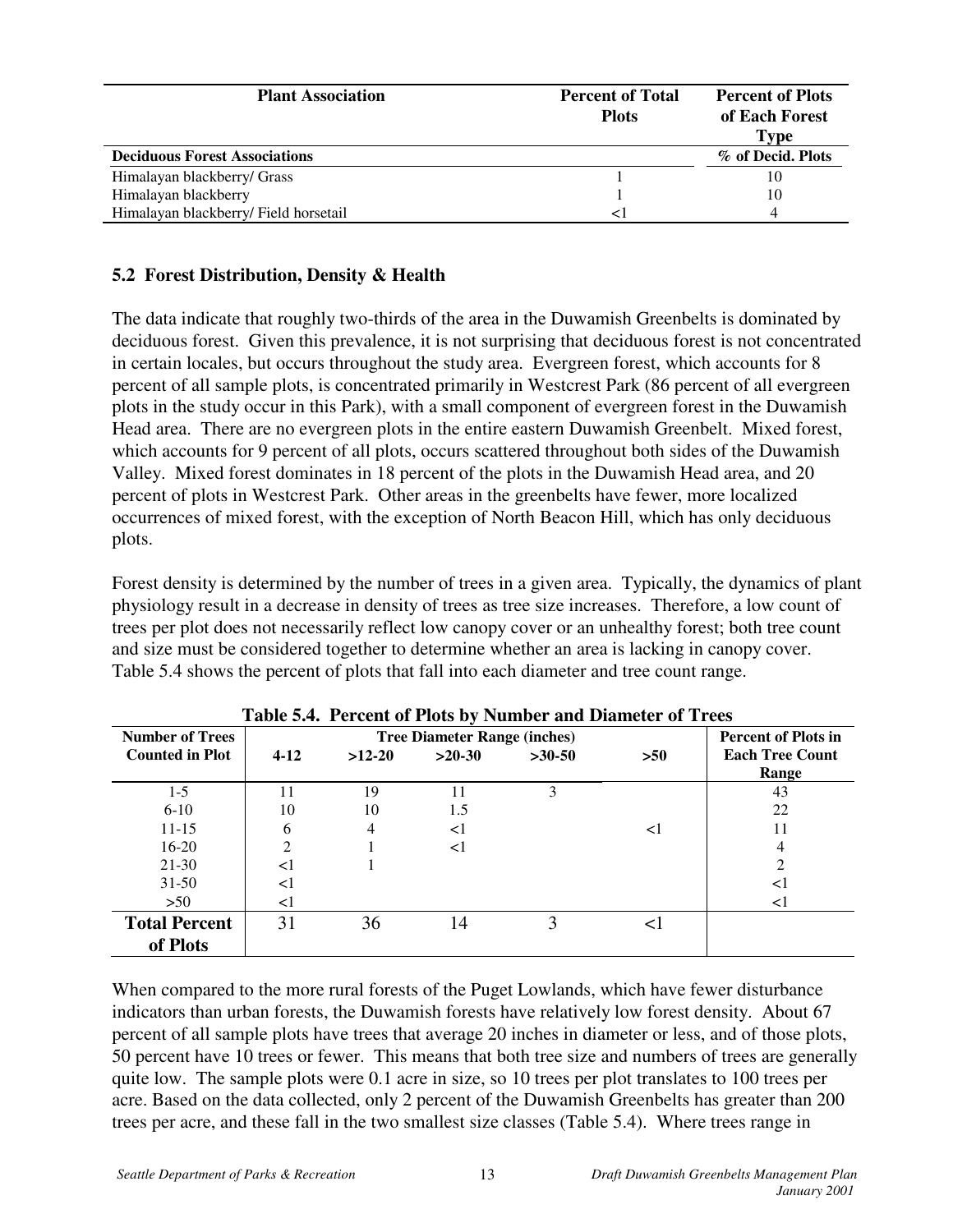diameter of 4-12 inches, the data indicate that the tree counts range from 10 to 650 trees per acre, with a median of 70 trees per acre (Table 5.5). For areas with trees in the  $>12-20$  inch class size, the median tree count is around 50 trees per acre. The tree density decreases with increased tree size, with the exception of one plot that had a surprisingly high count of very large trees. Though this inverse relationship is typical for all forests, tree density is low in the Duwamish Greenbelt forests for all tree size classes when compared with more rural, less disturbed forests.

|                        | Table 5.5. Range and Average of Tree Count by Size Class |                                |  |  |  |  |
|------------------------|----------------------------------------------------------|--------------------------------|--|--|--|--|
| <b>Tree Size Class</b> | Range in No. of Trees Per                                | <b>Median No. of Trees Per</b> |  |  |  |  |
|                        | Acre                                                     | Acre                           |  |  |  |  |
| $4 - 12$               | 10-650                                                   | 70                             |  |  |  |  |
| $>12-20$               | 10-280                                                   | 50                             |  |  |  |  |
| $>20-30$               | 10-200                                                   | 30                             |  |  |  |  |
| $>30-50$               | $10-50$                                                  | 10                             |  |  |  |  |
| >50                    | No range                                                 | $120*$                         |  |  |  |  |

**Table 5.5. Range and Average of Tree Count by Size Class**

\*Only plot sampled with >50 inch trees had count of 12 trees.

Data collectors were asked to make a relatively subjective determination of forest health for the forested plots. Table 5.6 summarizes the tree health data by diameter class. Only 7 percent of all plots were judged to have "good" tree health. While the majority of forested plots rated fair for tree health, over ¼ of all plots rated poor. There is not any discernible pattern where tree health either increases or decreases with tree size. However, the data do reflect a trend where plots with the lowest tree counts more often rated poor in tree health. Table 5.7 shows how tree health varies with the number of trees per plot. Just over half of the plots with 5 or fewer trees rated poor for tree health, but this number drops to 17 percent for those plots with 6-10 trees. The vast majority of plots with 6 or more trees rated fair.

| <b>Tree Diameter</b><br>Range (inches) | <b>Percent of Total</b><br><b>Plots</b>                                 | <b>Percent of Total Plots</b><br>with Good Tree<br><b>Health</b> | <b>Percent of Total</b><br><b>Plots with Fair Tree</b><br><b>Health</b> | <b>Percent of Total</b><br><b>Plots with Poor</b><br><b>Tree Health</b> |
|----------------------------------------|-------------------------------------------------------------------------|------------------------------------------------------------------|-------------------------------------------------------------------------|-------------------------------------------------------------------------|
| $4-12$                                 | 31                                                                      |                                                                  | 18                                                                      | 10                                                                      |
| $>12-20$                               | 36                                                                      |                                                                  | 22                                                                      |                                                                         |
| $>20-30$                               | 14                                                                      | $\leq$                                                           |                                                                         | b                                                                       |
| $>30-50$                               |                                                                         |                                                                  |                                                                         |                                                                         |
| $>50-100$                              | $\,<\,$                                                                 | ⊂ I                                                              |                                                                         |                                                                         |
|                                        | <b>Total Percent of all Plots in Each Tree</b><br><b>Health Rating:</b> |                                                                  | 48                                                                      | 28                                                                      |

#### **Table 5.7. Percent of Plots in Each Tree Count Range by Tree Health**

|                       |      | <b>Tree Health Rating</b> |       |                                                                 |
|-----------------------|------|---------------------------|-------|-----------------------------------------------------------------|
| <b>Trees Per Plot</b> | Good | Fair                      | Poor  | <b>Total Number of Plots in</b><br><b>Each Tree Count Range</b> |
| $1-5$                 | 53%  | 42%                       | $5\%$ | 216                                                             |
| $6 - 10$              |      |                           | 10    | 121                                                             |
| $11 - 15$             | 22   | 68                        | 10    | 59                                                              |
| $16 - 20$             |      |                           | 24    | 21                                                              |
| 21-30                 | 10   | 90                        |       | 10                                                              |
| $30 - 65$             |      | 100                       |       |                                                                 |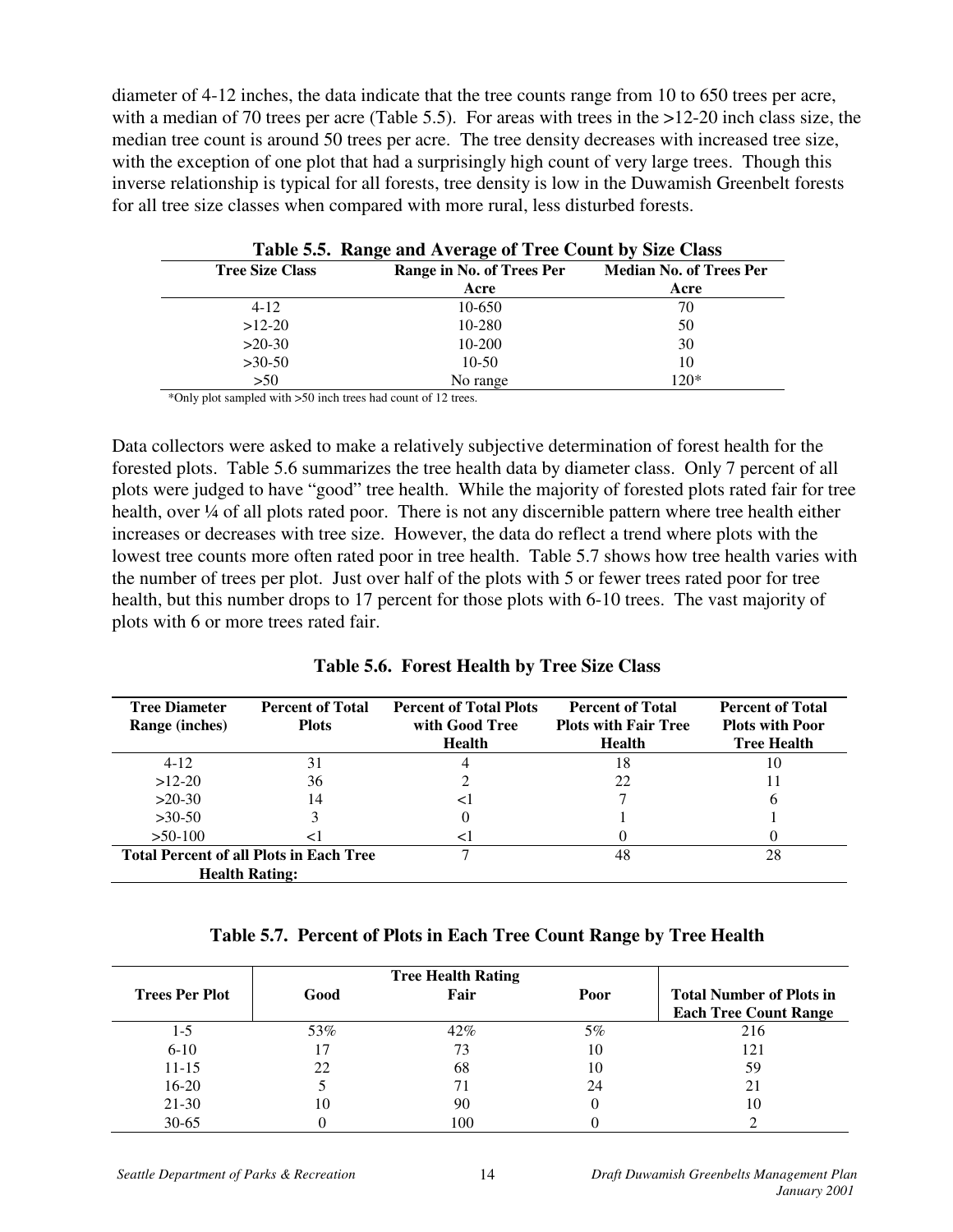Another component of forest health that was measured as part of this study is tree regeneration. Forests with few tree seedlings are in danger of dying out over time because there are no replacements for the aging trees. In the Duwamish Greenbelts, the study shows that there is little tree regeneration, and that most of this is deciduous. Of the forested plots, about 60 percent show no regeneration, 35 percent show regeneration by deciduous trees, and only 5 percent have coniferous regeneration. This low number for conifers is reflective of the lack of mature conifer forest in the area, but it is lower than expected given that at least one evergreen species dominates in 17 percent of all plots.

### **5.3 Invasive Plant Coverage**

Invasive plants are known to be a severe problem in the Duwamish Greenbelts, but the data from this study are alarming in showing how pervasive is the invasive coverage. Over one half of all plots have greater than 25 percent total cover by invasive species, and over one quarter have greater than 75 percent cover (Table 5.8). Only 13 percent of all plots have no cover by invasive species, and these are mostly evergreen-dominated plots.

| <b>Total Percent Cover by</b> | <b>No. of Plots</b> | <b>Percent of Plots</b> |
|-------------------------------|---------------------|-------------------------|
| <b>Invasives</b>              |                     |                         |
| No cover                      | 71                  |                         |
| Trace-5                       | 86                  | 16                      |
| $>5-25$                       | 79                  | 15                      |
| $>25-50$                      | 57                  |                         |
| $>50-75$                      | 90                  | 17                      |
| $>75-100$                     | 147                 | 28                      |

**Table 5.8. Total Percent Cover for All Invasive Species**

Broken down by species, Himalayan blackberry is the most wide-spread and has the highest cover of all the invasives; it is followed closely by English ivy (Tables 5.9 and 5.10). These are both creeping, woody vines that spread readily and grow up and over other plant species, thus choking out competitors for space and sunlight. About 69 percent of all plots have some blackberry present, and 31 percent of all plots have over 50 percent cover by this one species. English ivy is present in 43 percent of all plots and has over 50 percent cover in 15 percent of plots. The remaining invasive species are not nearly as widespread, and occur primarily in smaller, isolated clumps. Cherry laurel and English holly occur mostly at relatively low cover levels, although a small number of plots show higher coverage. When present, clematis can dominate much of the ground cover as well as creeping up into the tree canopy, but it is generally not widespread throughout the study area.

The distribution of invasive plant species in the Duwamish Greenbelts is widespread. We see the lowest percent cover by invasives in Westcrest Park where the forest is less disturbed and a greater percentage of the area (38%) is dominated by evergreen species. In this area, 62 percent of all plots have less than 25 percent cover by invasive species. Areas that have very high percent cover of invasive species (over half of all plots in an area having greater than 50 percent cover) include Duwamish Head, North Beacon Hill, South Beacon Hill, and Carkeek Drive.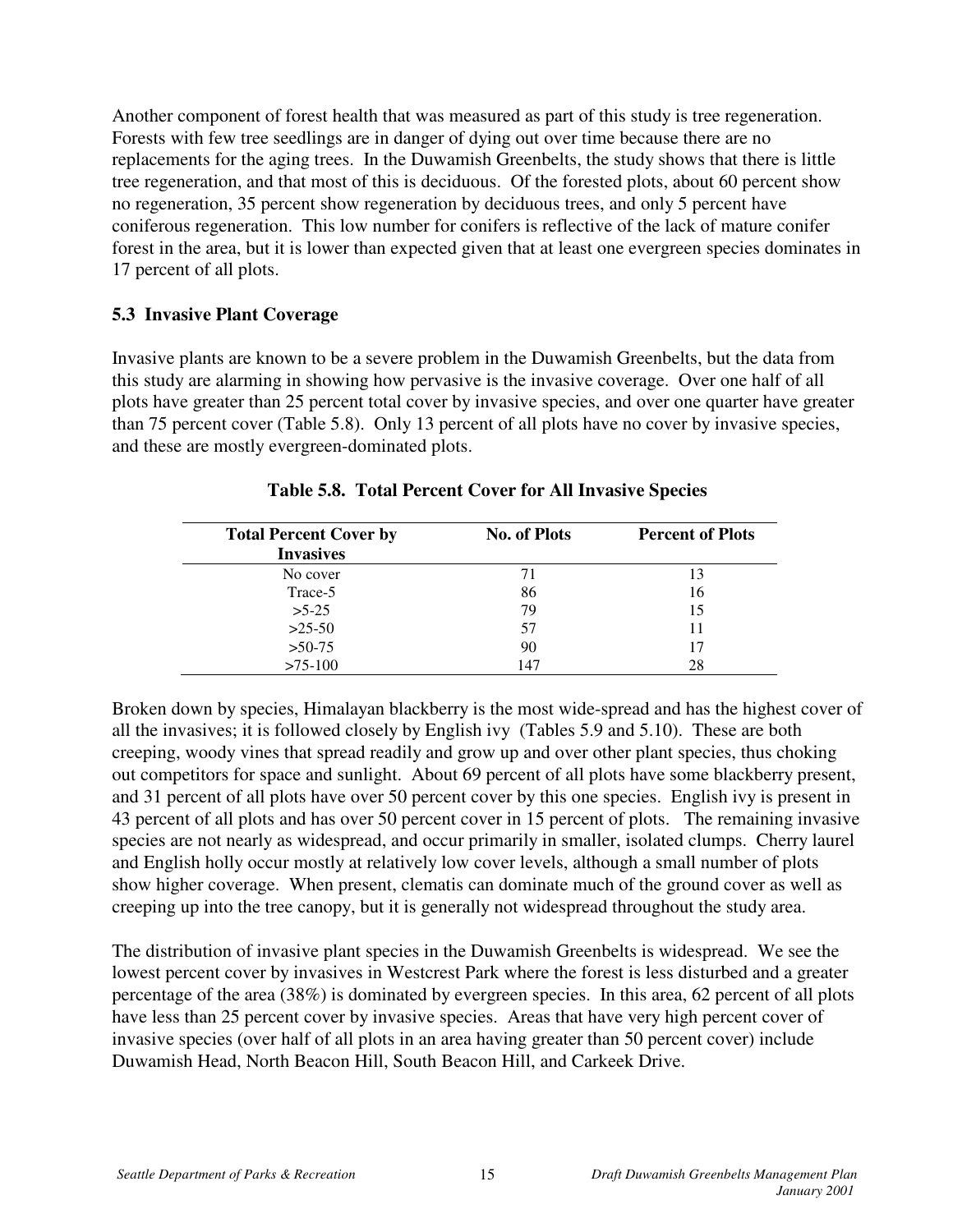| Percent of All Plots in Which Each Species Occurs in Each Cover Class |                                       |                              |                               |                                 |                 |                        |                        |
|-----------------------------------------------------------------------|---------------------------------------|------------------------------|-------------------------------|---------------------------------|-----------------|------------------------|------------------------|
| Range of<br>Percent                                                   | <b>Himalayan</b><br><b>Blackberry</b> | <b>English</b><br><b>Ivy</b> | <b>Cherry</b><br>Laurel/Holly | <b>Giant</b><br><b>Knotweed</b> | <b>Clematis</b> | <b>Reed</b><br>Canary- | Scot's<br><b>Broom</b> |
| Cover                                                                 |                                       |                              |                               |                                 |                 | grass                  |                        |
| None                                                                  | 31                                    | 57                           | 67                            | 98                              | 94              | 99                     | 94                     |
| $1-5$                                                                 | 16                                    | 13                           | 23                            | <1                              |                 | $\leq$                 |                        |
| $>5-25$                                                               | 13                                    |                              |                               | $\leq$ 1                        |                 | $\leq$ 1               |                        |
| $>25-50$                                                              | 8                                     |                              |                               | ⊲                               |                 |                        | $\leq$ 1               |
| $>50-75$                                                              | 11                                    |                              | $\leq$ 1                      |                                 | <1              |                        | 0                      |
| $>75-100$                                                             | 20                                    |                              |                               |                                 |                 |                        |                        |

**Table 5.9. Occurrence of Invasive Plant Species**

#### **Table 5.10. Summary of Invasive Plant Cover by Species**

| <b>Invasive Plant</b><br><b>Species</b> | <b>Percent of Plots With</b><br><b>Species Present</b> | <b>Percent of Plots in</b><br><b>Which Species Covers</b><br>$>25\%$ | <b>Percent of Plots in</b><br><b>Which Species</b><br>Covers $>50\%$ |
|-----------------------------------------|--------------------------------------------------------|----------------------------------------------------------------------|----------------------------------------------------------------------|
| Himalayan Blackberry                    | 69                                                     | 40                                                                   | 31                                                                   |
| English Ivy                             | 43                                                     | 21                                                                   | 15                                                                   |
| Cherry Laurel/Holly                     | 33                                                     |                                                                      | $\leq$                                                               |
| Giant Knotweed                          |                                                        | $\leq$                                                               | $\leq$                                                               |
| Clematis                                | h                                                      |                                                                      | <1                                                                   |
| <b>Reed Canarygrass</b>                 | < ।                                                    | $\theta$                                                             | < ا                                                                  |
| Scot's Broom                            |                                                        |                                                                      |                                                                      |

#### **5.4 Landscape Features**

The Duwamish Greenbelts include both relatively flat areas as well as very steep slopes. Steep slopes in excess of 40 percent were found in 18 percent of the plots. Half of the plots were in areas of 15 percent slope or less, with a portion of those in flat or depressional areas. Table 5.11 shows the breakdown for percent of plots by slope.

| Table 5.11. Percent of Plots in Each Slope Range |  |
|--------------------------------------------------|--|
|                                                  |  |

|                  | Slope (percent) |          |     |
|------------------|-----------------|----------|-----|
|                  | $0 - 15$        | $>15-40$ | >40 |
| % of Total Plots | 50              |          |     |

Data collectors were asked to estimate the general compass direction toward which the majority of the plot was sloping. In addition to the eight cardinal directions, flat and depressional plots were noted. About 52 percent of plots face easterly (E, SE, NE) and 23 percent face westerly (W, NW, SW) (Table 5.12). Very small percentages are due north or south. A total of 17 percent are essentially flat or slightly concave.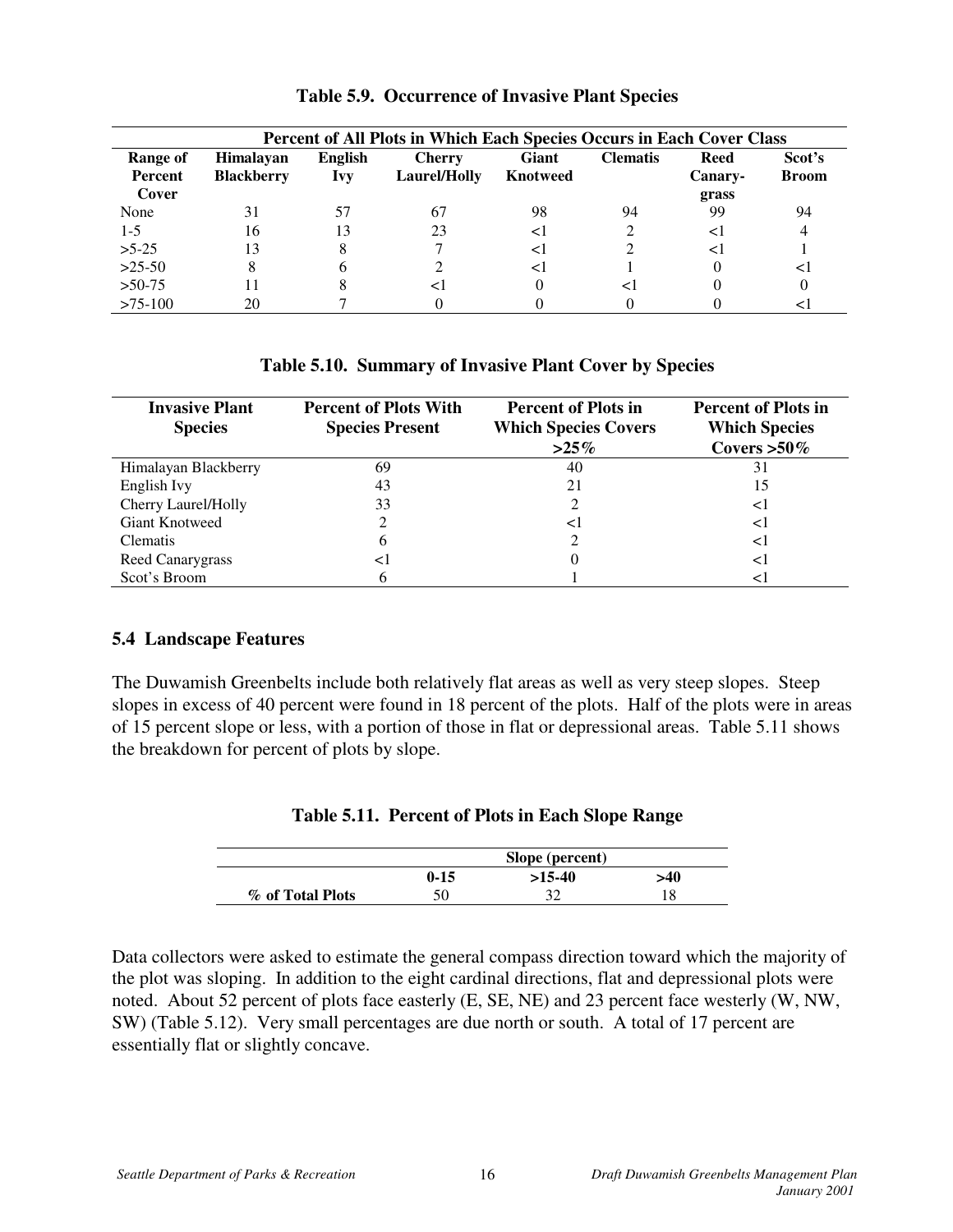|              |   |           |    |           | Aspect |    |    |             |                 |
|--------------|---|-----------|----|-----------|--------|----|----|-------------|-----------------|
| % of Total   | N | <b>NW</b> | W  | <b>SW</b> | SE     | E  | NE | <b>FLAT</b> | <b>DEPRESS.</b> |
| <b>Plots</b> |   |           | 10 |           |        | 29 | 14 |             |                 |

#### **Table 5.12. Percent of Plots by Aspect**

Data were collected on the occurrence of specific features, both natural and manmade, within the sample plots to provide information on areas that may need special attention, that may have exceptional habitat features, or that may present specific challenges when planning and implementing restoration actions. Table 5.13 shows the percent of plots in which each feature occurs. A number of plots have refuse  $(8\%)$  of some type or portions of decrepit buildings  $(2\%)$ that will likely need to be cleaned up. The presence of water in plots will need to be considered in restoration plans wherever there are creeks (4%), gully erosion areas (3%), or seeps (8%). Snags and down logs, important wildlife habitat features, were found to occur in about 25% of all plots, a significantly lower occurrence than one might expect in a healthy, multi-aged forest ecosystem.

#### **Special Feature Percent of Total Plots in Which Feature Occurs** Powerline 3<br>Slide 3 Slide 3 Encampment 1 Creek 4 Gully erosion 3 Refuse 8 Huge tree 5 Snag 24 Down log 26 Seep 8 Old Buildings <1 Fences 1

#### **Table 5.13. Frequency of Occurrence of Special Features**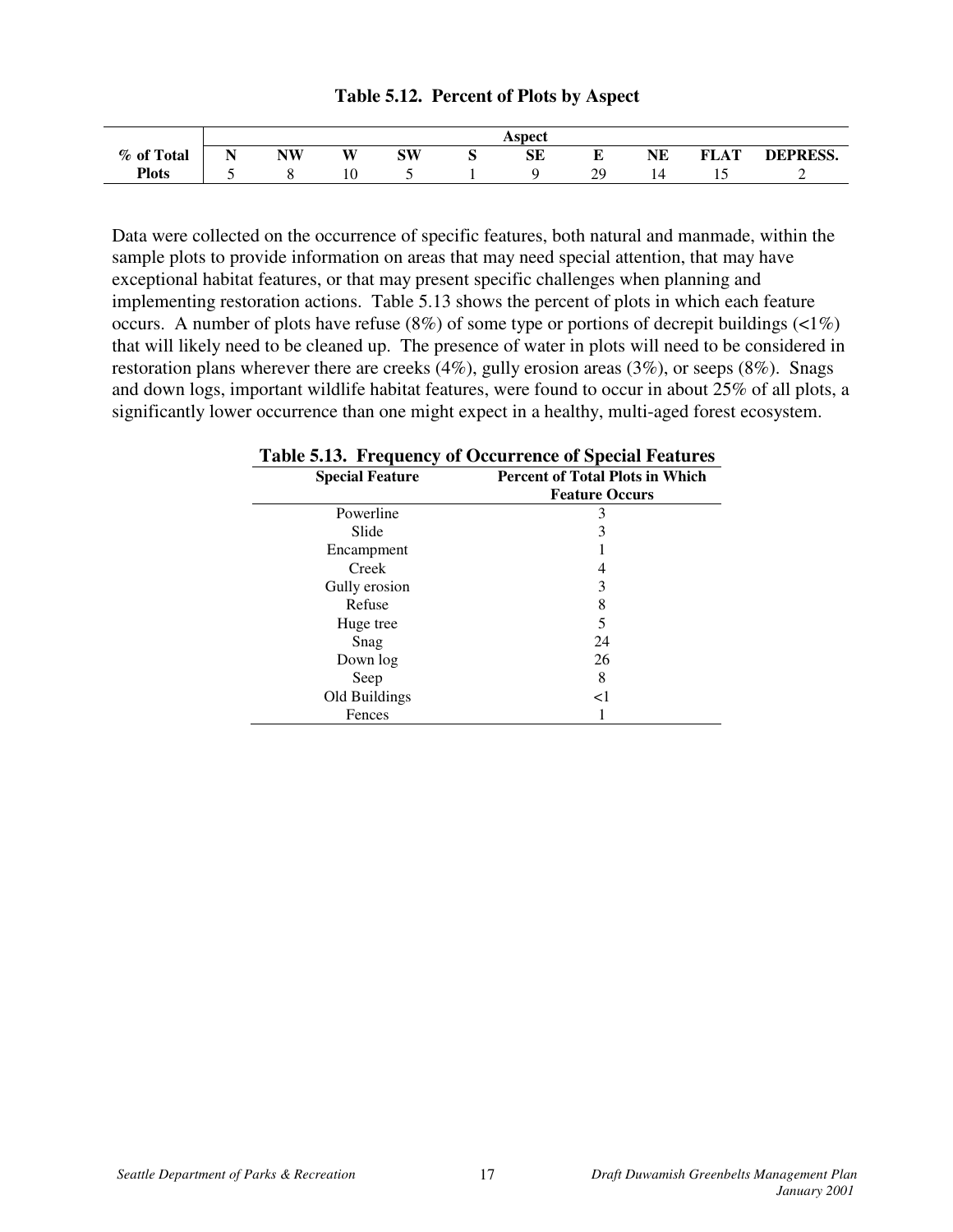## **6. DATA ANALYSIS AND MANAGEMENT ISSUES**

The Duwamish Greenbelts are dominated by second- and third-growth forest that was logged presumably through the late 1800s and early 1900s. The general condition of this area indicates that it has received no large-scale forest management over the years (e.g., extensive replanting or thinning), and that the regrowth of the forest has been strongly influenced by the urban setting. Because these forests occur in an area that has undergone rapid and extensive urban development since logging, regrowth has been shaped by factors that include:

- soil erosion and loss of organic matter during and following logging;
- fragmentation into small forest blocks;
- restriction of remaining forest remnants to erosion-prone slopes;
- disturbance along forest edges for construction of roads, housing, ballfields, etc.;
- invasion of non-native plants progressing from the disturbed edges into forest interiors; and
- tree clearing for utility corridors and views with accompanying invasion of non-native plants.

As areas in the greenbelts were logged, and the debris burned or removed, this interrupted the normally continuous process of the forest contributing organic matter to the soils. With the significantly lowered input of organics, the extent of bacterial and fungal breakdown of organic debris into useable nutrients was substantially reduced. Soils became deficient in the microbes that are essential to the nutrient-cycling processes on which plants depend. As soils became more sterile, plant vigor and plant species diversity decreased. In areas where dying trees created canopy gaps, the more adaptive and opportunistic invasive species could out-compete native species that were lacking for nutrients. Tree seedlings in the understory that would normally shoot up into new canopy gaps given the increase in sunlight, were stunted by the lack of microbes, mycorrhizae (symbiotic fungi/tree root association) and nutrients.

As urban development spread in the Duwamish area, forest fragmentation and the extent of forest edges increased. All forest edges differ in common ways from the forest interior: increased potential for windthrow, more open tree canopy, decreased shading, decreased moisture in soil and microclimate, and encroachment by non-native plants. Forest edges in urban areas tend to have an even greater extent of disturbance, the effects of which are seen further into the forest interior than in more rural areas. Types of urban-related disturbances may include selective tree clearing, planting or encroachment of non-native species from landscaped areas, encroachment of invasive weeds from disturbed areas, extensive networks of social paths, predation of wildlife by domestic pets, piping creeks underground or diverting flows thus eliminating or decreasing riparian corridors, increased storm water flows resulting in slides of steep slopes, and so on. This higher level of disturbance, when combined with the extensive fragmentation and smaller forest blocks of urban areas, results in the degraded condition of the forest edge extending further into the forest and greatly reducing the effective forest interior. Thus we see in the Duwamish Greenbelt forests, for example, invasive plant species not just limited to the more disturbed forest edges, but occurring in and even dominating the understory throughout forest stands.

Most of these problems are evidenced in the data collected for this project. Table 6.1 provides a summary of the problems or constraints in the Duwamish Greenbelts that were identified by the data. Ratings for each constraint are listed by sub-unit area. They are rated by severity: severe, moderate, or low, or by presence or absence. The severity of the ratings was gauged in part by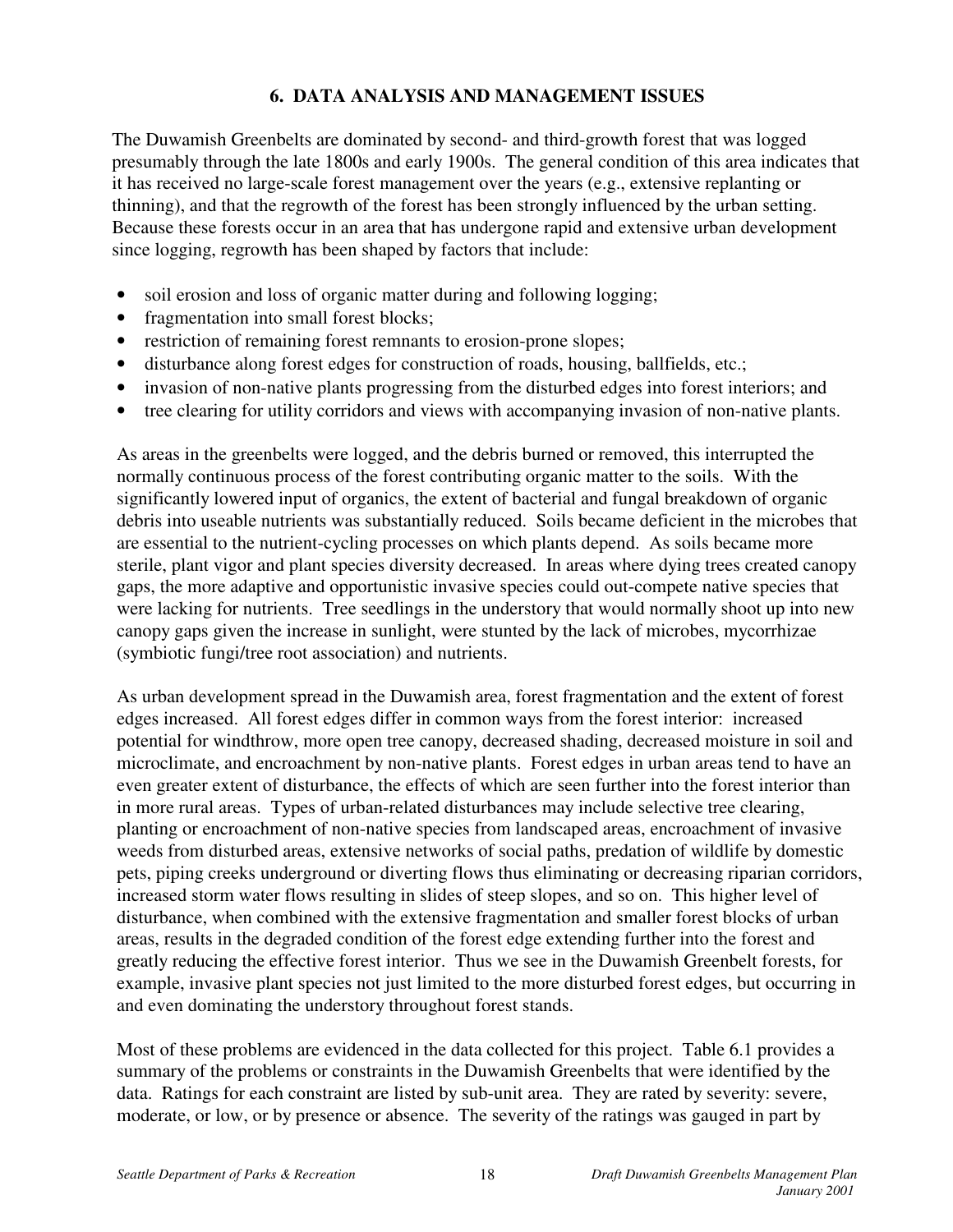comparing the sub-unit areas, but primarily the ratings were determined by quantitative standards. For example, small tree size was rated a severe constraint for a sub-unit area when more than onehalf of the plots averaged 4-12 inch diameter trees. A moderate rating was assigned for areas with greater than one-third of plots at 4-12 inch diameter trees, and less than 15 percent of plots with trees greater than 20 inches in diameter. Areas with less than two-thirds of plots with trees greater than 12 inches were rated low. For a complete guide to how the other severity ratings in Table 6.1 were determined, see table footnotes.

|                                                     | <b>Sub-unit Areas</b> |                   |                |             |              |             |                |
|-----------------------------------------------------|-----------------------|-------------------|----------------|-------------|--------------|-------------|----------------|
| <b>Constraints</b>                                  | <b>Duwamish</b>       | <b>Puget Park</b> | W. Marginal    | Westcrest   | N. Beacon    | S. Beacon   | Carkeek Dr.    |
| Small Tree Size <sup>1</sup>                        | L                     | L                 | L              | M           | M            | S           | S              |
| Low Density <sup>2</sup>                            | S                     | S                 | S              | M           | $\mathbf S$  | $\mathbf S$ | $\mathbf S$    |
| Low Conifer Cover <sup>3</sup>                      | M                     | S                 | S              | L           | S            | S           | S              |
| Low Overall<br>Regeneration <sup>4</sup>            | S                     | S                 | S              | $\mathbf M$ | $\mathbf{M}$ | L           | $\mathbf M$    |
| Low Conifer<br>Regeneration <sup>5</sup>            | S                     | S                 | S              | $\mathbf M$ | S            | S           | S              |
| Poor Tree Health <sup>6</sup>                       | ${\bf S}$             | S                 | M              | L           | M            | L           | M              |
| Low Native<br>Understry. Domin. <sup>7</sup>        | M                     | S                 | M              | $\mathbf M$ | S            | S           | $\mathbf S$    |
| <b>High Invasive</b><br>Cover <sup>8</sup>          | S                     | S                 | S              | M           | S            | S           | S              |
| <b>High Blackberry</b><br>Cover <sup>8</sup>        | M                     | $\mathbf M$       | M              | $\mathbf M$ | S            | S           | $\overline{S}$ |
| High Ivy Cover <sup>8</sup>                         | M                     | L                 | M              | L           | ${\bf S}$    | $\mathbf M$ | $\mathbf S$    |
| Frequent Laurel/<br>Holly Occurrence <sup>9</sup>   | M                     | M                 | M              | $\mathbf M$ | S            | L           | $\mathbf S$    |
| <b>Frequent Clematis</b><br>Occurrence <sup>9</sup> | L                     | L                 | L              | L           | $\mathbf M$  | L           | L              |
| Steep Slopes <sup>10</sup>                          | S                     | L                 | $\mathbf M$    | L           | $\mathbf M$  | M           | L              |
| $S$ lides <sup>11</sup>                             | S                     | L                 | M              | L           | ${\bf S}$    | L           | L              |
| Seeps <sup>12</sup>                                 | S                     | L                 | M              | $\mathbf M$ | L            | $\mathbf M$ | $\mathbf S$    |
| Gully Erosion <sup>12</sup>                         | M                     | L                 | L              | M           | L            | L           | L              |
| Creeks                                              | $\overline{P}$        | $\overline{P}$    | $\overline{P}$ | $\mathbf P$ | <b>NP</b>    | NP          | $\mathbf P$    |
| Refuse <sup>12</sup>                                | M                     | L                 | M              | S           | M            | S           | M              |
| Powerlines                                          | $\mathbf{P}$          | $\mathbf P$       | $\mathbf P$    | $\mathbf P$ | ${\bf P}$    | $\mathbf P$ | NP             |

**Table 6.1. Summary of Severity of Identified Problems by Sub-unit Area**

S – Severe, M – Moderate, L – Low, P – Present, NP – Not Present

1 S=>50% of plots have 4-12" trees, M=>33% of plots have 4-12" trees & <15% of plots have >20" trees, L=<67% of plots have >12" trees

2 S=>50% of plots have 10 or fewer trees, M=>50% of plots have 10 or more trees, L=>30% of plots have >20 trees

 $3 = 3 = 30\%$  of plots dominated by evergreen or mixed forest, M=10-30% of plots dom. By evergreen or mixed, L=>30% plots are evergreen/mixed S=<10% of plots dominated by evergreen or mixed forest, M=10-30% of plots dom. B

4 S=<30% of plots have regeneration, M=30-60% of plots have regeneration, L=>60% of plots have regeneration

5 S=<15% of plots have conifer regeneration, M=15-40% of plots have conifer regeneration, L=>40% of plots have conifer regeneration

6 S=<50% rated fair or better, M=50-70% rated fair or better, L=>70% rated fair or better

7 S=<6 dominant native understory species, M=6-15 dominant understory species, L=>15 dominant understory species

8 S= 40% or more of plots have >25% cover, M=15-<40% of plots have >25% cover, L=<15% of plots have >25% cover

9 S= present in >40% of plots, present in 20-40% of plots, present in <20% of plots

10 S= >25% of plots have >40% slopes, M=10-25% of plots have >40% slopes, <10% of plots have >40% slopes

11 S=>5% of plots have slides, M=2-5% of plots have slides, L=<2% of plots have slides

12 S=>10% of plots have constraint, M=5-10% of plots have constraint, L=<5% of plots have constraint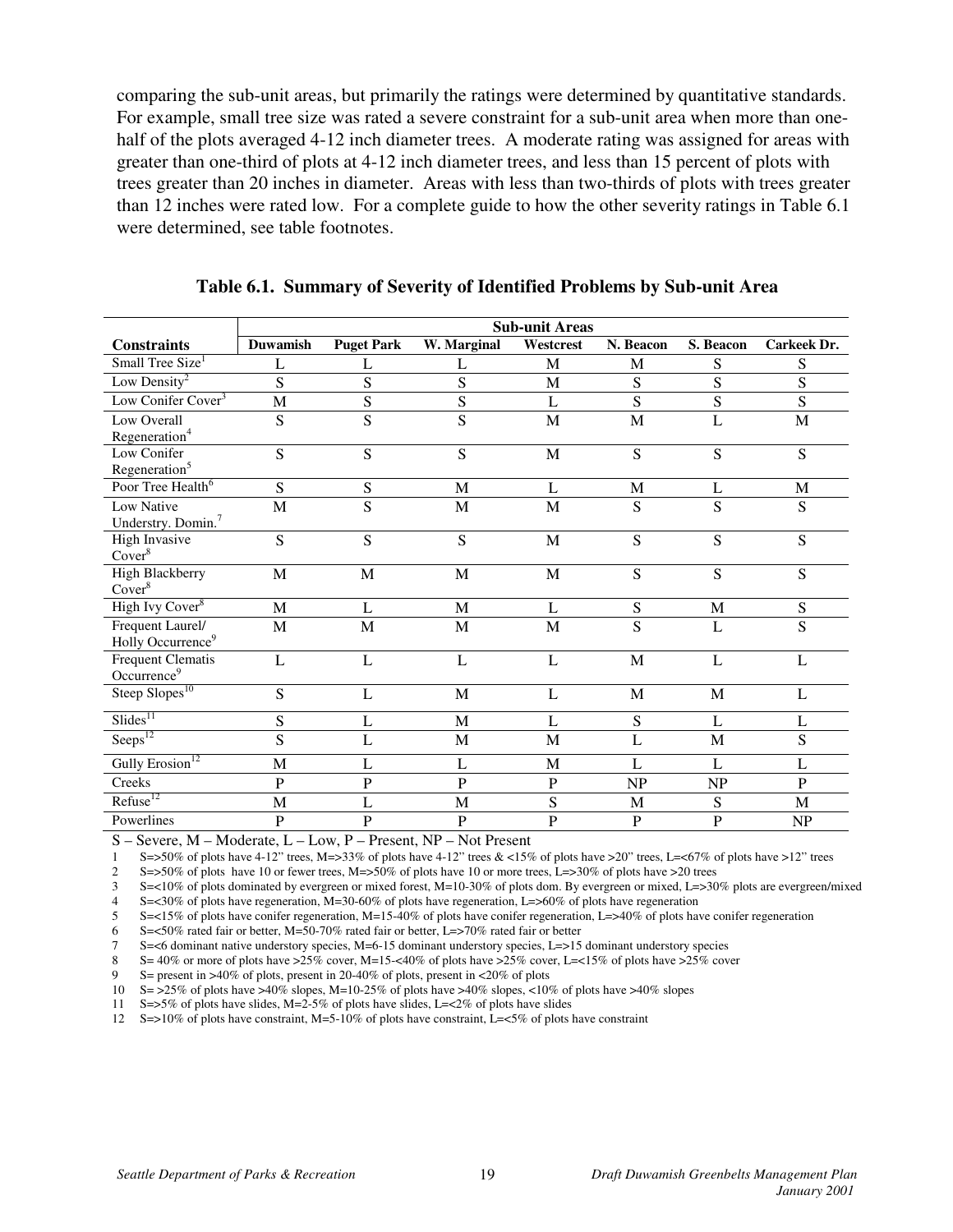The following sub-sections analyze the major trends in the data that were identified in Section 5 of this report. The analysis focuses on problems posed by the degraded condition of the forest and identifies the major management issues that will need to be addressed in efforts to enhance the forests of the Duwamish Greenbelts.

## **6.1 Lack of Forest Complexity**

The lack of complexity in the Duwamish Greenbelt forests is evidenced by low species diversity, an overwhelming dominance by deciduous trees, low tree regeneration, and low structural complexity in both the tree canopy and in the dead or decaying wood component. Over two-thirds of the study area is dominated by deciduous trees only, and this is limited primarily to two species, red alder and bigleaf maple. Many areas were noted that had only one of these species as a dominant tree. While evergreen species are dominants or co-dominants in 17 percent of all plots, most of the area that is dominated primarily by conifers is concentrated in Westcrest Park. There are a number of very large areas within the greenbelts that have no dominance by coniferous species. These occur primarily in the West Marginal Hillside, North Beacon Hill, and South Beacon Hill areas. Puget Park and Carkeek Drive are smaller areas that have some mixed forest, but are predominantly deciduous. Douglas fir and Pacific madrone are the only common dominants in evergreen plots throughout the study area.

Because the forests in the area are relatively young (<100 years old), one would expect Douglas fir to dominate over cedar and hemlock in previously logged areas. However, a healthy forest should have a significant component of regenerating seedlings, saplings, and mid-canopy specimens of these climax species; we do not see this evidenced in the majority of the Duwamish Greenbelt forests. Westcrest Park is the exception to this, having the highest percentages of evergreen forest (38% evergreen, 19% mixed forest) and conifer regeneration (17% of plots) of any of the seven assessment areas.

In addition to the lack of tree species diversity, there is a uniformity of size and age in most stands in the study area that results in a lack of canopy complexity. There is little mid-canopy structure in these forests, as most trees in a stand are of similar height. With the low species diversity, there is also a paucity in the mid-canopy of tall shrubs (e.g., vine maple, red elderberry, oceanspray) and trees that stay relatively small to maturity (e.g., hazelnut, hawthorn, crabapple, Pacific dogwood). Thus, a view of a typical older stand in the area might show tall bigleaf maple of 12-20 inches in diameter, with a very open understory of scattered red elderberry and a dense carpet of English ivy. Views of typical younger stands in the study area may show a shorter, even-aged alder forest with an open canopy, very little shrub layer, and dense thickets of Himalayan blackberry.

Contributing to this lack of complexity is the minimal occurrence of regeneration among both deciduous and evergreen species. This means that there are few tree seedlings or saplings in the understory to be replacement trees that will eventually fill gaps in the canopy caused by the death of overstory trees. Regeneration was noted in only one-third of all plots in the study area, and it was primarily comprised of deciduous species. Conifer regeneration was observed in only 22 (4%) of 530 plots. The lack of conifer seedlings is easily explained by the general lack of a seed source in mature coniferous trees. Clearly, conifer regeneration was significantly higher in Westcrest Park than in other greenbelt areas due to the more extensive dominance of Douglas fir in the Park. What remains difficult to explain is the relatively low level of deciduous regeneration that was observed.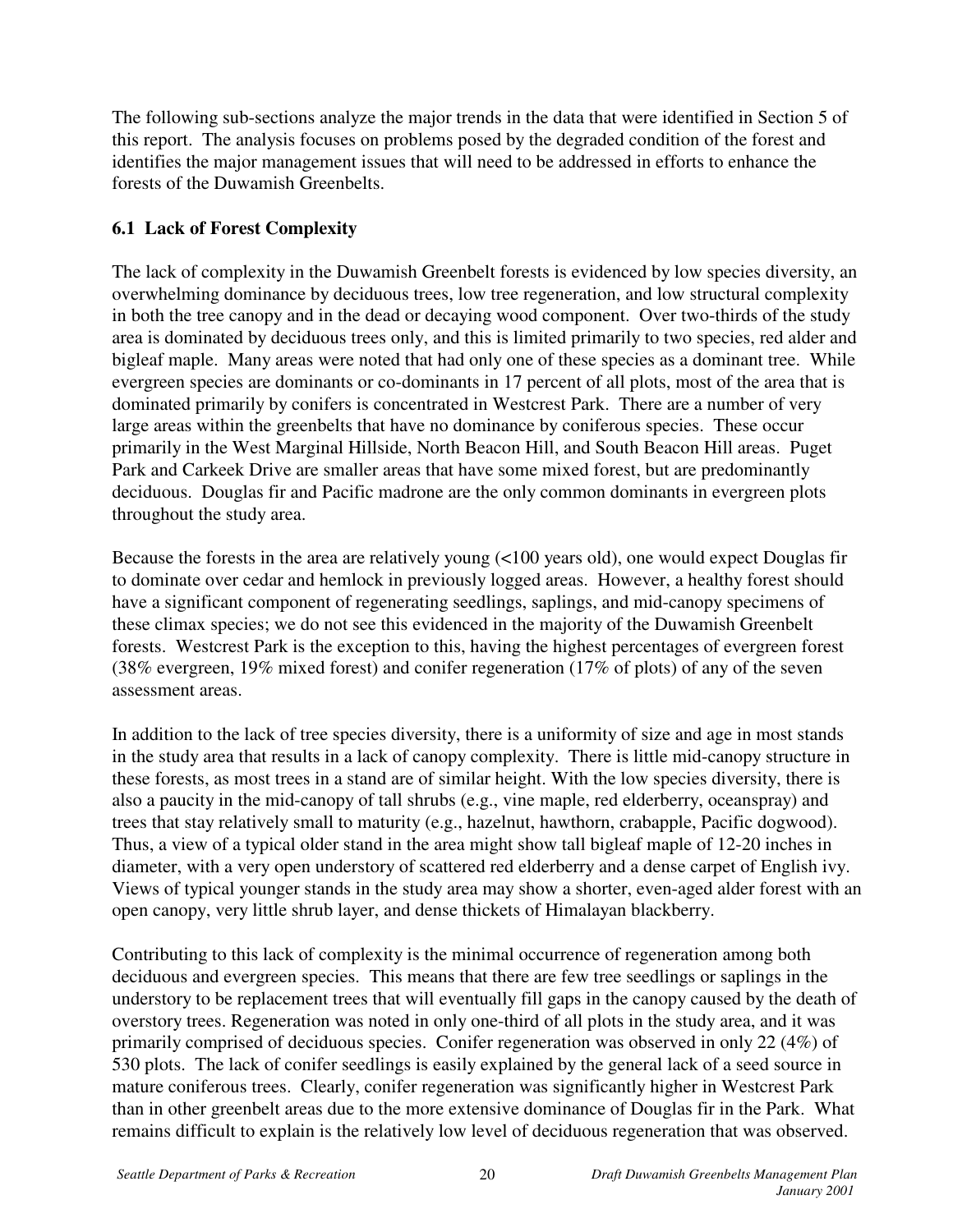Red alder are known for readily spreading by seed and big leaf maple by seed and stump or root sprouting. This could be a factor of canopy closure in some areas, where deep shade prevents establishment of seedlings, but many areas were noted with relatively open canopies and little regeneration. In these areas, seedlings may be out-competed or choked out by invasive species such as blackberry and ivy.

This lack of forest complexity is explained in the history of forest practices and urbanization in the area. The Duwamish area was once covered by old growth lowland forests that were likely dominated by western red cedar and western hemlock. In areas where trees had fallen, the space in the canopy might have allowed Douglas fir seedlings to grow up to maturity. These would eventually be outlasted by Cedar and hemlock, which have much longer life spans than Douglas fir, and thus eventually come to dominate in the oldest forest stands in the Pacific Northwest. Where slides or burns occurred, pioneer species of herbs and shrubs would give way to early successional tree species such as red alder. Red alder is a rapidly growing and relatively short-lived seral species that enriches the soil by fixing nitrogen and provides shade for conifer seedlings to establish. The alder in the slide or burn areas would have eventually died out and the stands transitioned toward the coniferous species.

This natural process of succession, maturation, death and disturbance that once occurred in this area was interrupted when the forests were logged, primarily by clearcutting. Following the stage of pioneer species, the sun-loving, easily sprouting, opportunistic early seral species of red alder readily established dominance in this area. However, most of the Duwamish forest never matured to the coniferous stage. With urban development speeding along in surrounding areas, there was little seed source for coniferous species and little protection from the sun for the more shade-loving cedar and hemlock to become established. Bigleaf maple is now so common in the area probably because it is sun-loving, sprouts very easily, and had an abundant seed source in that it was left in remnant forested areas in the built environment such as on vacant lots and steep slopes.

#### **Management Issues:**

- In planting conifers, what factors should be considered, what areas prioritized or avoided?
- What species should be planted to increase mid-canopy cover and where?
- Should habitat structures (snags, down logs, brush piles, nesting boxed) be imported or created in a specific area? If so, what should be targeted wildlife species?
- Should deciduous tree species be planted to increase overall diversity? If so, what species and where?
- What should be planted on open west or south-facing slope?
- How can light gaps be created in areas of dense deciduous canopy without increasing invasive species cover?
- What areas should be targeted for conifer under-planting?
- Is it desirable to increase deciduous regeneration?
- How will invasives be managed in areas targeted for under-planting conifers?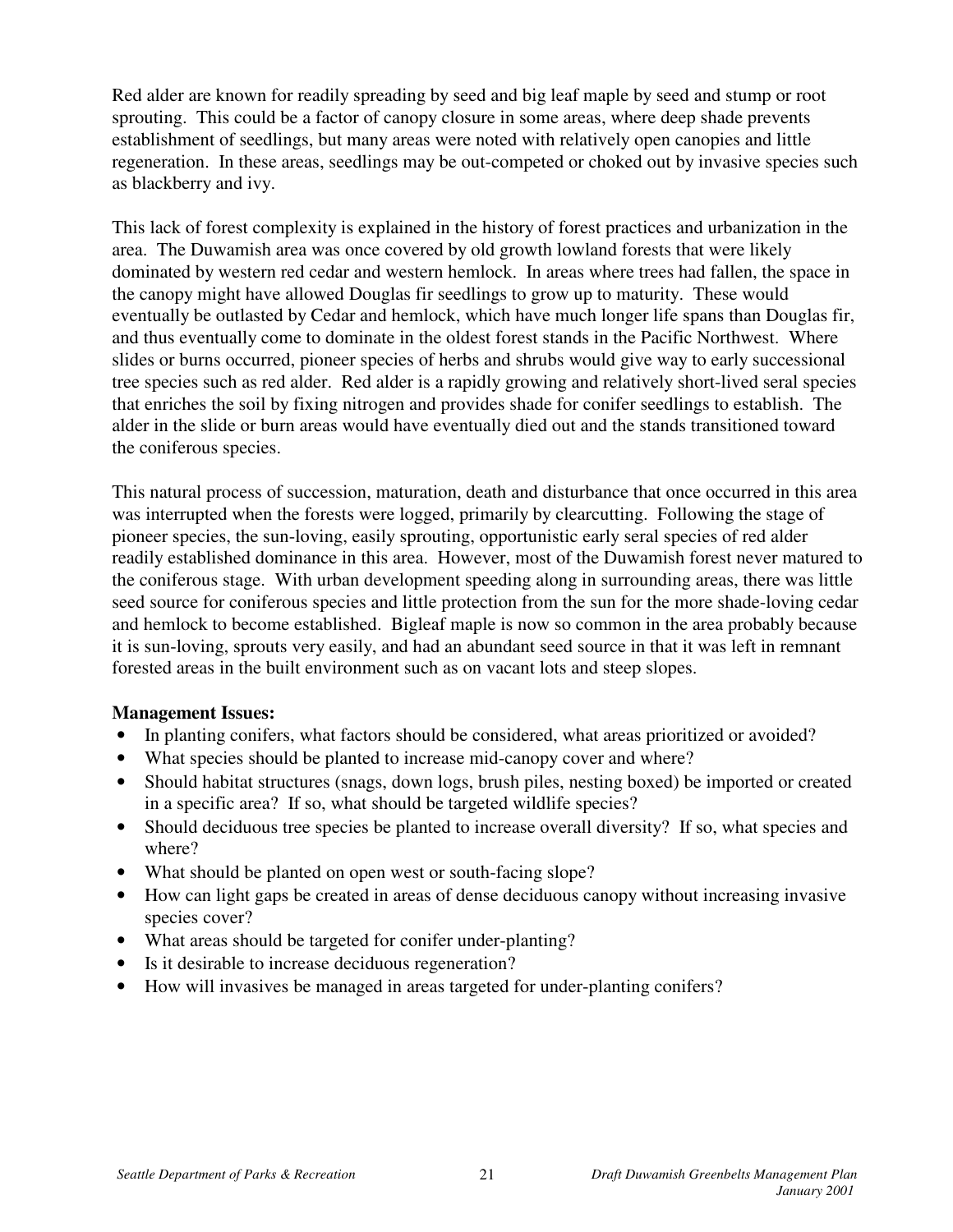### **6.2 Low Forest Age and Density**

The forests in the greenbelts are generally comprised of relatively small trees in stands of relatively low density. The trees in two-thirds of the area average less than 20 inches in diameter, and twothirds of the study area has 100 or fewer trees per acre (10 trees per plot). For areas with the smallest tree size class (4-12 inches), in which you would expect to see the highest densities, the data show a median of only 70 trees per acre. In more rural conifer forests, a typical density range might be XX to XX trees per acre when the average diameter is less than 12 inches. At a diameter range of 20-30 inches, where we would expect to see XX to XX trees per acre, the data for the Duwamish show 50 trees or less per acre. Based on the data collected, only 2 percent of the study area has greater than 200 trees per acre, and this is entirely accounted for by the two smallest tree size classes. Low forest density is a severe problem in all areas within the Duwamish Greenbelts with the exception of Westcrest Park. Small tree size is a severe problem in South Beacon Hill and Carkeek Drive. These latter areas occur along the eastern portion of the Duwamish Greenbelts.

The low density of trees observed in the study area is probably related to low organic input and a related lack of nutrients, a lack of overall regeneration, and competition for limited light and nutrients by invasive species such as blackberry and ivy. It is likely that logging and developmentrelated disturbances initially depleted the nutrient reservoir in the soil and biota, thus limiting availability of nitrogen and other important nutrients. The lack of variety in age class is related to low input of organic matter, and therefore lower levels being recycled in the forest system. If there were large amounts of organic matter being cycled into the soils of the greenbelt areas, we would be seeing rapid invasion and revegetation by native pioneer species every time a disturbance created an opening. But much more commonly, we see disturbed areas being invaded by non-native species, and/or showing little or very slow growth of plants overall.

The uniformity of age that characterizes these forests is accompanied by a lack of recruitment of dead and decaying wood. Old growth forests have so many snags and decaying down logs because there are always older trees dying. The lack of older trees in the Duwamish means fewer trees are dying and becoming snags or down logs. This means fewer habitat structures for wildlife, and a lack of nurse logs, a common source of new trees in healthy forests.

#### **Management Issues:**

- What are appropriate target densities for the forests in the Duwamish Greenbelts, given their urban setting?
- Is it desirable to plant mostly conifers to increase density, or should deciduous trees be planted as well?
- Are there management actions that could effectively increase tree growth rates that would be appropriate for the Duwamish forests (e.g., thinning deciduous trees to benefit conifers, thinning in doghair alder stands)? What areas should be prioritized?
- Should soil organic matter be increased to promote rhizosphere development?
- Does the high proportion of poor tree health ratings in this study suggest the need for a comprehensive survey of areas of diseased or dying trees by a qualified forester?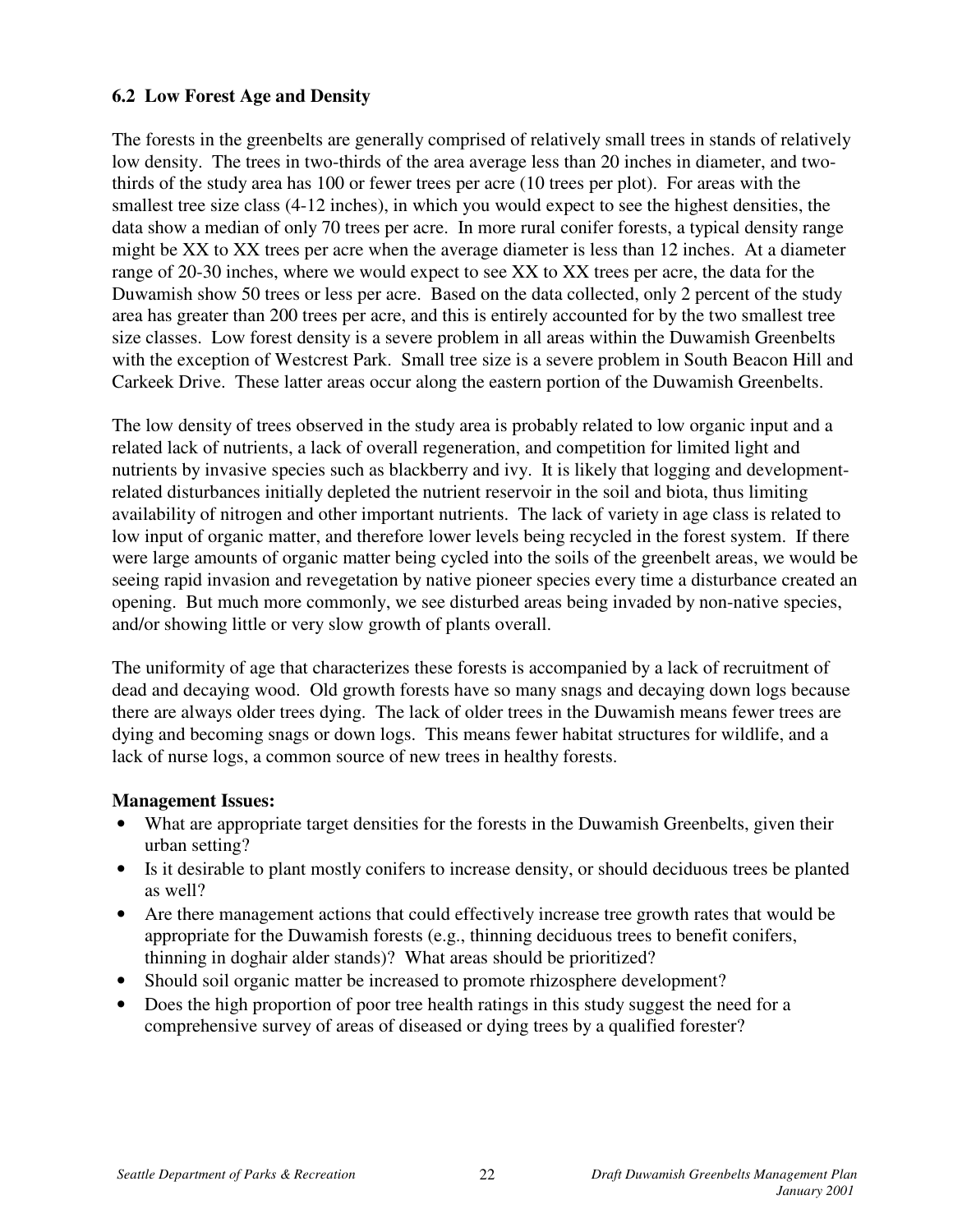## **6.3 Low Native Plant Diversity/ High Invasive Occurrence**

The data show that low native plant diversity is a moderate to severe problem throughout the study area. A fairly wide variety (29 species) of native shrubs and herbs were observed during the study, but only a handful of these were noted to be common dominants. The under-representation of coniferous forest and the lack of complexity in forest communities in the area results in a scarcity of the native understory species that are common in lowland forests. Shrub species that are notably absent or scarce in the Duwamish forests include Oregon grape (*Mahonia nervosa*), evergreen huckleberry (*Vaccinium ovatum*), red huckleberry (*Vaccinium parviflorum*), vine maple (*Acer circinatum*), snowberry (*Symphoricarpos albus*), roses (*Rosa* spp.), and currants (*Ribes* spp.). Herbaceous species that are absent or under-represented include false lily-of-the-valley (*Maianthemum dilatatum*), foamflower (*Tiarella trifoliata*), bleeding heart (*Dicentra formosa*), western trillium (*Trillium ovatum*), deer fern (*Blechnum spicant*) and wood fern (*Dryopteris spp.*). The lack of these species is surprising and should be considered as a major indicator of the lack of forest complexity and the degraded forest health in the Duwamish Greenbelts. While this lack of diversity has been confirmed by experienced botanists, the apparent under-representation of native herbs may be exaggerated by the data due to an unintended bias by the volunteer data collectors toward the more familiar and easier-to-identify trees and shrubs. In addition, many of the plots were sampled during late fall and winter when herbs die back and are generally not visible.

The low diversity that was observed in understory associations is likely directly related to the widespread occurrence and extensive coverage by invasive non-native species. Only 13 percent of all plots have no occurrence of invasive species, and over half of the plots show greater than 25 percent total cover by invasives. Himalayan blackberry was noted in over two-thirds of the plots, and either English ivy, cherry laurel or English holly are problematic in over one-third of all plots.

Blackberry and ivy, by far the most prevalent non-native species in the Duwamish Greenbelts, are highly invasive and opportunistic. Blackberry readily establishes in disturbed areas where low canopy cover allows for more light and more space. The species thrives in dry or saturated soils and out-competes other understory plants by growing over them and forming dense thickets that allow little light penetration during the growing season and leave virtually no rooting space for other species. Blackberry thrives on steep slopes where other species may have difficulty establishing. Blackberry is capable of spreading by seed, rhizome, and tip-sprouting and is probably the most successful invasive species ever introduced to the Pacific Northwest. English ivy is capable of spreading by seed, but more commonly spreads by rhizome to form dense, monotypic carpets that choke out native groundcover and spreads extensively into the tree canopy. Ivy is so insidious in urban forests because it can thrive even under dense canopy cover and is almost impossible to eradicate once it establishes in an area.

Himalayan blackberry was commonly observed in non-forested areas and in the understory of deciduous forest areas, especially where canopy cover was low. There was less extensive cover of blackberry found in evergreen forest areas. Blackberry was noted to have particularly high coverage in North Beacon Hill, South Beacon Hill, and Carkeek Drive areas. The North Beacon Hill area has a higher proportion of steep slopes and slide areas where canopy cover is relatively low and blackberry has ample opportunity to establish. South Beacon Hill and Carkeek Drive areas are generally not as steep, but there is no evergreen forest in either, little mixed forest, and relatively low tree densities, allowing for more canopy openings.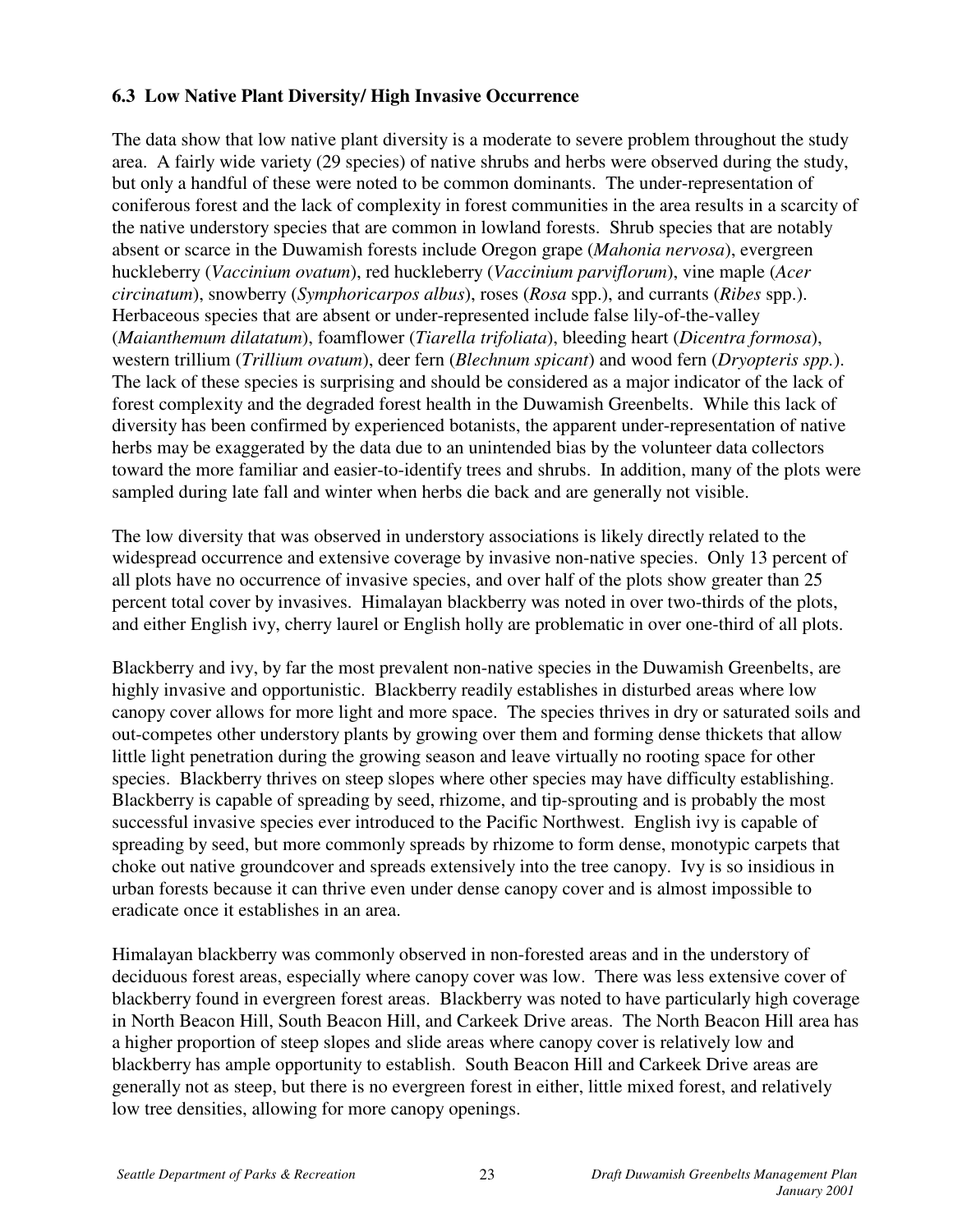English ivy probably first moved into the disturbed, more open areas within the Duwamish Greenbelts, and then crept on into less disturbed areas of deciduous forest with denser canopy cover. There are few plots in the evergreen and mixed forest areas that have greater than 25 percent cover of ivy.

Cherry laurel and English holly do not show extensive coverage in many plots (less than 3% of plots have greater than 25% cover), but they were noted to occur relatively frequently (one-third of all plots). The lack of extensive coverage is most likely a factor of the growth habits of these species. They spread mostly by seed and so do not form the rhizomatous, monotypic thickets seen with blackberry or ivy. However, the high frequency of occurrence would indicate that these species have been spreading throughout many areas in the Duwamish Greenbelts, and that there is ample potential for invasion of additional areas.

### **Management Issues:**

- Since it is not feasible to eliminate all invasive plants from the greenbelt areas, what is the best approach to managing them?
- Is it preferable to begin with targeting areas of high invasive cover or "invasive fronts" where an area of little invasive cover is adjacent to areas of significantly higher cover?
- What is the best approach to use on steep slopes that are dominated by invasive species? How do we increase native diversity while maintaining slope stability?
- Should the long-term goal for areas with very high blackberry cover be to minimize the spread of such areas, or to eventually try and eliminate them?
- What native understory species are desirable for the Duwamish forests, but also are capable of growing fast and fighting invasive species for space?
- How should vegetation at viewpoints be managed to maintain views?

### **6.4 Common Occurrence of Slides**

Large portions of the Duwamish Greenbelts are perched on the slopes that define the eastern and western walls of the Duwamish Valley, or on the headland slopes of the Duwamish Head. Steep slopes (areas that exceed 40 percent in slope) account for 18 percent of all plots, while one-third of plots occur on slopes ranging from 15 to 40 percent. A large proportion of the steep slopes occurs in the Duwamish Head, West Marginal Hillside and North and South Beacon Hill areas. Particularly in North Beacon Hill, there are a number of plots that could not be safely accessed due to the steepness of the slope (data were collected by viewing these plots from above). All but one of the slide areas that were observed during the study are on moderate to steep slopes. About 37 percent of the identified slide areas occur on slopes in excess of 40% and over half are on slopes of 15-40%.

Seeps are commonly found on steep slopes in Western Washington, and are often related to the occurrence of slides. Seeps were noted in 8 percent of the plots in the study, and about one-fifth of all plots with seeps occur on steep slopes. One-third of plots with seeps occur on slopes of 15-40%. Curiously, only a few plots that occur on steep slopes had both seeps and slides noted. Regardless of whether all three features coincided in specific plots, one would expect that areas with high proportions of seeps and steep slopes would have greater occurrence of slides. This study supports this assumption, as can be seen in the data for Duwamish Head, West Marginal Hillside, and North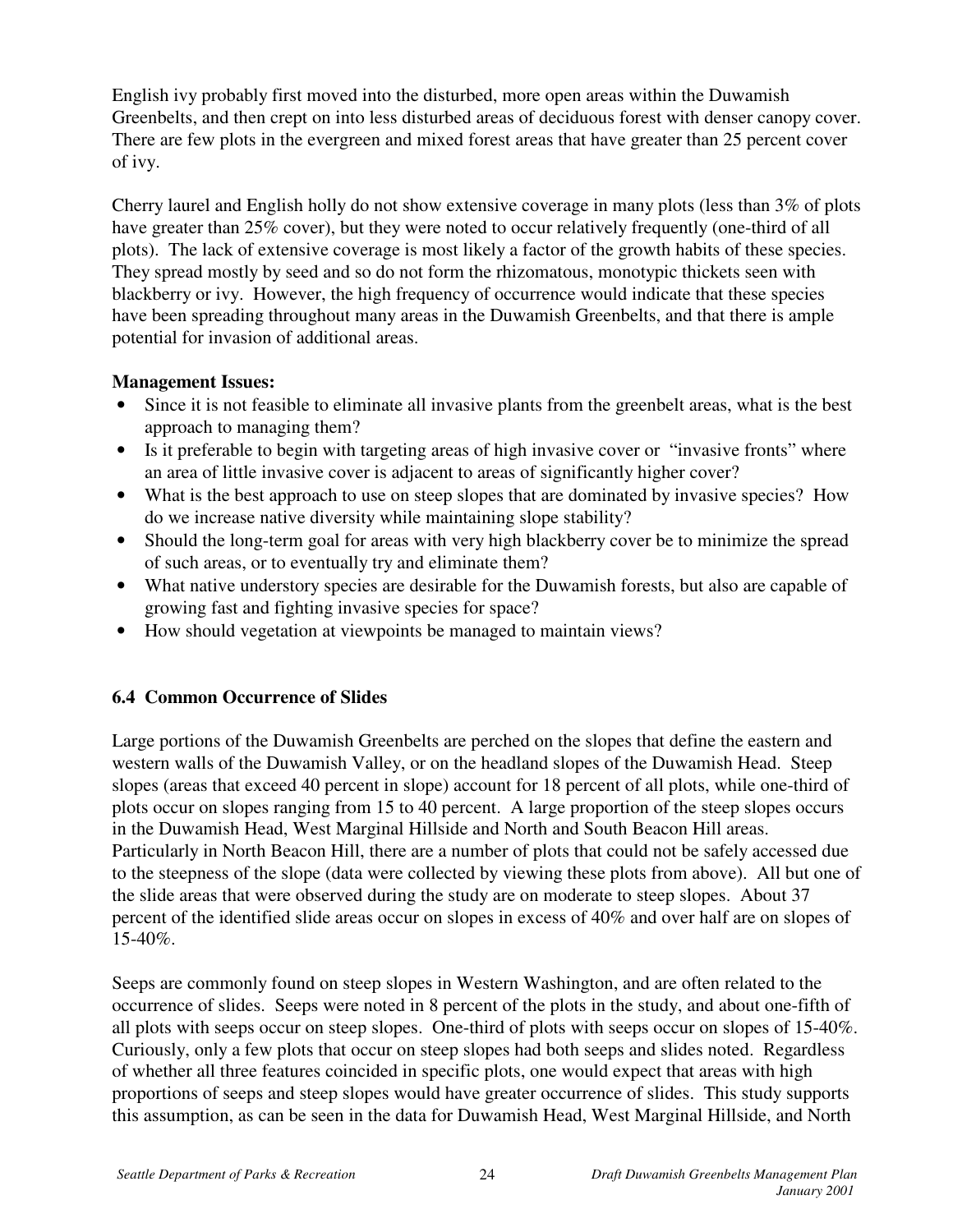Beacon Hill areas where steep slopes, seeps and slides are all common. For areas that have a high proportion of seeps but do not have significant areas of steep slopes, no slides were observed. These include South Beacon Hill, which has 9 percent of its plots in seeps, and Carkeek Drive, which has 15 percent of plots in seeps. These areas have 10 percent of plots, and no plots on steep slopes, respectively.

Slides typically result in clearing most trees from an area, thus making them more susceptible to additional erosion, and to colonization by invasive plants. Slides also threaten the built environment that surrounds the greenbelt parcels, thus presenting a potentially serious threat to public safety. Because slide-prone areas typically occur on steep slopes, access for assessing and stabilizing these areas is difficult.

### **Management Issues:**

- How do we manage the forests and enhance cover and diversity without destabilizing slopes and causing new slides?
- How will management practices differ in recent slide areas vs. historic slide areas?
- How do we deal with the safety and access issues in working in slide-prone areas?

## **6.5 High Level of Human Intrusion**

Urban forests are generally characterized by a high level of ongoing human intrusion. In the Duwamish Greenbelts, the forests are surrounded mostly by residential areas or occur in public parks. They are criss-crossed by utility corridors and by trails, both formalized and social. People camp out, and some neighbors and other users of the greenbelts dump yard waste and garbage. The private use of public park property for driveways, yards and other encroachments is also a problem in the greenbelts, although data on the occurrence of encroachments were not collected during this study. Other unauthorized uses are known to occur as well.

A total of seven encampments were observed in or near plots; one in the West Marginal Hillside area, two in Westcrest Park, and four in the North Beacon Hill area. There are almost certainly a number of encampments that were not observed during the study. The City of Seattle has adopted a policy of zero tolerance for encampments on City-owned lands, but this is not consistently enforced. It is generally the goal of DPR staff to remove camp structures and restore forest areas that have been disturbed by camping activities. For those implementing this goal, approaching and cleaning up encampments raises safety and social service issues where a coordinated effort among City departments may be needed.

Powerlines were observed in or near about 16 plots, but one cannot discern from the data how many separate powerlines this represents. It is likely that there are some powerlines crossing the greenbelts that are not accounted for in the database. Powerlines pose unique problems in the greenbelts because the vegetation under them is managed so that it does not grow high enough to interfere with the overhead lines. This precludes planting trees and tall shrubs in these areas. The open canopy that results makes the powerlines and adjacent areas more susceptible to intrusion by invasive plants. Selection of species that will not grow into the powerlines at maturity is critical in these areas.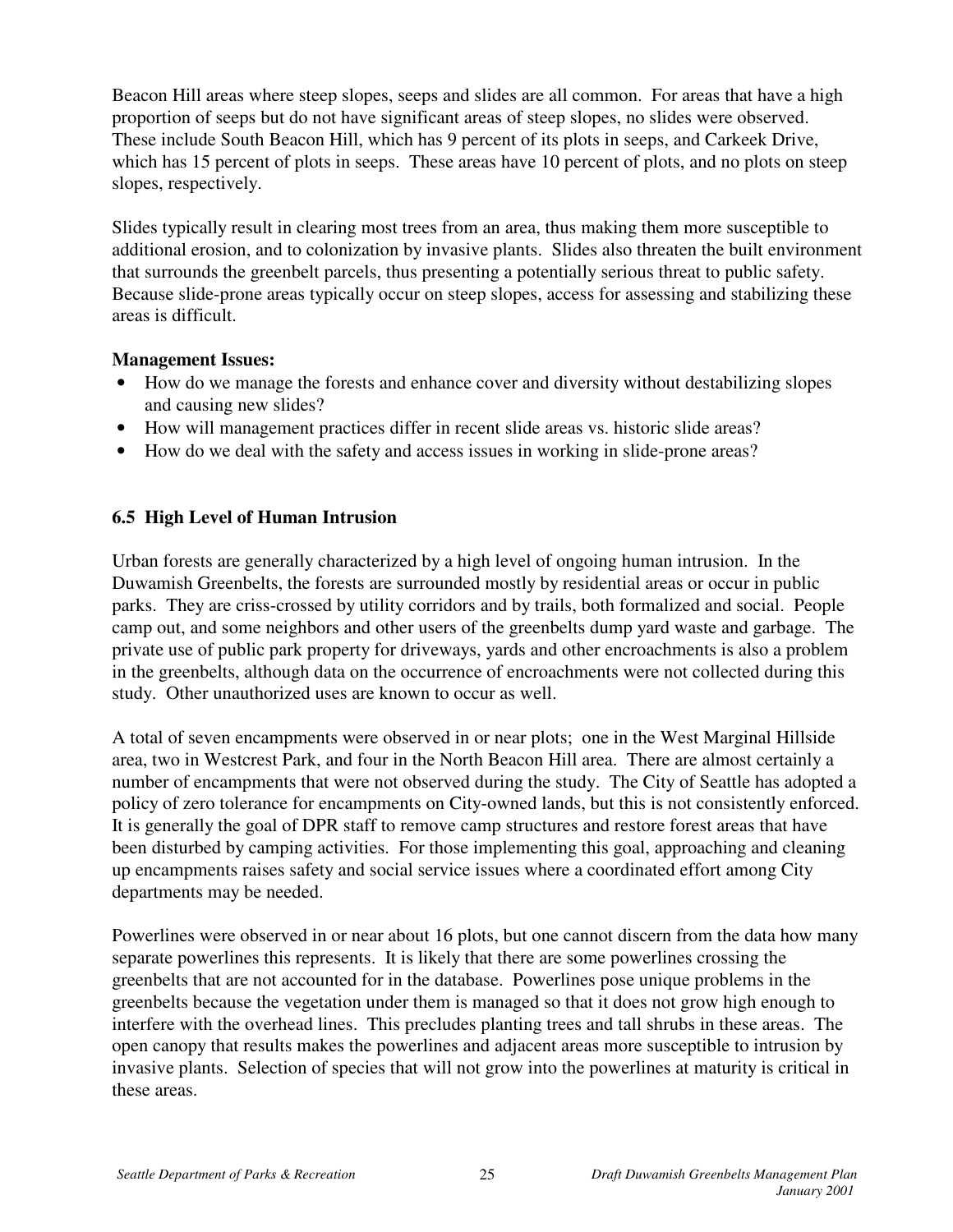The extent of refuse that was noted in plots in the study area reflects typical dumping practices in undeveloped urban areas. Refuse was observed in a total of 8 percent of plots, or about 42 plots. Very few plots with refuse were observed in the Duwamish Head and Puget Park areas. The most frequent occurrence of refuse was noted in Westcrest Park and South Beacon Hill, with 12 percent of plots in each area. The data do not differentiate between big piles of yard waste, large tire dumps or small bits of litter, so the severity of the problem is somewhat masked. Refuse in the urban setting is most commonly dumped along the edges of undeveloped areas, commonly where pullouts or parking lots occur alongside the road. It is also common to see yard waste dumped directly over the fences of neighboring residential lots.

#### **Management issues:**

- What plant species should be selected for planting under powerlines?
- What is the best approach for managing vegetation and minimizing invasive spread in areas adjacent to powerline corridors?
- How can DPR discourage future dumping of refuse in greenbelt areas?
- What is a workable strategy for dealing with encampments that achieves cleanup goals without risking worker's safety?
- How can reforestation efforts be integrated with areas of informal, social trails? Are there social trails that should be eliminated? Is there a need for a thorough mapping of all trails?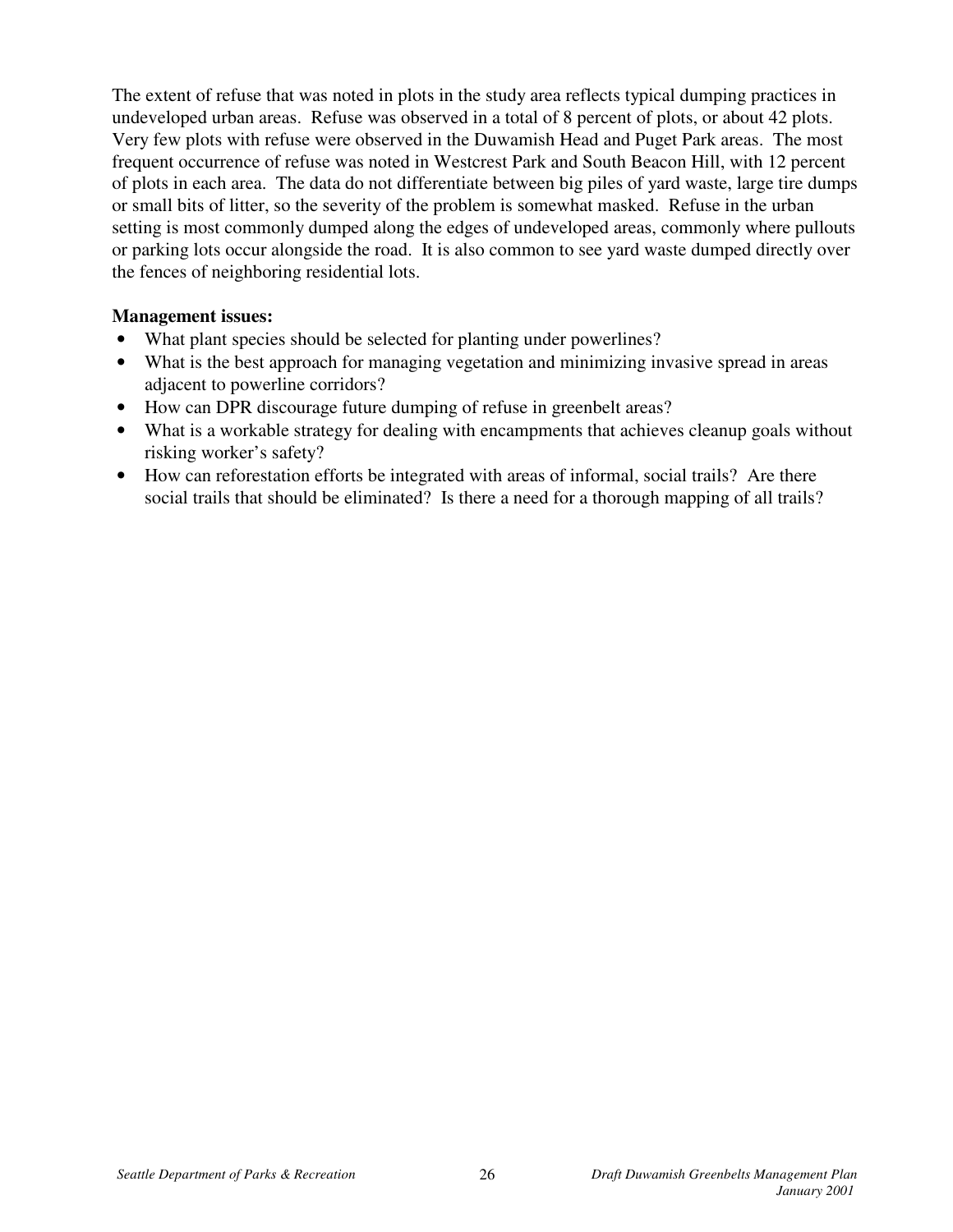## **7. LAND FORM DESCRIPTIONS**

Within the Duwamish Greenbelts, land forms can be divided into seven basic types: wetlands, riparian corridors/ravines, non-forested areas, upland forests, slides, powerlines, and viewpoints. These land forms are defined and described below. The categories are used for this study for the purpose of identifying common areas to which to apply general management guidelines and prescriptions. For example, more water-tolerant plants will be recommended for installation in wetlands, and low-growing plant species will be targeted for powerline corridors and viewpoints. Specific land form types are prioritized in Section 8 for implementation of various management prescriptions.

### **7.1 Wetlands**

According to the City of Seattle Environmentally Critical Areas (ECA) ordinance:

"Wetlands are those areas that are inundated or saturated by ground or surface water at a frequency and duration sufficient to support, and under normal circumstances do support, a prevalence of vegetation typically adapted for life in saturated soil conditions."

The data collection effort in the Duwamish Greenbelts did not include a comprehensive survey for wetlands. Volunteer data collectors were not trained in wetland identification and were largely not qualified to make field wetland determinations. DPR's general database for the greenbelts does include some information on wetland locations; the information is primarily based on the National Wetlands Inventory maps (see Figure 7-1). In addition, the data collected as part of the Duwamish Greenbelts study provides information that can be used to locate potential wetland areas. This includes information on standing water and saturated soils, presence of seeps and creeks, and identification of dominant understory plant species. Potential wetlands were identified in all of the sub-units based on the following criteria:

- ♦ Presence of soft soils or standing water
- ◆ Presence of creeks or seeps
- $\blacklozenge$  Presence of hydrophytic (water-loving) vegetation with a rating of facultative or wetter ( $>50\%$ ) probability of occurring in wetlands) in the understory

If any one of the above criteria were met in any plot, it was considered a potential wetland. Based on these parameters, 25 percent of the total plots surveyed in the Duwamish Greenbelts met at least one of the criteria for potential wetlands listed above. This number probably reflects a much higher estimate of wetland occurrence than what actually exists because the presence of any single criterion by itself does not necessarily indicate wetland. Even though it is likely that there were wetlands in the study area that were overlooked, it is very unlikely that the actual wetland area in the greenbelts is as high as the 25 percent indicated above.

Identifying these potential wetland areas simply provides guidance for finding those sites that may present opportunities for wetland enhancement. However, implementation of vegetation management strategies that specifically target wetlands will depend on a more accurate field survey of the study area to identify and map their location. Rather than the uniform distribution of sample plots used for the overall greenbelt survey, a wetland survey should focus on areas likely to support wetland habitat. In addition to further field assessment of all sample plots that had soft soils,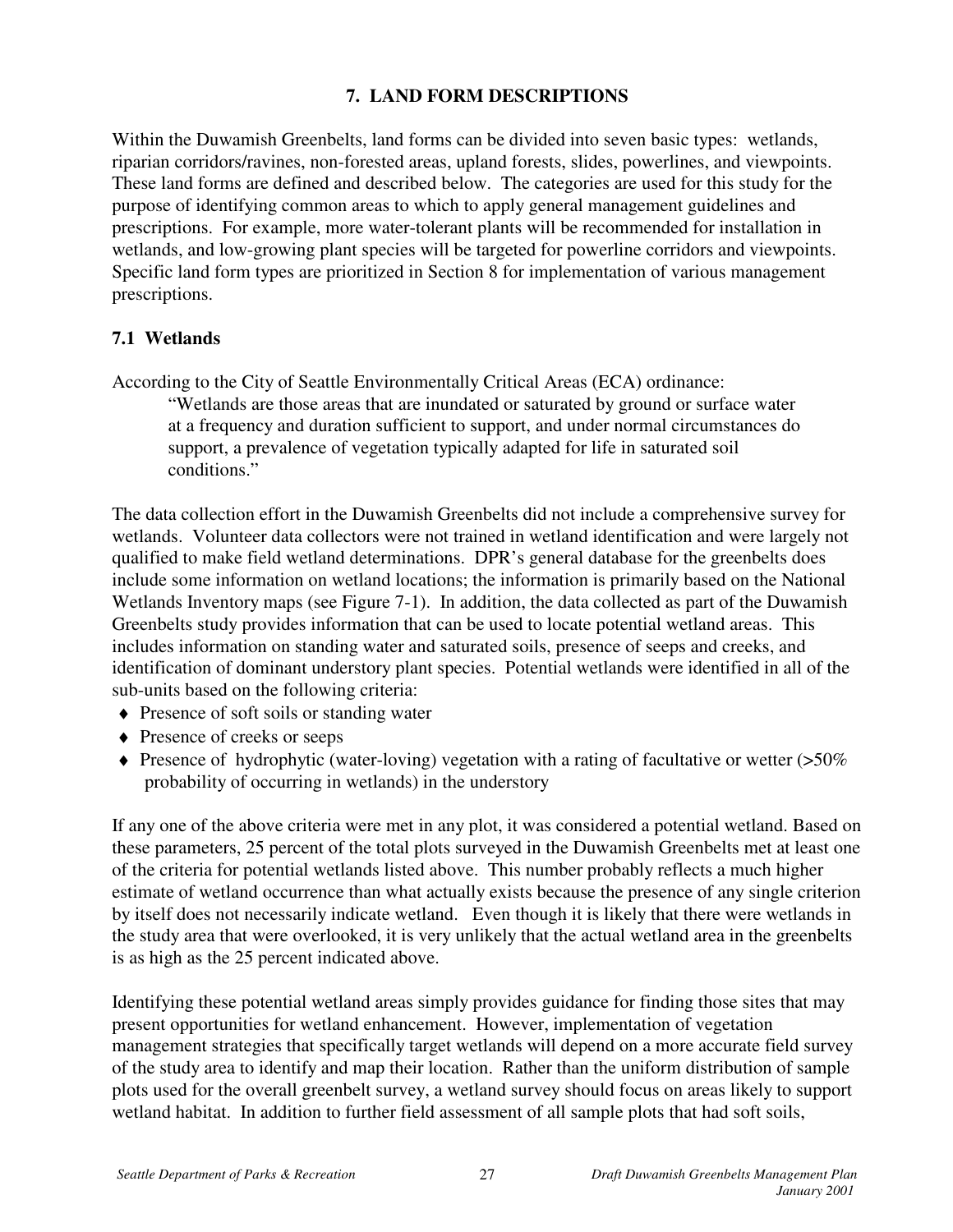## **Figure 7-1. Known Wetlands, Streams, Slides, and Powerlines in Greenbelts**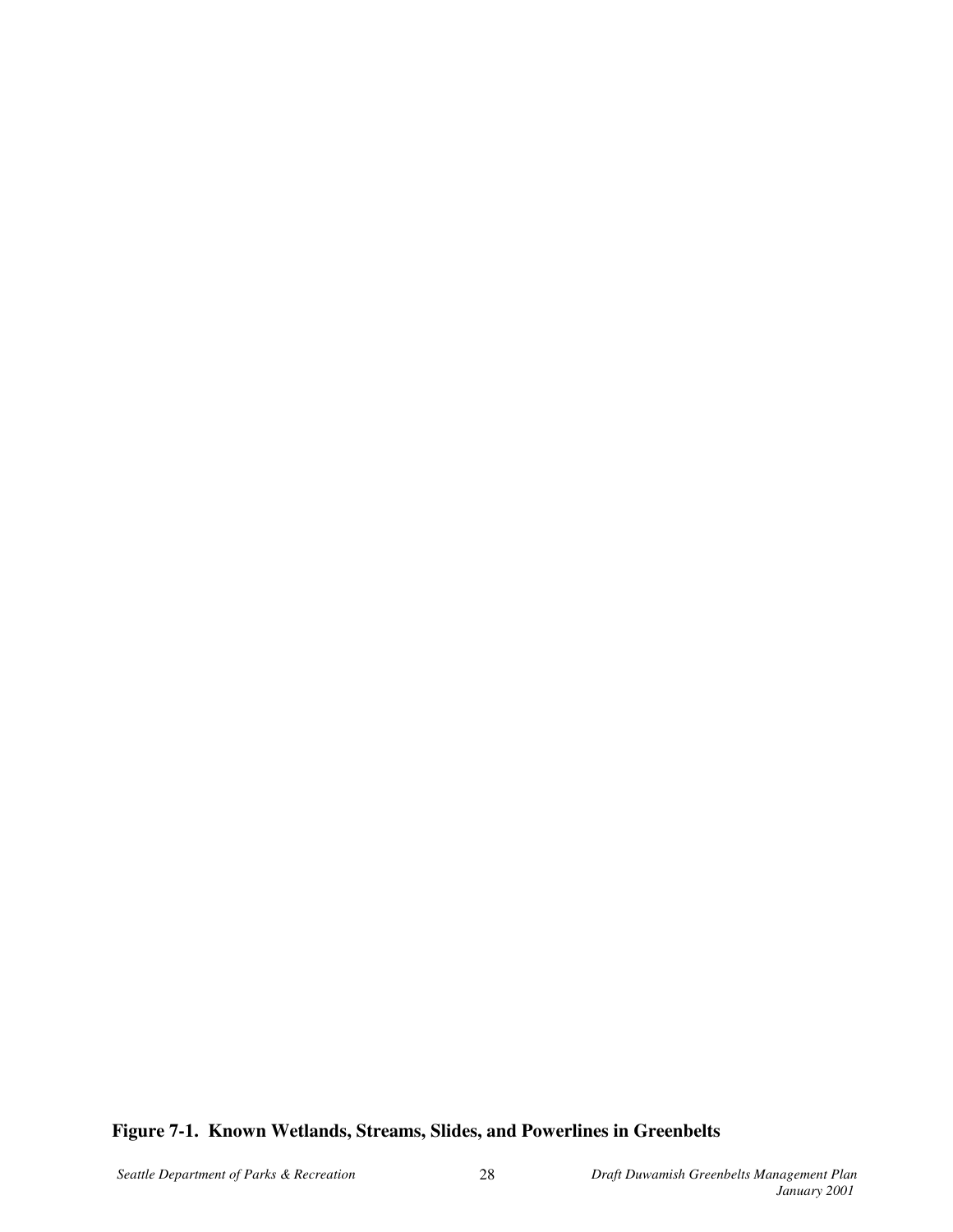standing water, seeps, or slides, field crews should focus on toes of slopes, low topographic depressions, known ravines and creeks, and presence of hydrophytic vegetation (Facultative or wetter). These detailed survey areas can be identified using aerial photographs and DPR staff's knowledge of the greenbelts.

## **7.2 Riparian Corridors/Ravines**

Riparian corridors are wetland and terrestrial areas within the influence area of the adjacent stream. They are technically defined in the City of Seattle ECA as:

"…all areas within 100 feet measured horizontally from the top of the bank, or if that cannot be determined, from the ordinary high water mark of the watercourse and water body, or a 100 year flood plain as mapped by FEMA, as regulated by the Seattle Floodplain Development ordinance, whichever is greater."

The data collection effort in the Duwamish Greenbelts did not include a comprehensive survey for streams and riparian corridors. In instances where these features did occur in a plot, they were noted. Streams previously mapped by the City of Seattle are indicated on DPR base maps used for this project (Figure 7-1). Riparian corridors and/or streams were identified in, but not limited to, the following areas: all four of the West Duwamish Greenbelt sub-units (Duwamish Head, Puget Park, West Marginal Hillside, Westcrest Park), and the Carkeek Drive sub-unit in the East Duwamish Greenbelt.

## **7.3 Non-forested areas**

Non-forested areas have no tree cover and are divided into three categories

- Meadow (grasses and forbs)
- Blackberry thickets with native shrub species
- Blackberry thickets with other invasive species or grass

Eighty-one plots (15%) in the study area have no overstory (Table 7.1). Of these 81 plots, 43 have no shrubs in the understory and would be considered meadow areas. Of the remaining 38 plots, 35 were blackberry thickets with other invasive species or grass, and 3 were blackberry with native shrubs. The high percentage of non-forested plots in Puget Park reflects the large areas of meadow that were included in the sampling area for that sub-unit. Thus 78 of the 81 non-forested plots are either maintained grass playfields, meadow in the unmaintained portions of the greenbelts that is vulnerable to invasion by non-natives, or already invaded meadow. The number of plots located in maintained grass playfields could be calculated using the aerial photos depicting plot locations.

| Table 7.1 Occurrence of Non-forested Areas by Sub-Unit |                                  |                              |  |  |  |
|--------------------------------------------------------|----------------------------------|------------------------------|--|--|--|
| Sub-unit                                               | <b>No. of Non-forested Plots</b> | % of Total Plots in Sub-unit |  |  |  |
| Duwamish Head                                          | 17                               | 20%                          |  |  |  |
| Puget Park                                             | 28                               | 42%                          |  |  |  |
| West Marginal Hillside                                 | 21                               | 13%                          |  |  |  |
| <b>Westcrest Park</b>                                  | 6                                | 6%                           |  |  |  |
| North Beacon Hill                                      | 8                                | 13%                          |  |  |  |
| South Beacon Hill                                      |                                  | 2%                           |  |  |  |
| Carkeek Drive                                          |                                  | $0\%$                        |  |  |  |
| TOTAL                                                  | 81                               | $15\%$                       |  |  |  |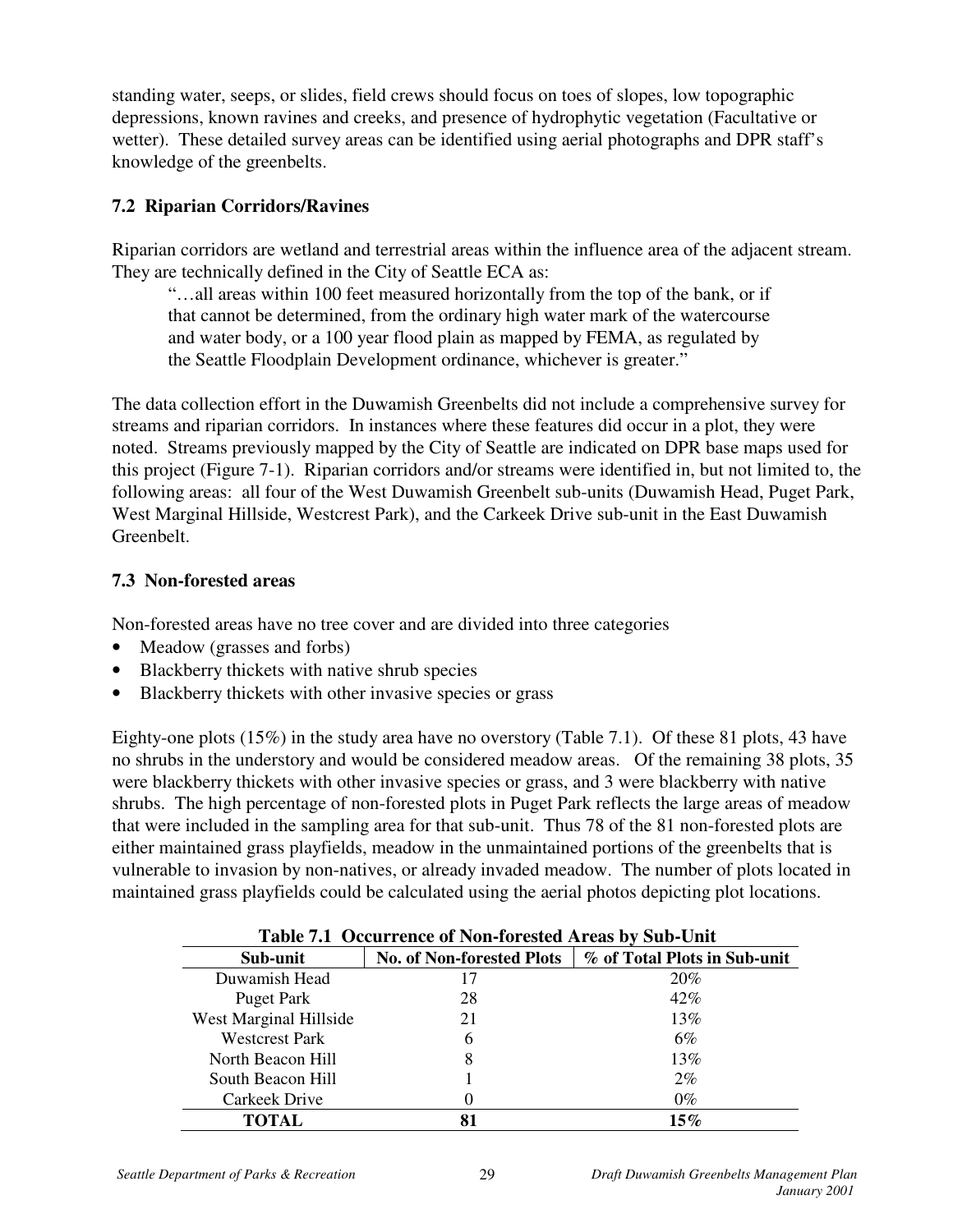## **7.4 Upland Forests**

Upland forests are undeveloped landscapes that do not fall into one of the previous classifications. They are forested areas that have been divided into two categories based on slope steepness.

#### **Forests on Steep Slopes**

These are forested areas that occur on slopes of 40 percent or greater. There are a total of 85 plots (16%) in the study area in this landscape category (Table 7.2).

| Table ran Occarrence of Forested in eas on Steep Slopes by Sais-Chit |                                |                              |  |  |  |  |
|----------------------------------------------------------------------|--------------------------------|------------------------------|--|--|--|--|
| Sub-unit                                                             | # of Forested Area/Steep Slope | % of Total Plots in Sub-unit |  |  |  |  |
|                                                                      | <b>Plots</b>                   |                              |  |  |  |  |
| Duwamish Head                                                        | 28                             | $32\%$                       |  |  |  |  |
| Puget Park                                                           | 2                              | 3%                           |  |  |  |  |
| West Marginal Hillside                                               | 35                             | 23%                          |  |  |  |  |
| <b>Westcrest Park</b>                                                | 3                              | 3%                           |  |  |  |  |
| North Beacon Hill                                                    | 13                             | 20%                          |  |  |  |  |
| South Beacon Hill                                                    | 4                              | $10\%$                       |  |  |  |  |
| Carkeek Drive                                                        |                                | $0\%$                        |  |  |  |  |
| <b>TOTAL</b>                                                         | 85                             | $16\%$                       |  |  |  |  |

#### **Table 7.2 Occurrence of Forested Areas on Steep Slopes by Sub-Unit**

#### **Forests on Less than 40% Slopes**

These are forested areas that occur on slopes of less than 40 percent. There are a total of 364 plots (69%) in the study area in this landscape category (Table 7.3).

| Sub-unit               | # of Forested Areas/<40 $\%$ | % of Total Plots in Sub-unit |
|------------------------|------------------------------|------------------------------|
|                        | <b>Slope Plots</b>           |                              |
| Duwamish Head          | 42                           | 48%                          |
| Puget Park             | 36                           | 55%                          |
| West Marginal Hillside | 101                          | 64%                          |
| <b>Westcrest Park</b>  | 85                           | $90\%$                       |
| North Beacon Hill      | 43                           | 67%                          |
| South Beacon Hill      | 37                           | 88%                          |
| Carkeek Drive          | 20                           | 100%                         |
| TOTAL                  | 364                          | 69%                          |

#### **Table 7.3 Occurrence of Forested Areas on <40% Slopes by Sub-Unit**

### **7.5 Slides**

Slides are areas where the soil surface and vegetation have slid downhill and the exposed soil surface is bare and steep. A total of 18 slides were noted in the sampled plots (Table 7.4). Slides in the study area have been mapped fairly extensively by the City and are identified in Figure 7-1.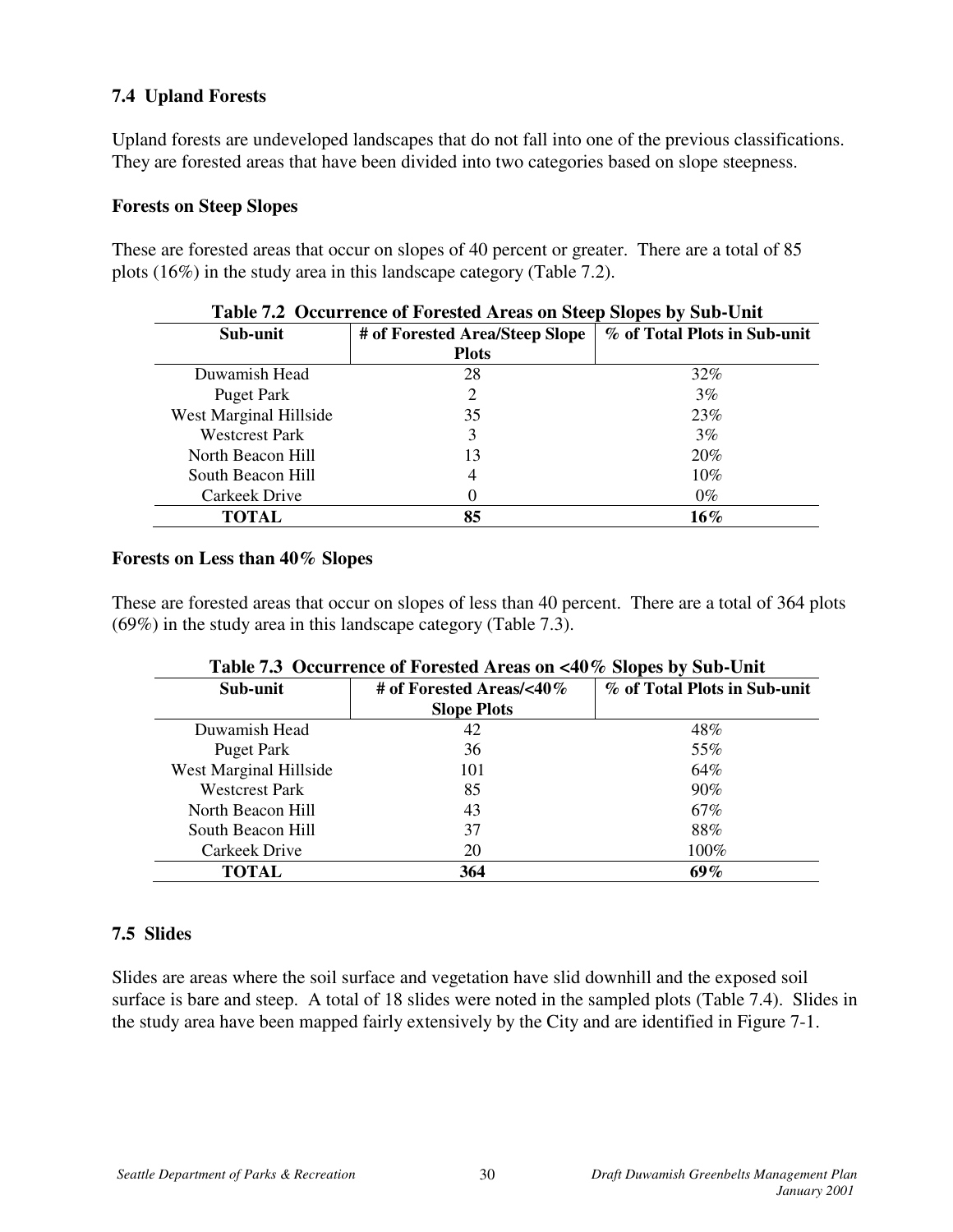| Table 7.4 Occurrence of Sildes by Sub-Unit |                        |                              |  |  |  |  |
|--------------------------------------------|------------------------|------------------------------|--|--|--|--|
| Sub-unit                                   | # of Plots with Slides | % of Total Plots in Sub-unit |  |  |  |  |
| Duwamish Head                              | 8                      | $9\%$                        |  |  |  |  |
| Puget Park                                 |                        | $2\%$                        |  |  |  |  |
| West Marginal Hillside                     |                        | 3%                           |  |  |  |  |
| <b>Westcrest Park</b>                      |                        | $1\%$                        |  |  |  |  |
| North Beacon Hill                          |                        | 6%                           |  |  |  |  |
| South Beacon Hill                          |                        | $0\%$                        |  |  |  |  |
| Carkeek Drive                              |                        | $0\%$                        |  |  |  |  |
| <b>TOTAL</b>                               | 18                     | $3\%$                        |  |  |  |  |

| Table 7.4 Occurrence of Slides by Sub-Unit |  |  |
|--------------------------------------------|--|--|
|--------------------------------------------|--|--|

### **7.6 Powerlines**

Powerline areas are defined by the presence of overhead transmission lines under which the vegetation has been altered, including powerlines that run along edges of roads or provide power to buildings within parks. Powerlines were noted in a total of 16 plots, 13 of which were in the West Marginal Hillside and Westcrest Park. A more accurate estimate of the total acreage of powerline areas and specific locations has been made using aerial photographs of the study area (Figure 7-1).

### **7.7 Viewpoints**

There are four City of Seattle SEPA-designated viewpoints that occur in the study area (Table 7.5). These viewpoints are owned by Seattle DPR and are managed for low canopy height to provide scenic vistas and panoramic views.

| Sub-unit          | <b>Name/Location</b>                       | View                          |  |  |  |
|-------------------|--------------------------------------------|-------------------------------|--|--|--|
| North Beacon Hill | 12 Ave. S.                                 | Duwamish Valley               |  |  |  |
| North Beacon Hill | Jose Rizal Park/12 Ave. S. and Judkins St. | Elliot Bay, Downtown Seattle, |  |  |  |
|                   |                                            | <b>Olympic Mountains</b>      |  |  |  |
| Duwamish Head     | Hamilton View Park/ California Way SW      | Elliot Bay, Downtown Seattle  |  |  |  |
| Duwamish Head     | Belvedere Viewpoint Park/ Admiral Way      | Elliot Bay, Downtown Seattle  |  |  |  |
|                   | <b>SW</b>                                  |                               |  |  |  |

**Table 7.5. Designated Viewpoints in the Duwamish Greenbelts**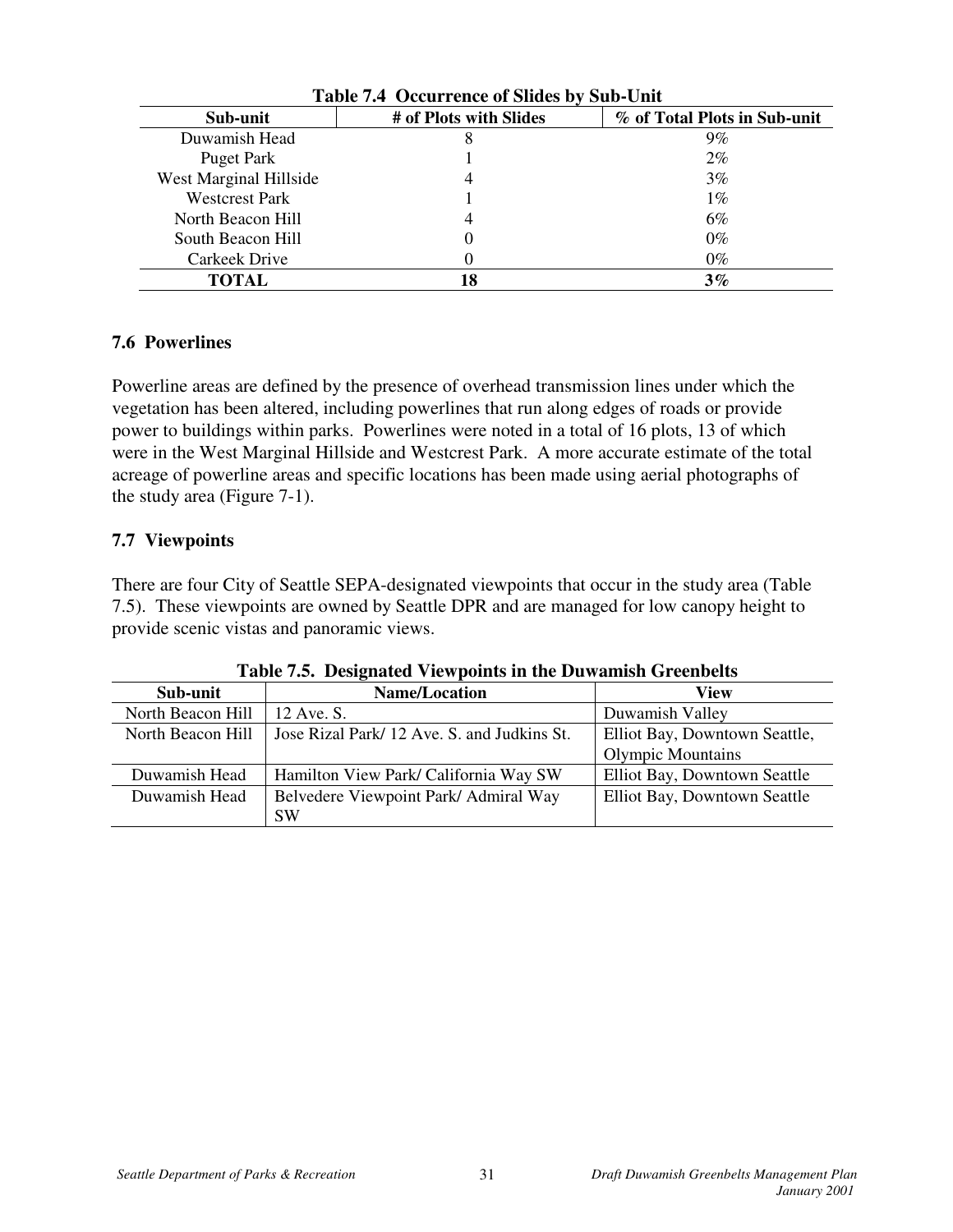## **8. MANAGEMENT PRESCRIPTIONS**

This section includes management prescriptions that are intended to address at least one of the problems identified in Section 6. Information is provided for each task regarding the reasons for doing them, the elements of the task, the areas or land form types that are prioritized for that task, and the specific problems that are addressed. The tasks are not ordered by priority, but do occur in a logical sequence where the first tasks listed would need to be undertaken earlier than the others. The task descriptions are followed by a summary table listing the tasks and the major features for each one.

In general, the main factors that are used in prioritizing areas for prescriptive actions in this plan are as follows:

- high visibility and/or high level of public use,
- risk to public safety,
- reasonable accessibility,
- good probability of involvement by neighborhood or community group volunteers,
- moderate biological condition with respect to specific problem under consideration (general approach is to begin with areas of moderate condition rather than severe, as defined in Table 8.1),
- area is "front" for specific problem under consideration (area of good to moderate quality adjacent to area of poor quality), and/or
- riparian corridor in which management action would contribute to improved aquatic habitats.

Using these criteria, it is likely that the West Duwamish areas will generally be prioritized over the East Duwamish areas due to greater visibility, higher level of public use, better access, the presence of more riparian corridors, and better biological condition. Areas on steep slopes will typically receive lower priority due to accessibility issues unless they pose a slide risk, and therefore are threats to public safety. Areas with high cover of invasive plants will generally receive lower priority than areas with moderate cover, because the latter are considered more recoverable. In general, this plan takes the approach that tasks with a higher probability of success should be prioritized, and that areas that are not yet severely disturbed should be saved from further degradation before those areas that are already in worse shape.

### **8.1 Manage Hazard Trees**

Defective trees can be dangerous. Limbs can break off, or whole trees can fall over. If the tree is near a house, street or trail, injury or damage can result. Fortunately, the chance of this occurring can be anticipated based on visual inspection of the tree.

Trees can be inspected any time of year. Inspection requires training in one of the standard hazard evaluation formats. The DPR uses *Evaluating Tree Defects* by Ed Hayes (XxdateXX) for preliminary hazard analysis. Visible defects that are considered in hazard evaluation include, but may not be limited to, cracks in limbs and/or trunk, seams in limbs and/or trunk, spiral cracks in limbs and/or trunk, rib cracks, weak branch unions (V crotches), decay in limbs and/or trunk, cankers in limbs and/or trunk, deadwood, root problems, and poor tree architecture or form. Aggravating factors in hazard evaluation may include fast-growing species, sprouting from topping cuts, weak branch attachments, heavy end-weight of branches, included bark, evidence of past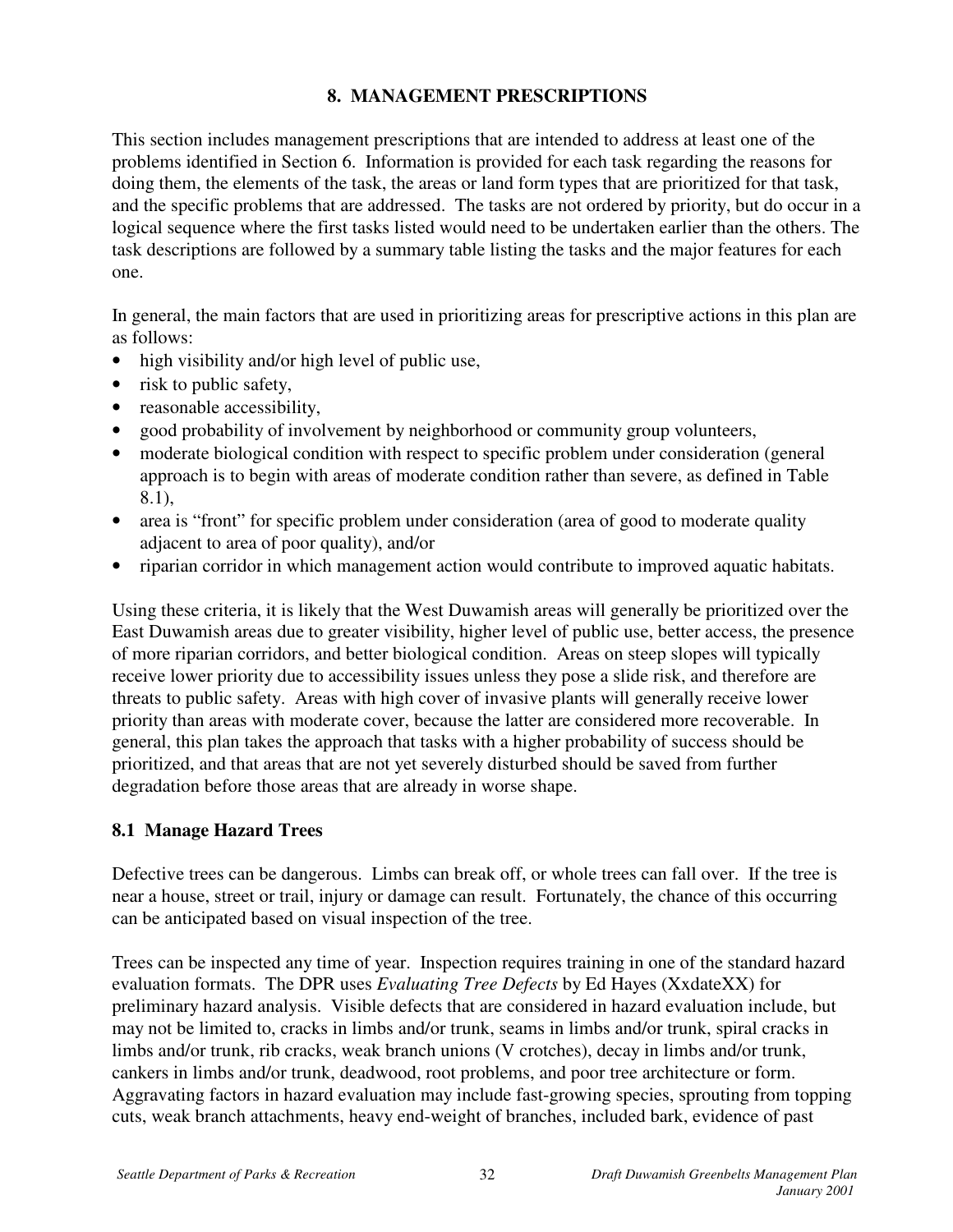branch/trunk failure, saturated soil, frequent irrigation, more than 30 percent of buttress roots decayed and/or disturbed, evidence of excessive mechanical bark damage, large dense crown, lack of basal trunk flare (poor taper), recent construction activity, willow soil, and mushrooms visible at base or in root zone. A combination of any of these factors may greatly elevate the hazard rating.

Trees must be assessed within the limits of available fiscal and human resources. Therefore, priority should be given to inspecting locations and situations with high probability of failure and high potential of damage or injury. This typically means property boundaries near streets, buildings and parking lots. In these locations, several conditions may make failure more likely. Mature alder and cottonwood are more likely to fail catastrophically. Trees that have been previously topped or are resprouted from a stump are more likely to fail, and forest edges with wind exposure may also be more prone to failure. Orthophotos and other available geographic information can be used to predict some of these conditions.

Trees that rate a high hazard should be considered an imminent risk and should be scheduled for immediate remediation. Trees that are rated a moderate risk may be reevaluated at a specific interval or scheduled for immediate remediation. In cases where the hazard rating of a tree or trees is in dispute, the International Society of Arboriculture Tree Hazard Evaluation Form can be used to perform a more in-depth evaluation. Corrective action for high hazard rated trees should be reasonable and prudent and may include:

- moving any at-risk structures, equipment, fixtures or recreational sites;
- correcting the defect by pruning, cabling and bracing, or tree removal; and
- closure of the area.

Trees targeted for removal could be topped and girdled for snag creation, or felled and left on the ground to provide more downed wood. Openings in the tree canopy created by removal of hazard trees should be prioritized for planting (see Sections 8.3, 8.5, and 8.6).

### **8.2 Thin Dense Forest Stands**

Thinning even-aged and overly-dense stands of trees in the greenbelts will improve forest health by increasing the growth rates of remaining trees and creating space and light for young tree seedlings and understory shrubs and herbs. Stands of dog-hair alder and young dense stands of Douglas fir should be prioritized for thinning. Areas with a severe invasive problem should not be thinned unless they can be immediately and densely planted, as the increased light will spur growth of invasives. Erosion or slide-prone areas should be evaluated for slope stability prior to thinning. Thinning can be done uniformly throughout targeted areas, or in patches to create specific gaps.

To implement this action, DPR foresters should conduct a forest survey in which they identify appropriate areas for thinning. The tree count and size data that were collected for this study can be used to help guide foresters to areas with dense stands of young trees. Appropriate thinning rates or densities should be identified for each targeted area as part of the survey. Areas selected for thinning which have low tree regeneration and/or high invasive cover should be prioritized for planting (see Sections 8.5 and 8.6).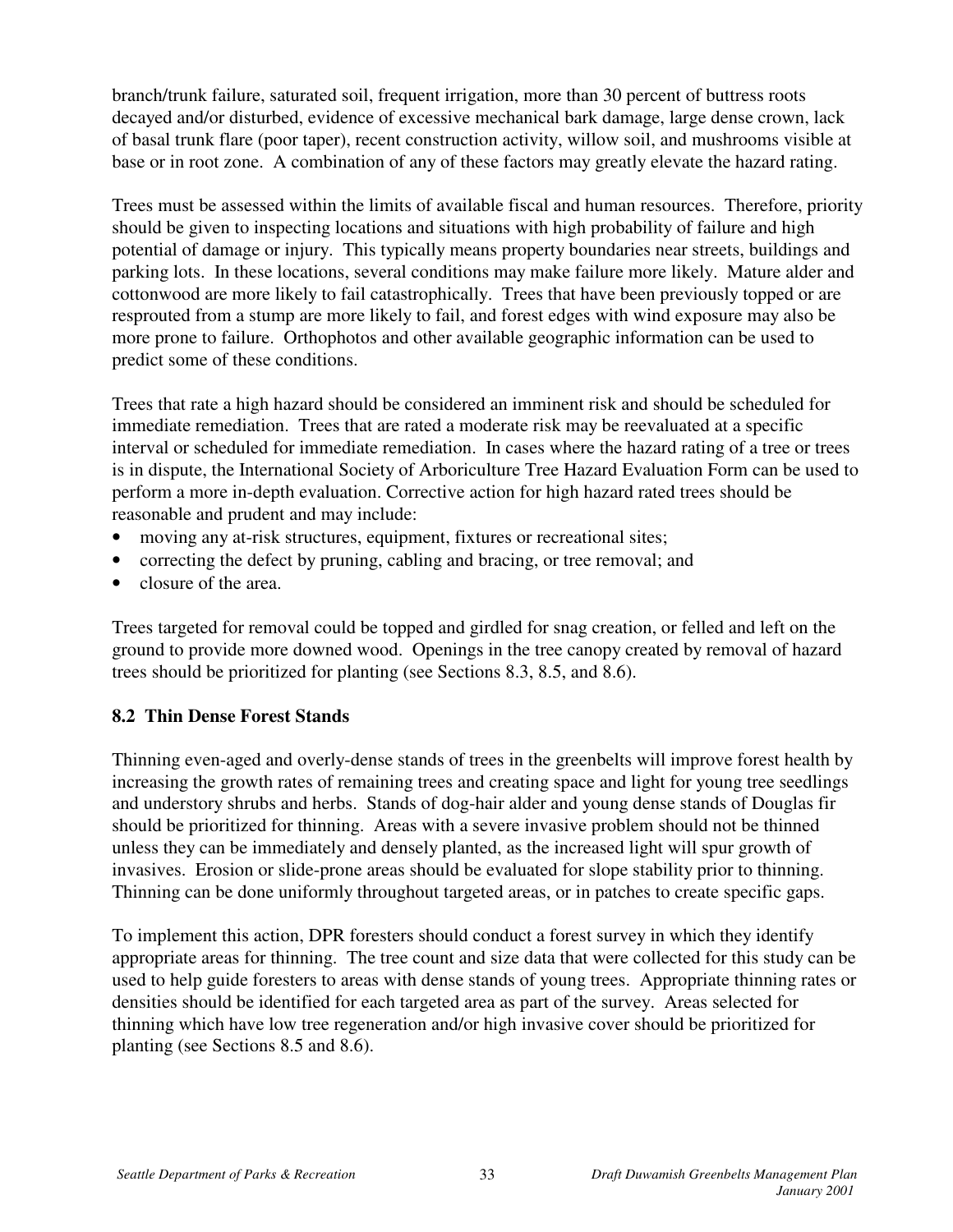## **8.3 Identify/Create Canopy Gaps**

While related to forest thinning, creation of canopy gaps is a more site-specific process that need not occur only in young dense forest stands. Selective removal or girdling of trees is recommended in areas where a very dense tree canopy does not allow enough light to promote good tree seedling growth, but where tree trunk density does not justify widespread thinning. This condition is common in the more mature stands of bigleaf maple or Douglas fir where the removal of large numbers of trees to create openings cannot be justified. In urban forests such as the Duwamish Greenbelts where non-native plants are widely distributed, a site may be quickly colonized by invasive species if existing seedlings or newly planted trees do not rapidly close the canopy of the forest after a tree has died or been removed. Removing or thinning too much canopy, only to have it be replaced by invasives in the shrub layer, does not achieve the desired goal of improving forest health. Therefore, a slower approach that has maintainable and ultimately self-sustaining results is recommended.

To take advantage of existing crown openings and create additional canopy gaps the following methods are recommended:

- 1. Identify canopy openings. Openings in the crown can be found by walking the trails and forest of the greenbelts and looking for gaps in the overhead canopy that have the following characteristics:
	- a. The opening is wider then the width of the canopy of the closest overstory trees.
	- b. The distance from the center of the gap to any canopy tree trunk is a minimum of 40 feet.
	- c. The opening is not on a north-facing slope the closer the gap faces south, the better.
- 2. Remove nearby diseased trees. Survey the trees surrounding the canopy gap for health and remove or top any diseased trees that may fall on the new plantings that will be installed.
- 3. Remove invasive plants in the canopy opening. Apply an appropriate method of controlling the regrowth of invasive plants as described in Section 8.9. Remove competitive shrub species a minimum of three feet around each planting location.
- 4. Plant the canopy opening. Install plants at irregular spacing to simulate small natural groupings of like species of Douglas fir, western hemlock, western redcedar, grand fir and western yew. All trees should be spaced 10 feet apart at a minimum. Site-specific plans should be established through DPR's foresters and the groups responsible for the planting of the trees. Understory species should be included in the planting of areas that require clearing of invasives.
- 5. Monitor remaining trees for health. As decline is noted in large-canopy dominant trees, begin the introduction of shade-tolerant cedar and hemlock along the northern side of the declining tree. Plant Douglas fir and shade-intolerant species south of the dying tree. Space all trees a minimum of 10 feet from the dying tree. To more actively create canopy gaps, trees in decline are good candidates for cutting for down wood or girdling for snag creation.

Areas to prioritize for canopy gap identification and/or creation are those sub-units that are prioritized for conifer planting because of their comparatively good overall health: Duwamish Head and Westcrest Park. Within these sub-units, areas that have good access, are highly visible to the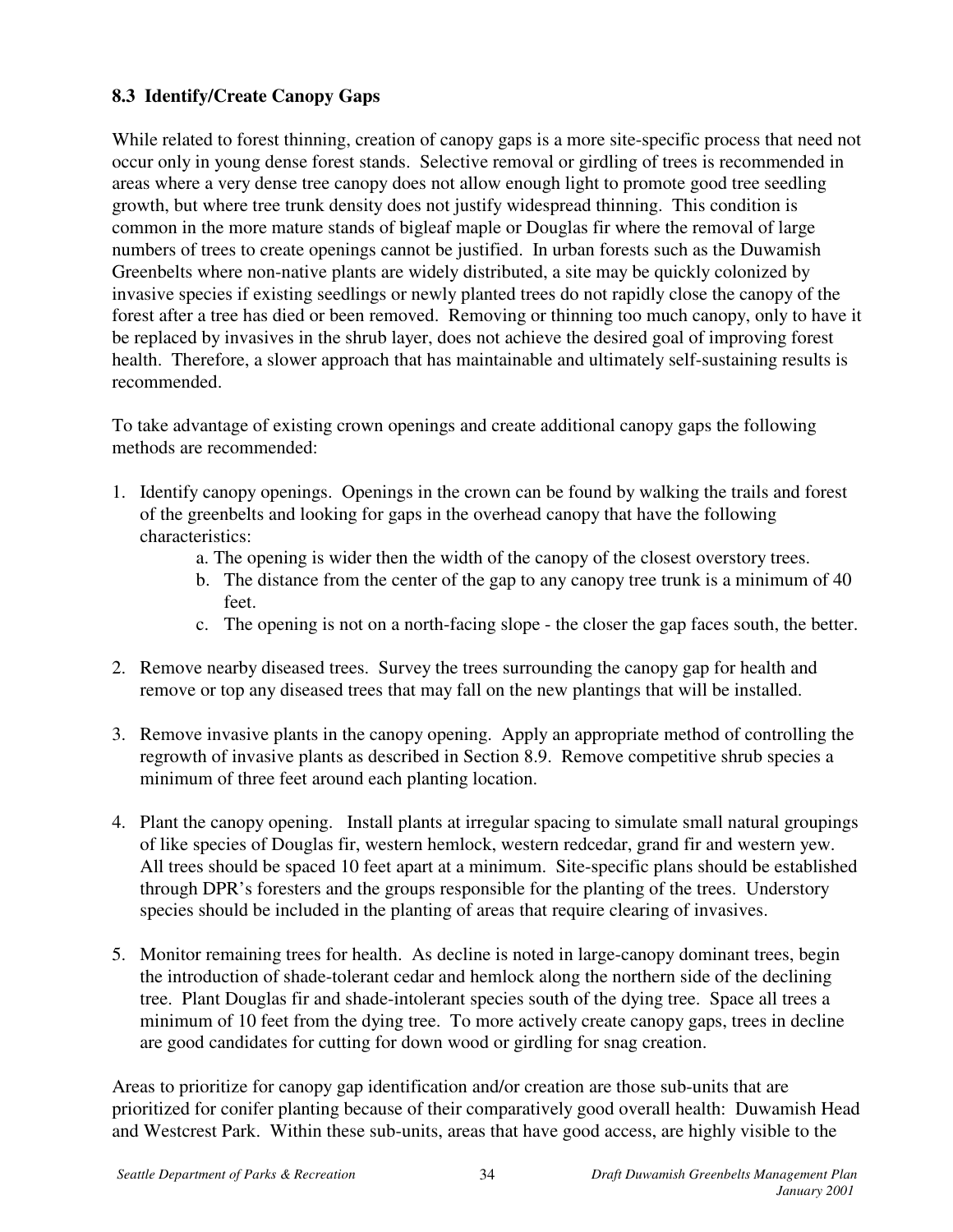public, and have low levels of invasive coverage (require little site preparation and follow-up maintenance) are good places to target for initial planting in existing or created canopy gaps. Creating canopy gaps should be done in concert with efforts to create snags and down wood in the forest. That is, trees that are targeted for removal could be girdled or topped rather than cutting them down. This will result in standing dead wood (snags) as well as the crown and limbs littering the forest floor over time (down wood).

#### **8.4 Plant Non-forested Areas**

Where canopy is non-existent, restoration of native forest is a process of establishing a diverse canopy and understory of well-adapted native plants and their ecological allies. The product is a vigorous conifer-dominated forest that can best provide the functions defined in the goals of this plan. Many of the areas targeted for this process are currently blackberry thickets. These areas have little habitat diversity, nor do they achieve the optimal levels of erosion control, storm water detention and neighborhood buffering that a healthy native forest can provide.

In urban areas, reforestation is a very different project from the tree planting that timber companies practice. It is highly dependent on managing competition from exotic weeds and disturbance from urban influences. It also requires conserving or rebuilding forest soils that may have been lost during deforestation. Work proceeds in phases so that appropriate plants are placed in an ecological niche where they can effectively compete. Shrub landscapes without forest canopy have a high maintenance cost per square foot because they require mostly hand labor to weed. Forested landscapes with conifer canopy are lower cost to maintain if competition and disturbance are properly managed. Shading and root competition from the trees reduces weed competition substantially. Therefore, making a rapid transition from a non-forested shrub landscape to a forested shrub landscape should minimize long-term costs while achieving restoration goals.

The initial phase of planting consists of establishing conifer overstory and managing invasive weed competition. Groundcover is mostly seeded grasses and native forbs which can be mowed several times each growing season. A second phase of planting deciduous tall shrubs (e.g. hazelnut, vine maple) then hastens canopy closure once competition has been controlled. Final ground layer shrub planting is delayed until canopy closure is imminent.

This may take 7-10 years or more, depending on site conditions. While this may seem undesirable at first, this delay can be functional. First, establishing canopy creates the shade conditions that allow forest shrubs to effectively compete. Second, waiting allows the site manager to control any exotic weeds on the site that might interfere with the restoration. Finally, it delays the higher costs of the shrub restoration phase for at least five years. Costs are spread out, making the restoration more affordable.

All non-forested areas that are not maintained as lawn grass should be planted. These occur scattered throughout the various sub-units. For recommended species lists, see Sections 8.5 and 8.6.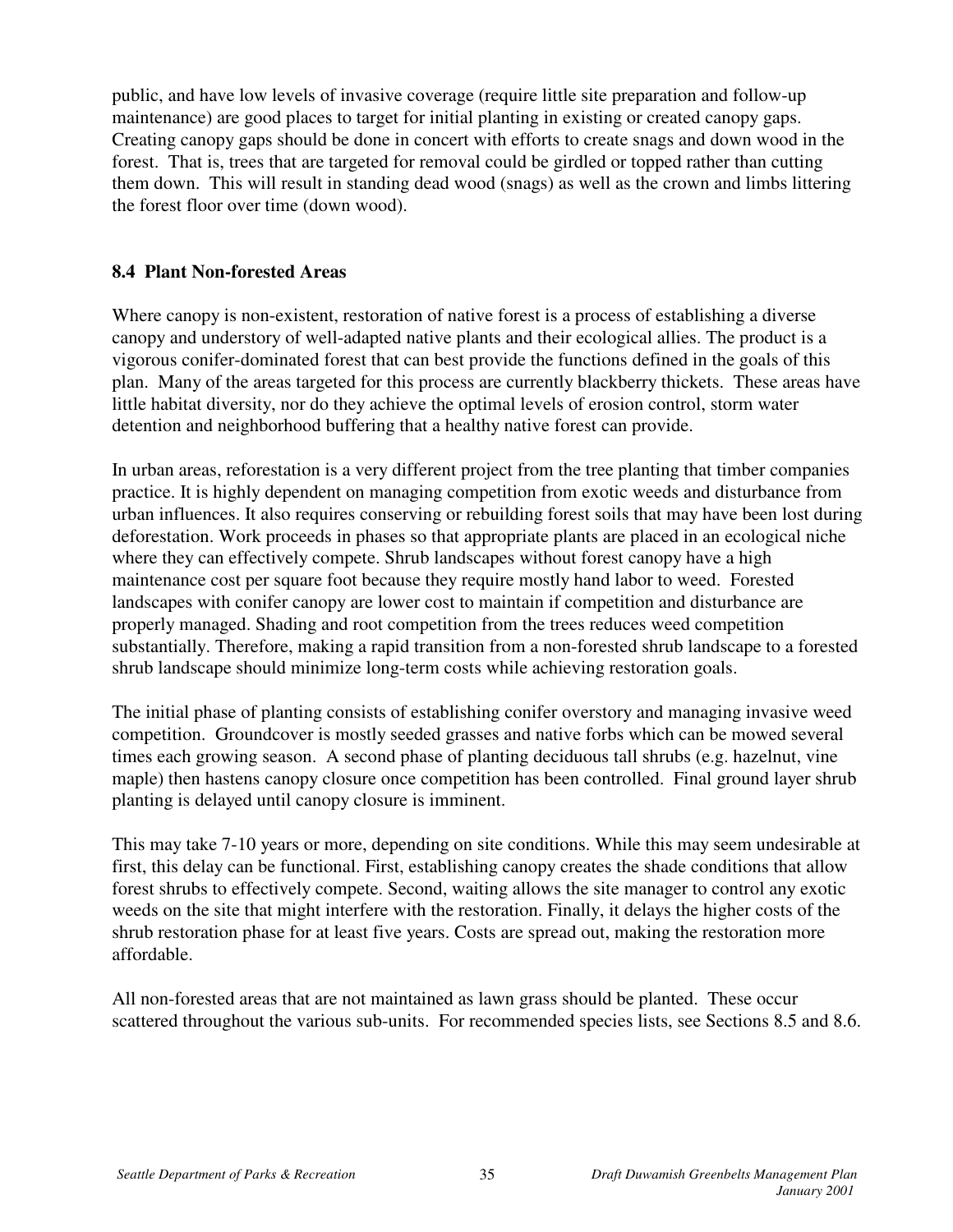## **8.5 Plant Conifers**

Planting conifers in the greenbelts will increase forest complexity (structural and species diversity), increase regeneration and tree age over time, increase tree density, reduce invasion and dominance by non-native invasive species, and improve wildlife habitat to increase the number and diversity of wildlife in the greenbelt forest. The introduction of conifer species throughout the greenbelts can help the largely deciduous forest move towards a more balanced mixed age deciduous and coniferous forest. Active planting in the greenbelts will accelerate forest succession and will establish a seed source, which currently does not exist, for the future regeneration of the forest. The lack of conifers is a ubiquitous problem in the Duwamish Greenbelts. In some areas the problem is more severe than in others, but all landform types except for powerline corridors, and viewpoints need to be planted with conifers. It may not be advisable to plant large–growing trees on extremely steep slopes (greater than 1.5:1 or 60%) because of the potential for large-scale disturbance caused by large trees sliding or toppling on slopes that steep.

Table 8.1 lists conifer species that are native to the Puget lowland forest according to their relative soil moisture and light requirements. This table can be used to determine which species are best suited for different microclimates found within the landform types in the study area. Wetlands, for example, should be planted with conifers that tolerate moist or saturated soil conditions, such as Sitka spruce or red cedar. Riparian corridors and ravines in the Duwamish Greenbelts generally exhibit plant communities that tolerate moist soil conditions and at least partial shade, and should accordingly be planted with conifers that prefer these conditions. Non-forested areas are characterized by lack of overstory and are therefore exposed to high light conditions, and have drier and more nutrient-poor soils that favor early successional colonizers such as Douglas fir and grand fir. Native conifers should not be planted in powerline corridors or viewpoints and their viewsheds because of vegetation height restrictions. Vegetation in these areas is to be managed for low canopy, which would not include tall-growing conifers. Phased planting is the preferred strategy to increase diversity of species selections and age classes of plantings for all areas.

Priority areas for planting conifers include those that presently have some conifers (at least 10% of the plots are dominated by evergreen or mixed forest), and would be nicely supplemented by the addition of more individuals, species, and age classes of conifers. Areas that have some natural conifer regeneration occurring and that have somewhat intact habitat and plant diversity already are more likely to improve in overall habitat quality with relatively low levels of intervention and follow-up care. Comparative ratings of problem severity are shown in Table 6.1. Attentive stewardship and intervention is recommended to keep the healthiest greenbelt areas functioning and improving. The sub-units to prioritize based on these criteria are Westcrest Park and Duwamish Head, where the lack of conifer cover is of low or moderate severity. Lack of conifer regeneration is a severe problem in all the sub-units except for Westcrest Park. Westcrest, therefore, may be a good starting point to focus initial conifer planting efforts in order to maintain and improve an area that is currently in comparatively good shape. Within these sub-units, areas that have good access, are highly visible to the public, and have low levels of invasive coverage (require little site preparation and follow-up maintenance) should be targeted for initial planting.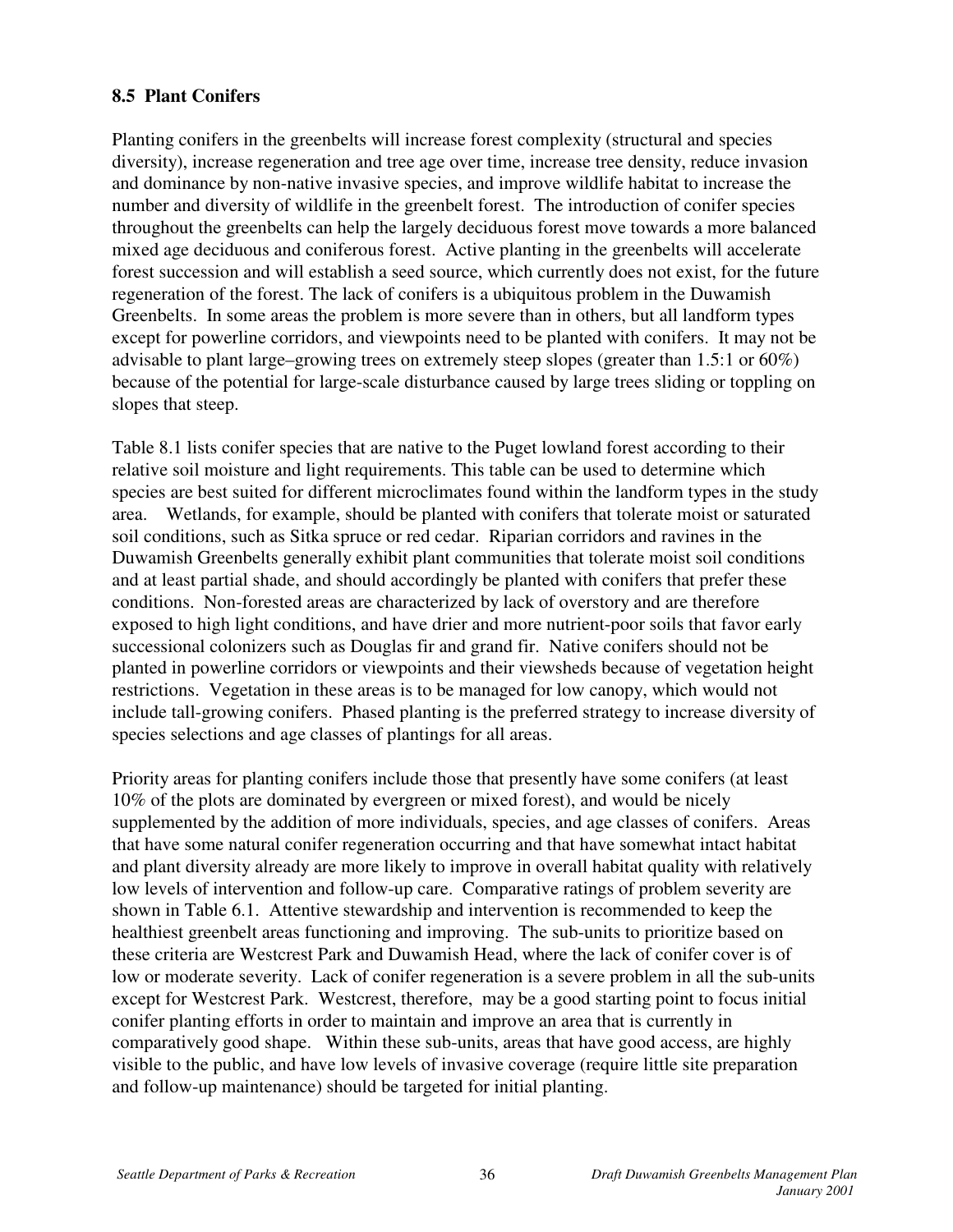|          | Light       |                    |                       |                       |  |  |  |
|----------|-------------|--------------------|-----------------------|-----------------------|--|--|--|
|          |             | Low                | Moderate              | <b>High</b>           |  |  |  |
|          | 6. Low      | Tsuga heterophylla | Abies grandis         | Abies grandis         |  |  |  |
| Soil     |             |                    | Pseudotsuga menziesii | Pinus contorta        |  |  |  |
|          |             |                    | Tsuga heterophylla    | Pseudotsuga menziesii |  |  |  |
| Moisture | Moderate    | Taxus brevifolia   | Abies grandis         | Abies grandis         |  |  |  |
|          |             | Thuja plicata      | Pseudotsuga menziesii | Pinus contorta        |  |  |  |
|          |             | Tsuga heterophylla | Taxus brevifolia      | Pseudotsuga menziesii |  |  |  |
|          |             |                    | Thuja plicata         |                       |  |  |  |
|          |             |                    | Tsuga heterophylla    |                       |  |  |  |
|          | <b>High</b> | Thuja plicata      | Picea sitchensis      | Picea sitchensis      |  |  |  |
|          |             |                    | Thuja plicata         | Pinus contorta        |  |  |  |

**Table 8.1 Species Selection for Native Conifer Planting**

## **8.6 Plant Broadleaf Evergreen and Deciduous Species**

Planting broadleaf evergreen and deciduous trees and shrubs in the greenbelts will increase forest complexity (structural and species diversity) by creating a diverse mid-canopy and shrub layer and increasing regeneration and tree age over time. It will also increase tree density, reduce invasion and dominance by non-native invasive species, and improve wildlife habitat thus increasing the number and diversity of wildlife in the greenbelt forest.

Although the Duwamish Greenbelts are characterized by deciduous trees, the age and species diversity of the forest is very low. Red alder and/or bigleaf maple dominate the canopy layer in almost 70 percent of all the plots surveyed. The shrub layer lacks diversity as well with only five native species commonly found throughout the study area. Tree regeneration is generally very low, and mid-canopy tree and shrub species are rare in the greenbelts. Understory species form an important and integral layer in the overall structure of healthy forests, and therefore should be planted in every landform type described in Section 7. In powerline corridors and at viewpoints, species selection should favor shrubs and small trees that will reach mature heights consistent with required height clearances and vegetation management goals for these landform types. As with planting of conifers, phased planting is the preferred strategy to increase diversity of species selections and age classes of plantings in all areas.

Tables 8.2 and 8.3 list broadleaf evergreen and deciduous tree and shrub species that are native to the Puget lowland forest according to their relative soil moisture and light requirements. Wetlands, for example, should be planted with species that are listed in the moderate to high soil moisture columns (e.g. salmonberry, red osier dogwood). Riparian corridors and ravines in the Duwamish Greenbelts generally exhibit plant communities that tolerate moist soil conditions and at least partial shade, and should accordingly be planted with species that prefer these conditions. Non-forested areas are characterized by lack of overstory and are therefore exposed to high light conditions and have drier, more nutrient-poor soils that favor early successional colonizers such as chokecherry, serviceberry, oceanspray, and madrone.

It is recommended to develop a planting strategy that initially focuses on keeping the healthier greenbelt areas functioning and improving. Priority areas for planting broadleaf evergreen and deciduous trees and shrubs are those that presently have moderate to low understory diversity and density, or have moderate to low invasive coverage, or are being cleared of dense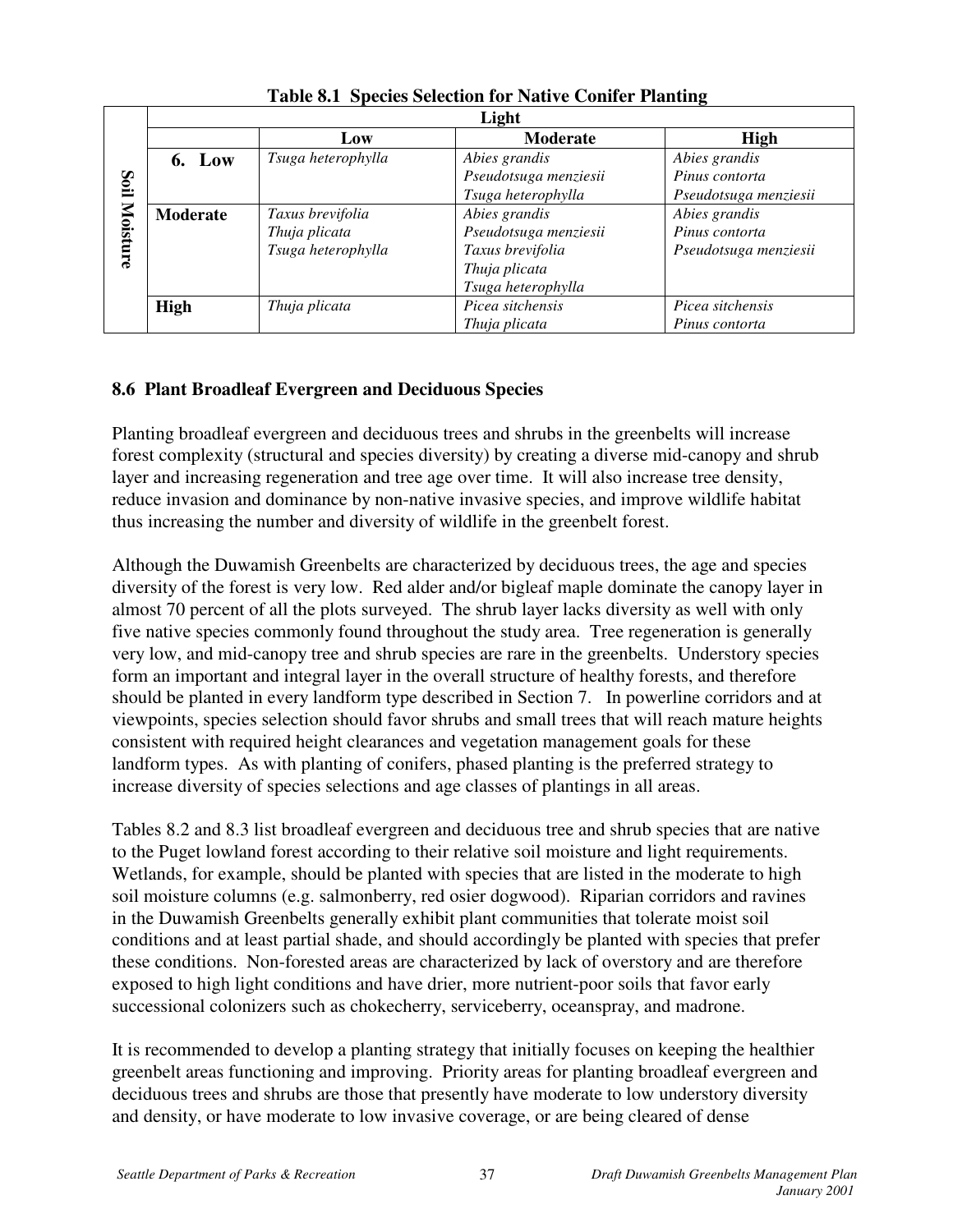infestations of invasives and must be re-planted. Powerline corridors should be prioritized in order to establish a dense shrub layer that will prevent invasives from colonizing and spreading into these non-forested areas that are to be managed for low canopy.

Areas with low understory diversity are found in all the sub-units, but those with only moderately low diversity (6-15 dominant native understory species found) are Duwamish Head, West Marginal Hillside, and Westcrest Park. High invasive coverage is a severe problem (40% or more of plots have at least 25% cover of invasives) in all sub-units except Westcrest Park. With regard to specific invasive species (blackberry, ivy, laurel/holly), subunits in the West Duwamish appear to have less of a severe problem than the East Duwamish sub-units, which favors prioritizing West Duwamish sub-units (Table 6.1).

|          | Light       |                 |                     |                     |  |  |
|----------|-------------|-----------------|---------------------|---------------------|--|--|
|          |             | Low             | <b>Moderate</b>     | <b>High</b>         |  |  |
|          | 7. Low      |                 | Arbutus menziesii   | Arbutus menziesii   |  |  |
|          |             |                 | Prunus virginiana   | Prunus virginiana   |  |  |
|          |             |                 | Quercus garryana    | Quercus garryana    |  |  |
|          | Moderate    | Acer circinatum | Acer circinatum     | Crataegus douglasii |  |  |
| Soil     |             | Cornus nuttalii | Cornus nuttalii     | Fraxinus latifolia  |  |  |
|          |             |                 | Crataegus douglasii | Malus fusca         |  |  |
| Moisture |             |                 | Fraxinus latifolia  | Populus balsamifera |  |  |
|          |             |                 | Malus fusca         | Populus tremuloides |  |  |
|          |             |                 | Populus balsamifera | Prunus emarginata   |  |  |
|          |             |                 | Populus tremuloides | Prunus virginiana   |  |  |
|          |             |                 | Prunus emarginata   | Rhamnus purshiana   |  |  |
|          |             |                 | Rhamnus purshiana   |                     |  |  |
|          | <b>High</b> |                 | Crategus douglasii  | Crategus douglasii  |  |  |
|          |             |                 | Malus fusca         | Malus fusca         |  |  |
|          |             |                 | Populus balsamifera | Populus balsamifera |  |  |

**Table 8.2 Species Selection for Broadleaf and Deciduous Tree Planting**

### **Table 8.3 Species Selection for Broadleaf and Deciduous Shrub Planting**

|                  | Light  |                                                                                   |                                                                                                                                                                                              |                                              |  |  |  |  |
|------------------|--------|-----------------------------------------------------------------------------------|----------------------------------------------------------------------------------------------------------------------------------------------------------------------------------------------|----------------------------------------------|--|--|--|--|
|                  |        | Low                                                                               | <b>Moderate</b>                                                                                                                                                                              | <b>High</b>                                  |  |  |  |  |
| Soil<br>Moisture | 8. Low | Gaultheria shallon<br>Mahonia nervosa<br>Oemlaria cerasiformis<br>Corylus cornuta | Amelanchier alnifolia<br>Corylus cornuta<br>Gaultheria shallon<br>Holodiscus discolor<br>Mahonia nervosa<br>Philadelphus lewisii<br>Ribes sanguineum<br>Rosa gymnocarpa<br>Rubus parviflorus | Amelanchier alnifolia<br>Holodiscus discolor |  |  |  |  |
|                  |        |                                                                                   | Symphoricarpos albus<br>Vaccinium ovatum<br>Vaccinium parvifolium                                                                                                                            |                                              |  |  |  |  |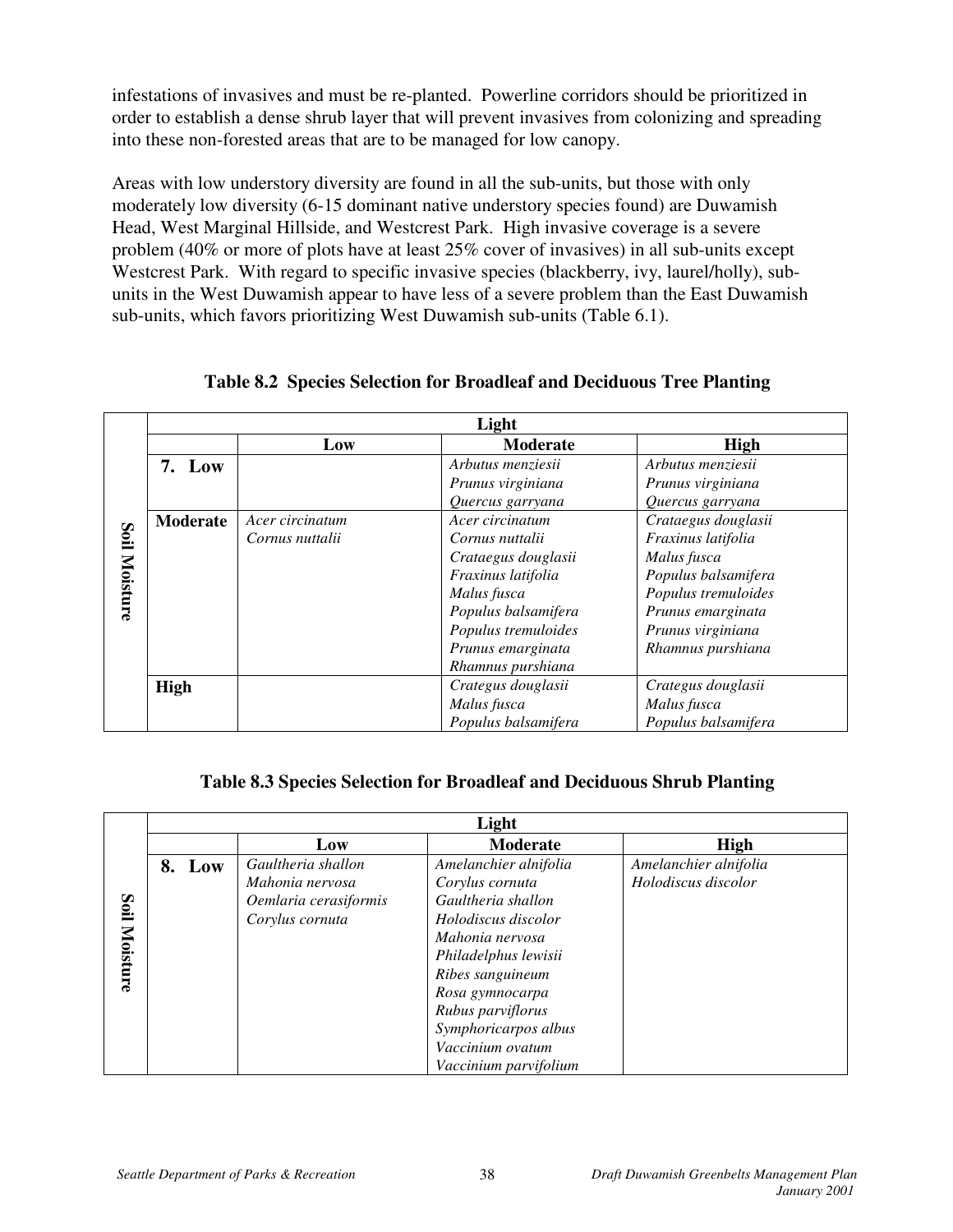| Soi | Light           |                   |                             |                             |  |  |
|-----|-----------------|-------------------|-----------------------------|-----------------------------|--|--|
|     |                 | Low               | <b>Moderate</b>             | High                        |  |  |
|     | <b>Moderate</b> | Acer circinatum   | Cornus sericea              | Amelanchier alnifolia       |  |  |
|     |                 | Cornus nuttalii   | Corylus cornuta             | Cornus sericea              |  |  |
|     |                 |                   | Gaultheria shallon          | Holodiscus discolor         |  |  |
|     |                 |                   | Holodiscus discolor         | Lonicera involucrata        |  |  |
|     |                 |                   | Lonicera involucrata        | Philadelphus lewisii        |  |  |
|     |                 |                   | Mahonia nervosa             | Physocarpus capitatus       |  |  |
|     |                 |                   | Oemlaria cerasiformis       | Ribes sanguineum            |  |  |
|     |                 |                   | Philadelphus lewisii        | Rosa gymnocarpa             |  |  |
|     |                 |                   | Physocarpus capitatus       | Rosa nutkana                |  |  |
|     |                 |                   | Ribes sanguineum            | Rubus parviflorus           |  |  |
|     |                 |                   | Rosa gymnocarpa             | Rubus spectabilis           |  |  |
|     |                 |                   | Rosa nutkana                | Salix scouleriana           |  |  |
|     |                 |                   | Rosa pisocarpa              | Sambucus racemosa           |  |  |
|     |                 |                   | Rubus parviflorus           | Sorbus sitchensis           |  |  |
|     |                 |                   | Rubus spectabilis           | Symphoricarpos albus        |  |  |
|     |                 |                   | Salix scouleriana           |                             |  |  |
|     |                 |                   | Salix sitchensis            |                             |  |  |
|     |                 |                   | Sambucus racemosa           |                             |  |  |
|     |                 |                   | Sorbus sitchensis           |                             |  |  |
|     |                 |                   | Symphoricarpos albus        |                             |  |  |
|     |                 |                   | Vaccinium ovatum            |                             |  |  |
|     |                 |                   | Vaccinium parvifolium       |                             |  |  |
|     | High            | Cornus sericea    | Cornus sericea              | Cornus sericea              |  |  |
|     |                 | Rubus spectabilis | Lonicera involucrata        | Lonicera involucrata        |  |  |
|     |                 |                   | Physocarpus capitatus       | Physocarpus capitatus       |  |  |
|     |                 |                   | Rosa nutkana                | Ribes sanguineum            |  |  |
|     |                 |                   | Rosa pisocarpa              | Rosa nutkana                |  |  |
|     |                 |                   | Rubus spectabilis           | Rosa pisocarpa              |  |  |
|     |                 |                   | Salix lucida var. lasiandra | Rubus spectabilis           |  |  |
|     |                 |                   | Salix sitchensis            | Salix lucida var. lasiandra |  |  |
|     |                 |                   |                             | Salix sitchensis            |  |  |

## **8.7 Convert Vegetation to Lower Canopy at Viewpoints and Powerlines**

Viewpoints and powerline corridors are currently maintained by cutting vegetation to an acceptable level. This results in repeated, dramatic disturbance that degrades the forest condition. The trees that do regrow are typically stump-sprouted maples, alders or black locust suckers. Blackberry invades many of these areas and crowds out the native flora. Repeated cutting is also costly and unsightly. This plan advocates for conversion of these hillsides to vegetation that will provide forest canopy without violating height restrictions.

This approach is complicated by several factors. One is that it has not yet been successfully demonstrated in Seattle. Another is the cost during the process of conversion. Finally, this approach would probably require utilizing some non-native species to provide canopy at lower heights. Nevertheless, the goals of this plan are best served by utilizing this approach at the four viewpoints in the Duwamish Greenbelts and under powerlines where permissible by City Light.

The task entails removing the trees that are likely to grow too tall, controlling blackberry and other aggressive weeds, and planting densely with species, predominantly evergreen, that can be expected to stay below the clearing limits. Even within the restricted height, it is desirable to plant for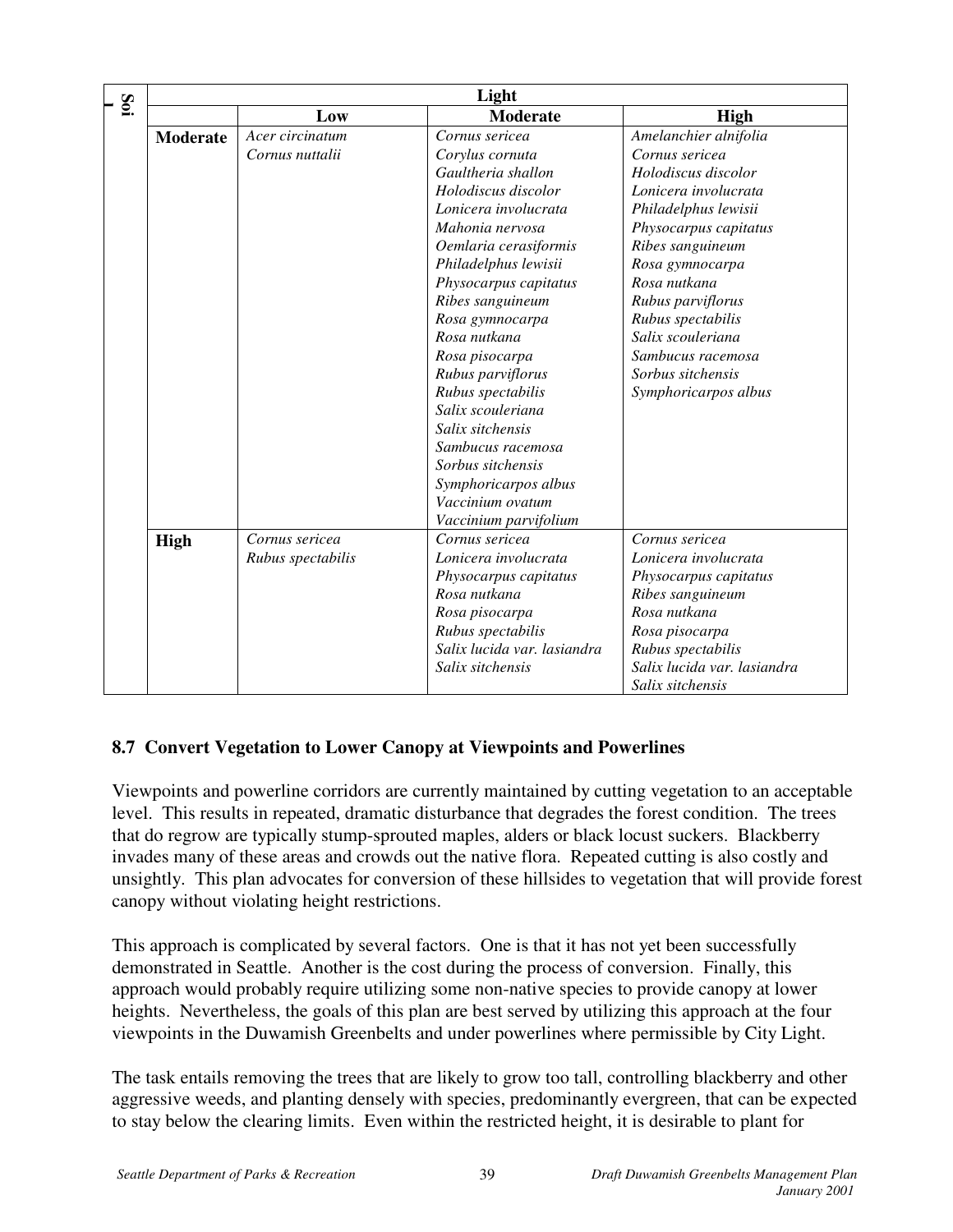multiple canopy layers. However, for some powerline situations, the maximum height may be as low as 8-10 feet, where a multi-layered canopy may be unachievable. Maintenance of any such area is critical to achieving success. Ongoing control of competition is required until canopy closure is reached, which might take 10 years or more. A phased planting similar to that described in Section 8.4 may be necessary to gain control of weeds.

This type of conversion project requires a written plan that can be presented for departmental and public review in compliance with the department's Public Involvement Policy. Such a plan has been completed for Hamilton Viewpoint. Priority should be given to this site and any other site that has potential for neighborhood participation. Viewpoints occur only in the Duwamish Head and North Beacon Hill sub-units. Powerline corridors occur in all of the sub-units except for Carkeek Drive. Determining a priority for these areas would probably require a more detailed walk-through survey of all the corridors to determine which areas are most in need of management. Corridor areas that are presently grassland without much invasive cover, or are in need of immediate conversion to low canopy due to presence of overheight trees might be the top priority for these areas. Within the prioritized sub-units, areas that have good access, are highly visible to the public, and have low levels of invasive coverage (require little site preparation and follow-up maintenance) are places to target for planting.

### **8.8 Revegetate Slide Areas**

Exposed soils on slide areas are prone to erosion and colonization by weed species. Revegetation of slide areas beyond the required hydroseeding is desirable to achieve the goals of this plan. Healthy forest vegetation will inhibit further erosion and protect water quality, while restoring the habitat connectivity and visual buffering that the trees provide.

First, a geotechnical assessment is necessary to determine if the area is still unstable. If it is, revegetation may be harmful or futile until the underlying instability is addressed. This may entail regrading the slope, draining the slope, or other construction projects.

Once a slope is determined to be stable for vegetation, the geotechnical consultant should make recommendations about loading capacity for different areas of the hillside. Areas with high capacity can be fully reforested. Other areas may be destabilized by substantial loading and may require a lower canopy planting similar to those described above in Section 8.7.

Revegetating a slide area is challenging. The exposed soils are usually consolidated glacial till, silt, clay, or sand sublayers. These soils lack fertility and rooting volume. Where the geotechnical assessment will allow, 3 inches of compost should be blown onto the bare soil areas. On slopes of up to 40 percent, it may be feasible to till this in with equipment. Otherwise mulch, or geotextile fabric on steeper slopes may be necessary to hold this unconsolidated material in place. Plants should then be installed through the compost into the subgrade, mixing in as much compost as possible.

Plant selections should favor species that are aggressive growers, root sprouters, and/or are evergreen. A phased planting such as described in Section 8.4 is not recommended because the overriding need is to quickly establish woody vegetation. Also, competing plants are minimal in the freshly exposed soil surfaces. Planting should take place in early fall to give the plants the best possible chance to take root before the next growing season.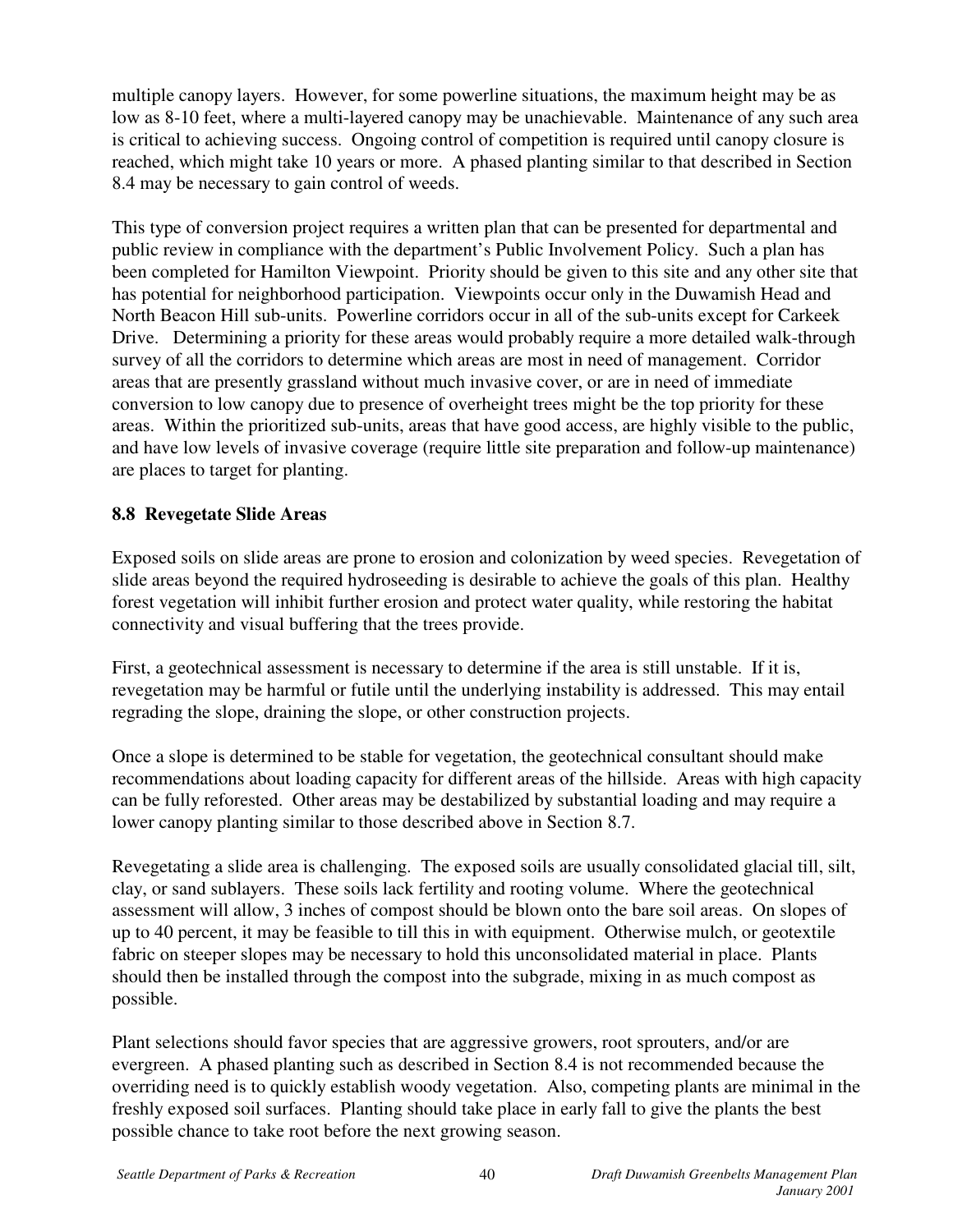On south and southwest slopes, plantings will need regular supplemental watering during the three summers following planting. On large areas, this is often best accomplished by pressure compensating drip irrigation, which avoids widespread saturation and weed growth from overhead irrigation, and also avoids excessive compaction and sloughing that comes from foot traffic during manual watering.

Priority should be given to areas that have been stabilized, or those areas that are known to be stable. Within these sites, newer slides are likely to be more successfully revegetated because any competing vegetation is less established. Slides were noted in all sub-unit areas with the exception of South Beacon Hill and Carkeek Drive.

### **8.9 Increase Snags and Down Logs**

Retaining a mix of snags and dead and downed woody material in forest stands provides for diversity in wildlife habitats and increases the number of wildlife species that can be supported at viable population levels. Snags are totally or partially dead trees that have undergone partial decomposition but that remain standing. Many species of birds and mammals are dependent on cavities excavated in snags by the species themselves or by other species. Over 100 wildlife species in western Washington and Oregon use cavities in snags for nesting and roosting (Brown 1985). Cavities occur as a result of decay or are excavated by birds such as woodpeckers. Some species, such as bald eagle, nest on the tops of snags and broken-off trees. In addition, many birds use snags as perches, especially diurnal birds of prey. Just a few of the species known to use large snags include the pileated woodpecker, wood duck, merganser, marten, fisher, raccoon, and western gray squirrel.

The absence of snags can be a limiting factor for many wildlife species in forested systems. Each forest community has different requirements for the density, species, and size of snags, depending on the types of cavity users associated with that community. Table 8.4 presents examples of snag requirements for several woodpecker species.

| <b>Species</b>      | <b>Estimated</b><br><b>Territory</b><br>Size (acres) | Max.<br><b>Pairs/100</b><br>acres | <b>No. Cavities</b><br><b>Excavated</b><br>per Pair per<br>Year | Min. dbh<br>size of nest<br>tree (in.) | <b>No. Snags</b><br>Required/100<br><b>Acres to Support</b><br>50% of Max. Pop. | No. Snags Required/<br>100 Acres to<br>Support 100% of<br>Max. Pop. |
|---------------------|------------------------------------------------------|-----------------------------------|-----------------------------------------------------------------|----------------------------------------|---------------------------------------------------------------------------------|---------------------------------------------------------------------|
| Common flicker      | 40                                                   | 2.5                               |                                                                 | 12                                     | 19                                                                              | 38                                                                  |
| Pileated woodpecker | 300                                                  | 0.3                               |                                                                 | 20                                     |                                                                                 | 14                                                                  |
| Hairy woodpecker    | 25                                                   | 4                                 |                                                                 | 10                                     | 90                                                                              | 180                                                                 |
| Downy woodpecker    | 10                                                   | 10                                |                                                                 |                                        | 150                                                                             | 300                                                                 |

#### **Table 8.4. Snag Use in a Mixed Conifer Community by Various Woodpecker Species**

Dbh – diameter at breast height

Source: USDA Forest Service 1979.

Snags and felled trees produce down logs that also provide habitat for many species of insects and for the vertebrates that feed on them. Some wildlife species also use down logs for cover or nesting sites. Down logs provide habitat for such species as the Trowbridge shrew, chickaree, bushy-tailed woodrat, hairy woodpecker, dark-eyed junco, rough-skinned newt, and the Pacific tree frog.

As can be seen in Table 8.4, the number of snags required to support viable populations varies with the species. However, for management purposes, the Washington Department of Natural Resources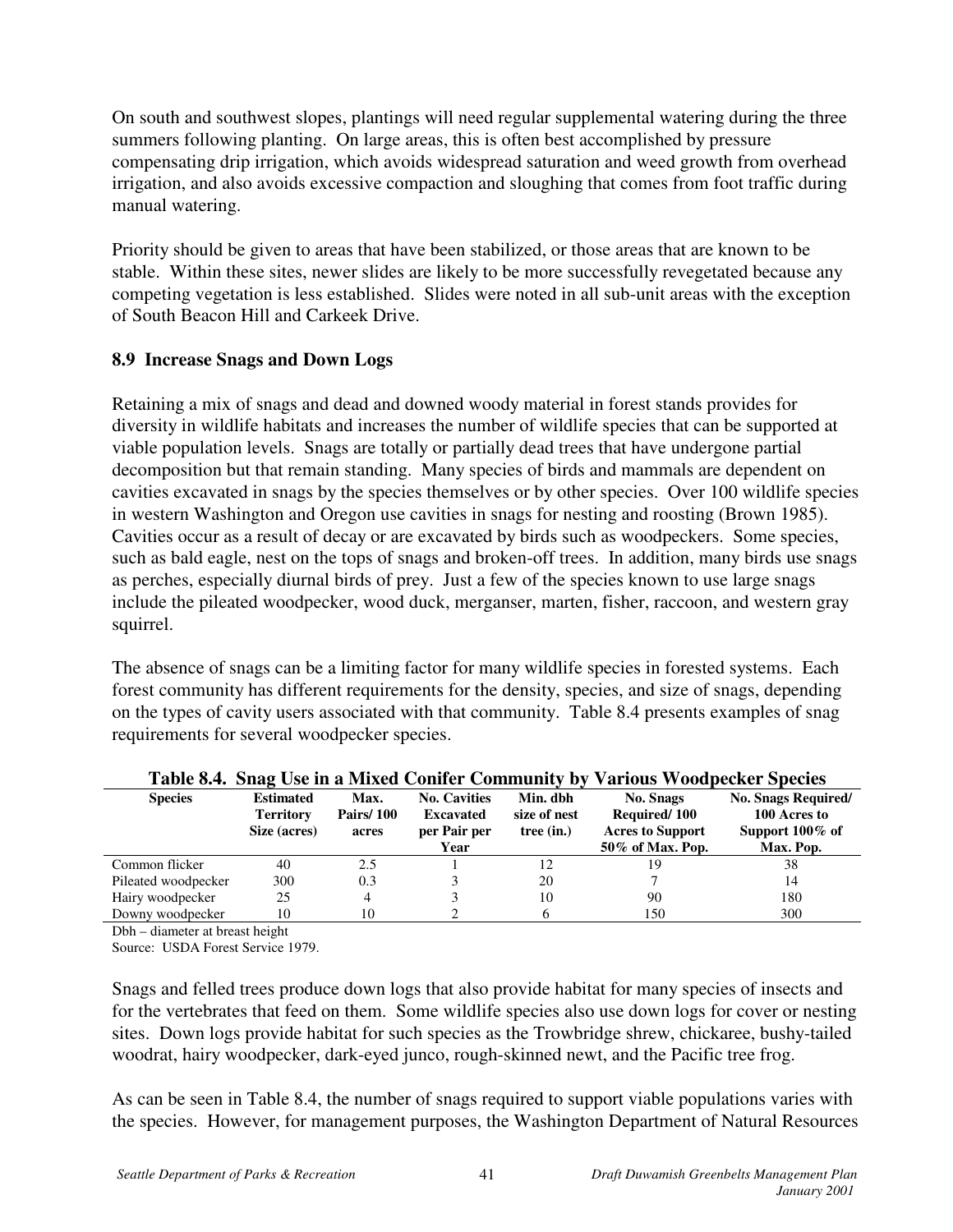(WDNR) has proposed an average for snags in healthy forests in Washington of about two snags per acre. The data from the Duwamish Greenbelts study indicates the average in the study area is  $\frac{1}{4}$ snag per acre, or one snag per four acres. This means that the snag count in the greenbelts would need to be increased by about 8 times to approach the desired number set by WDNR.

To enhance wildlife habitat in the Duwamish Greenbelts, it is recommended to install snags and down logs or woody debris. Snags can either be created from standing live trees that are killed by girdling and left in place, or by importing and installing trees felled from another location. Installing new snags is typically done with heavy machinery as the trees are extremely heavy and deep holes are needed (at least one-third of the length of the tree must be underground to support the aerial portion). Creating snags in place is easier, but is generally only done when there is an accompanying desire to create greater canopy opening in the same location. Both coniferous and deciduous hardwood species are used for snag creation. Created snags are generally a minimum of 12 inches in diameter and 15 feet in height, although larger snags will provide for a greater variety of wildlife species. Trees that are girdled for the purpose of becoming snags are often topped at 20-30 feet above ground to minimize the hazard of falling limbs as the tree dies. Identifying opportunities for snag creation will need to be coordinated with the tasks for creating canopy openings (Section 8.3) and for managing hazard trees (Section 8.1).

Down logs can be placed throughout the greenbelts to create more habitat. If any trees are logged from the Park, they can be cut into 15-30 foot lengths and used for this purpose. When City crews cut hazardous tree branches in the Park; these could be left as woody debris. If trees are topped for snag creation or other reasons, this material can be left in the area. The debris should be diced and scattered (with the exception of brush piles) such that it lies in good contact with the ground. Brush piles offer habitat for birds and small mammals, and can be constructed from the smaller branches from any tree or shrub, with the exception of blackberry vines or other invasive species. Down logs should not block trails, divert drainage, smother desirable vegetation, or otherwise damage the surrounding resources. All logs should be stabilized to prevent rolling or sliding downslope.

Creation of snags should be given highest priority in those areas where existing snag counts are low and where the forest condition is moderate to good. This includes Puget Park, West Marginal Hillside, and Westcrest Park. Creation by girdling will have to coincide with a need for increased canopy opening to justify killing trees. Carkeek Drive and Duwamish Head would be given secondary priority for snag creation as the forest in these areas is not as severely degraded as it is in much of North and South Beacon Hill. Creation of snags is desirable in wetlands, riparian corridors and forested areas on slopes less than 40 percent, but it is not advised on steep slopes, in slide areas, in powerline corridors, or directly in front of viewpoints.

The addition of down logs and brush piles is desirable wherever they can be stabilized, and wherever they will not detract from the aesthetic qualities of an area. Down logs should be placed in wetlands, riparian corridors and forested areas on slopes less than 40 percent. They are not advised on steep slopes or in slide areas unless stabilized. Sub-unit areas with notably low percentage of plots with down logs include Duwamish Head, North Beacon Hill, and Carkeek Drive. These areas also include some of the steepest slopes in the greenbelts. Placement of logs in the flatter portions of these sub-units can be prioritized, but again should be coordinated with tasks that produce woody debris, such as forest thinning, and creation of canopy openings and snags.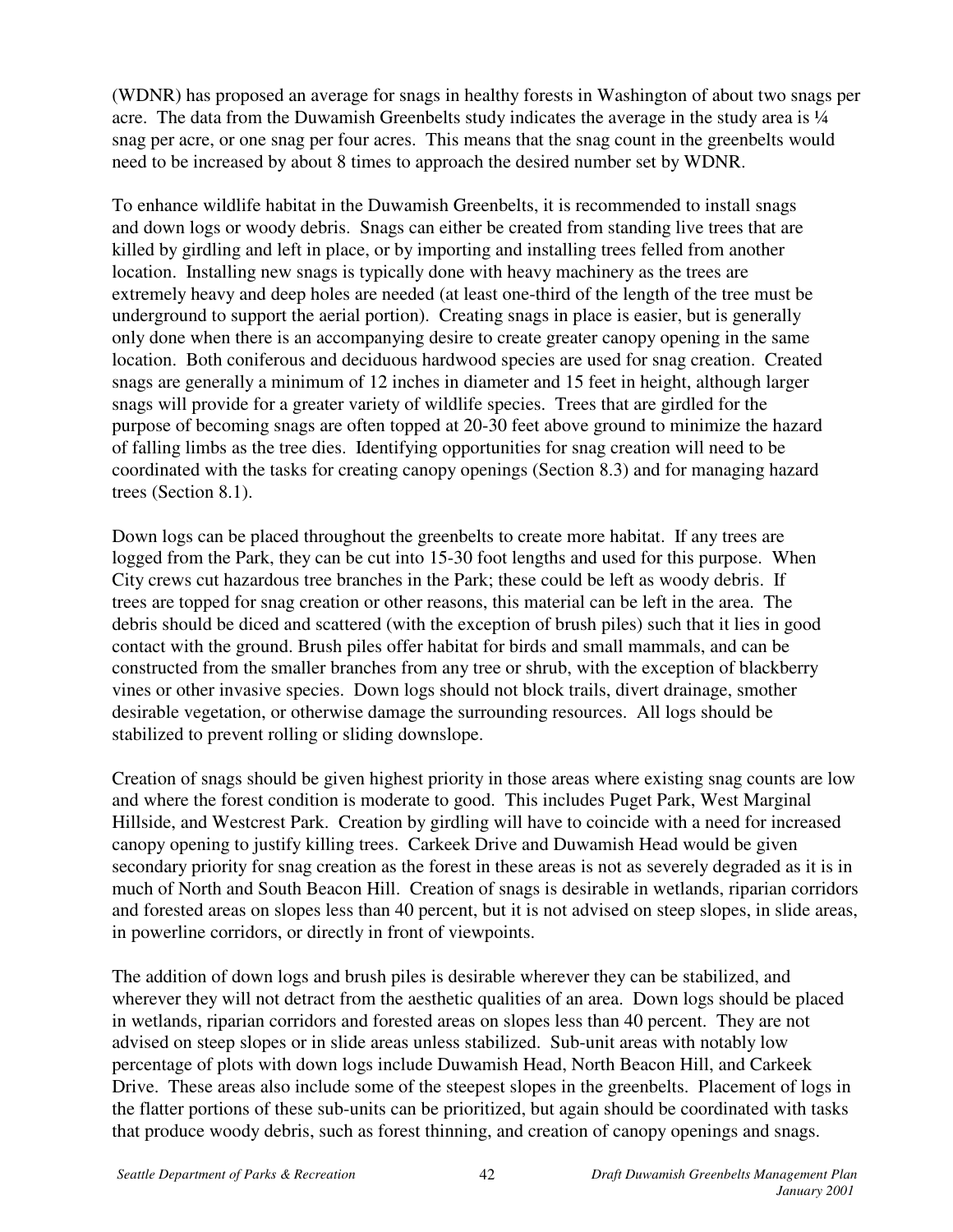## **8.10 Control Problematic Invasive Species**

In controlling invasive plants, the primary goal will be to suppress populations below threshold levels at which damage is caused to the native community. This level varies by species. Eradication of certain weed species, such as Himalayan blackberry and English ivy is not considered feasible or cost-effective. The exception to this is the case of Class A weeds such as tansy ragwort (*Senecio jacobaea*), for which eradication is the directive established by the King County Noxious Weed Board.

The scope and preferred method of removal will depend on the species, the extent of invasion in an area, and the steepness and relative soil moisture of an area. For example, areas that are entirely covered by blackberry with no natives interspersed can be mowed and the roots grubbed out. More selective methods will be required where native species are growing among the invasives, or where landscape constraints occur (e.g., saturated soil, steep slopes). Indiscriminant clearing of areas with both native and invasive species is not advised. Heavy equipment may be an option for use on firm soils on flatter slopes, but on steep or saturated soils, techniques should minimize traction and weight bearing.

## **8.10.1 Control Blackberry**

Himalayan blackberry is capable of propagating by seed and by tip layering. The species thrives best in direct sunlight, but it is tolerant of a wide range of light, soil moisture, and nutrient levels. It aggressively colonizes areas where new canopy gaps result in increased sunlight, and is a very effective competitor, forming dense thickets that grow over and crush or smother native species. The primary goal for this task is to facilitate the growth of native species by controlling the extent and cover of blackberry. It is not feasible to try and eliminate this species from the Duwamish Greenbelts, so the focus will be on limiting its spread and reducing its cover.

Methods that are commonly used for controlling blackberry include repeated cutting of canes, mowing, tilling, and chemical control. When using mechanical control, the canes are cut down to the ground. This method allows control of blackberry so that native species have an opportunity to establish, but it will not eradicate the weed from an area. It is often followed-up by repeated mowing or tilling to achieve longer-term control. Root removal by tilling is probably the most effective long-term control, but this cannot be done in areas where native species are interspersed, near areas of surface water, or on steeper slopes where the disturbed soil surface may present erosion problems. The methods of choice in these areas is usually the chemical cut & dab method, spot spraying, or use of a wiper applicator. Broadcast spraying of herbicide in forested areas should generally not be employed in the Duwamish Greenbelts.

Blackberry was most frequently observed, and achieved the highest coverage, in the North and South Beacon Hill and Carkeek Drive areas. Rather than prioritizing these areas which are severely degraded with respect to blackberry cover, it is recommended to begin in the four sub-units of the West Duwamish Greenbelts, which have only moderate coverage. The priority should be to identify areas with relatively low to moderate cover (<25 percent cover) where there are still native understory species, and to keep these areas from worsening by implementing appropriate removal methods. Second priority should be given to identifying and treating "fronts" or areas with low to moderate blackberry cover that are adjacent to areas with high cover (>50% cover). Areas with low tree canopy cover should be given low priority as it is more difficult to control blackberry in areas of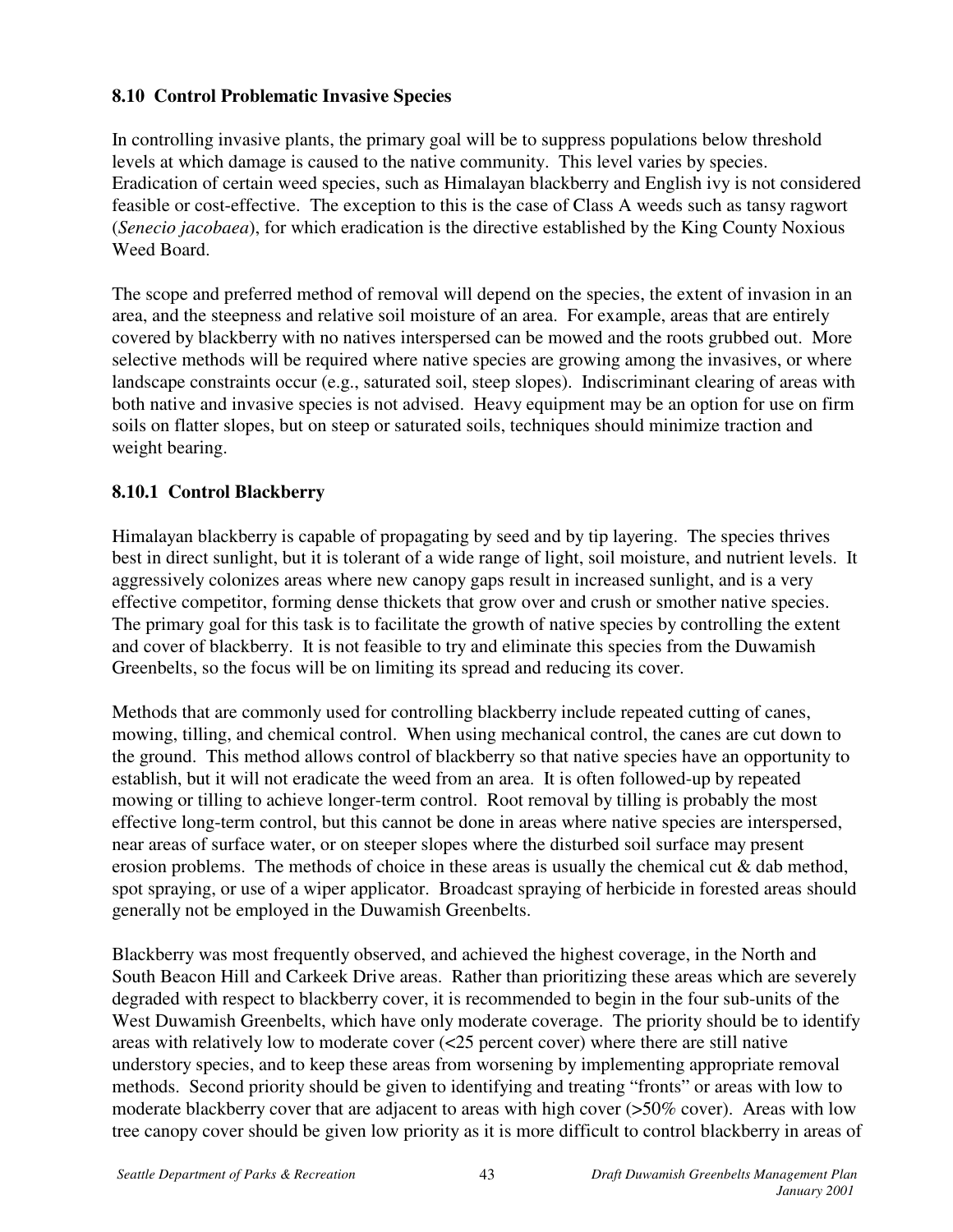full sunlight. However, where there is moderate tree canopy, a lack of native understory species, and the availability of a good-sized work force, it may be feasible to tackle extensive thickets of blackberry using mechanical cutting and grubbing or tilling of the roots. Areas within riparian corridors with thickets of blackberry should be given high priority due to the potential for use of riparian areas by a wide variety of wildlife species.

Blackberry control efforts must be closely coordinated with planting tasks. Areas that are cleared of blackberry must be densely planted with native species before the blackberry has a chance to come back. Ongoing maintenance of these areas will be required for at least several years to give the natives a chance to compete with the blackberry. For this reason, the total area that is selected for blackberry control over a 3-5 year time span should be limited to that that can be reasonably managed by the expected number of available workers.

## **8.10.2 Control Ivy**

English ivy forms dense mats that completely cover the ground, smother other vegetation, and prevent the establishment of native seedlings. Ivy also climbs readily into trees, stunting tree growth over time and causing tree rot by retaining moisture against the bark. The species spreads very rapidly by runners and by seed dispersed by birds. The primary goal for this task is to facilitate the growth of native species by controlling the extent and cover of ivy. It is not feasible to try and eliminate this species from the Duwamish Greenbelts, so the focus will be on limiting its spread and reducing its cover.

The DPR Urban Forestry Program is conducting a study, in cooperation with the University of Washington, on the effectiveness of methods for controlling English ivy in our area. Several local parks are being used as test sites for the study. Researchers are looking at chemical and mechanical methods, heat treatments, and mulching. Existing and experimental methods are being evaluated to determine the most efficient and effective means of controlling this species.

Pending completion of this study, it is recommended to use existing methods that have proven to be at least somewhat successful in controlling ivy. To kill ivy that is climbing into tree branches, the best method is to sever the vines on the tree trunks first at shoulder height and again at the tree base. This can be done with heavy-duty loppers or with pruning saws. This method usually kills the remaining vines in the tree within a few weeks. For safety reasons, pulling down overhead vines (live or dead) from the trees is not recommended unless one can do so without standing directly under the tree. The next phase of removal is to remove vines on the ground within a 5-10 foot radius of the tree by grubbing and digging to get the surface layer of roots, and then rolling up the mat as you go. The debris should be removed from the site. Clearing ivy from the ground is very laborious and time-consuming. Rather than attempting large clearings, it may be most effective to clear islands of at least 10-15 feet in diameter and then densely plant this cleared area. These islands can then be enlarged as resources become available.

Unlike blackberry, ivy directly threatens the health of established trees. Therefore, the highest priority for ivy control will be to kill the vines that are growing up into trees. In general, this occurs in those areas that have the highest cover of ivy. Areas with greater than 50 percent cover of ivy were observed in all sub-units except Puget Park. Priority should be given to those areas that are accessible, that have tree growth of ivy, and that have forest stands that are still in fair to good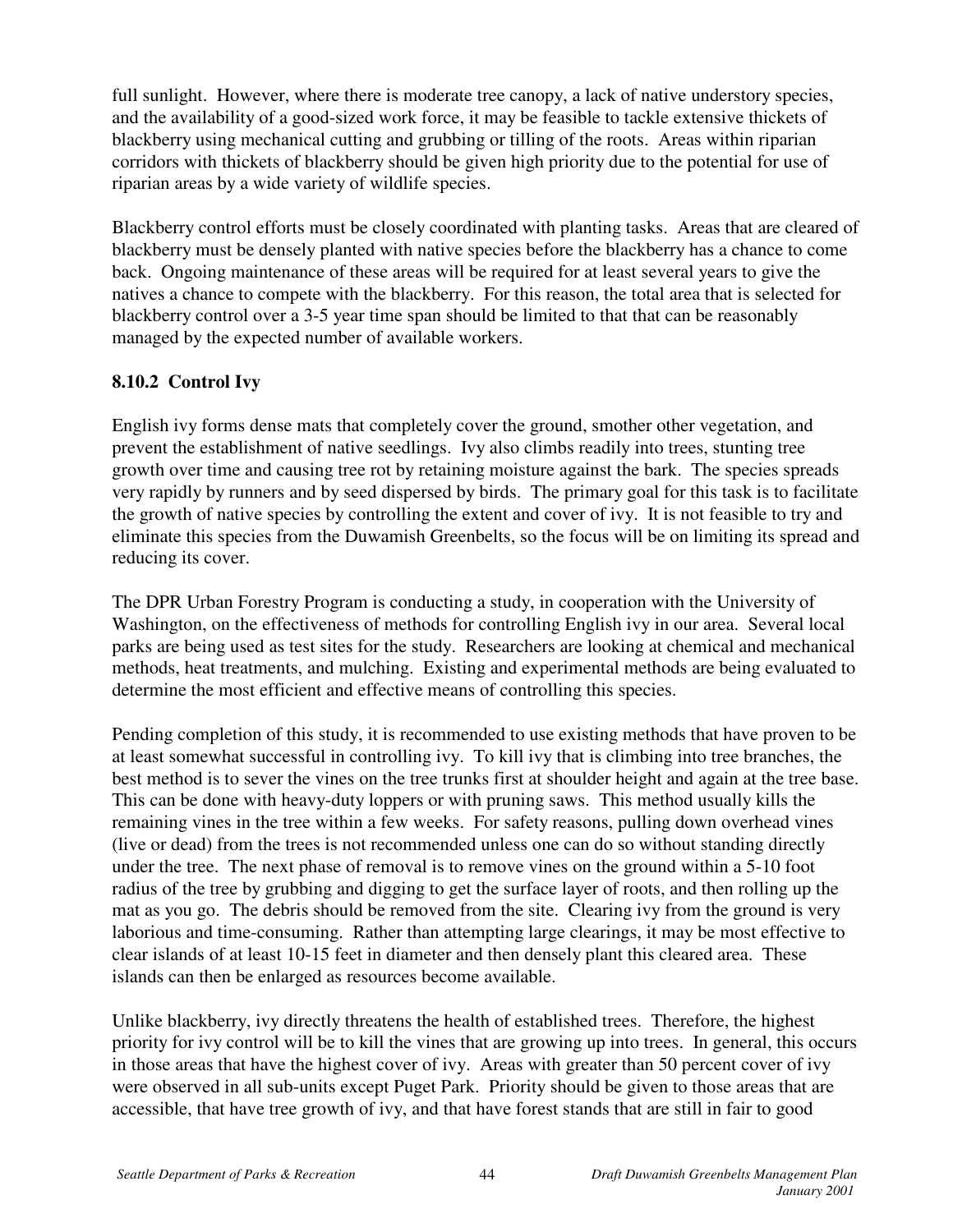condition (i.e., relatively healthy trees, good canopy cover). Areas where the trees are in poorer health or where the canopy is more open should be given lower priority.

Once the vines in the trees are killed, the next phase of control should be to remove vines from the ground adjacent to the tree to minimize growth of vines into the trees. The next phase will be creation of cleared islands for planting. Priority for clearing islands in the ivy should be given to those areas that have been designated as high priority for planting understory species. Ongoing maintenance will be required in these island areas as long as there is ivy in the vicinity. Therefore, the extent of clearing of ivy should match the available labor resources for maintenance. Control of ivy should also be prioritized along riparian corridors where the growth of desirable streamside vegetation may be constrained. Vegetation that overhangs streams is important in that it supplies shade, organic debris, and food for the stream system. Ivy does not provide these functions, but rather it detracts from the health of the native riparian species that do.

## **8.10.3 Control Laurel & Holly**

Cherry laurel and English holly are both evergreen shrubs with similar reproductive and growth habits. They are readily spread by seed, which is distributed widely by birds eating the fruits. Both plants are commonly used as ornamentals in home gardens and therefore have abundant local seed sources. These are aggressive species that can grow into thickets or hedges so dense and tall (20-30) feet high) that all native plants are excluded. In the Duwamish Greenbelts, there are only a small number of plots that have greater than 25 percent cover of these species. These are scattered in all sub-unit areas except Puget Park and Carkeek Drive. Since frequent occurrence is the primary problem with these species, rather than high cover, the primary goal will be to limit their spread by reducing the potential seed source, particularly in areas that do not yet have severe problems with high coverage by these species.

Control methods vary depending on plant size and extent of cover. Smaller plants can be handpulled or dug out of the ground. Larger plants can be controlled by repeatedly cutting the shrubs to stump height, stump grinding, and/or chemical methods. Mechanical methods are probably preferable when dealing with extensive thickets of mature plants. Stump grinding results in the complete removal of the plants, thus opening up more room for planting desirable natives. When dealing with smaller groupings and isolated mature plants, chemical methods are advised. The preferred chemical method that was recently worked out by DPR staff conducting informal experiments in Frink Park involves drilling 4-5 holes into the large stems (at approximately the same height on the stem) and injecting about 0.5 cc of a concentrated solution of Roundup® into each hole. The plants then circulate the poison throughout the branches and roots, and eventually die. The dead plants can then be left in place without spreading seed, or removed if and when resources become available.

Priority will be given first to those areas that are in relatively good health, and that have low to moderate frequency of occurrence of laurel or holly (portions of all sub-units except North Beacon Hill and Carkeek Drive), or areas where other work is being done. To eliminate the seed source, highest priority should be given to killing mature plants by use of the chemical method. Secondary priority should be given to pulling out the younger shrubs. To minimize re-colonization of these areas once the plants are killed or removed, the next priority should be on reducing the seed source in those areas where laurel and holly are most highly concentrated. In terms of land forms, there are no reasons to prioritize one above another for control of this species.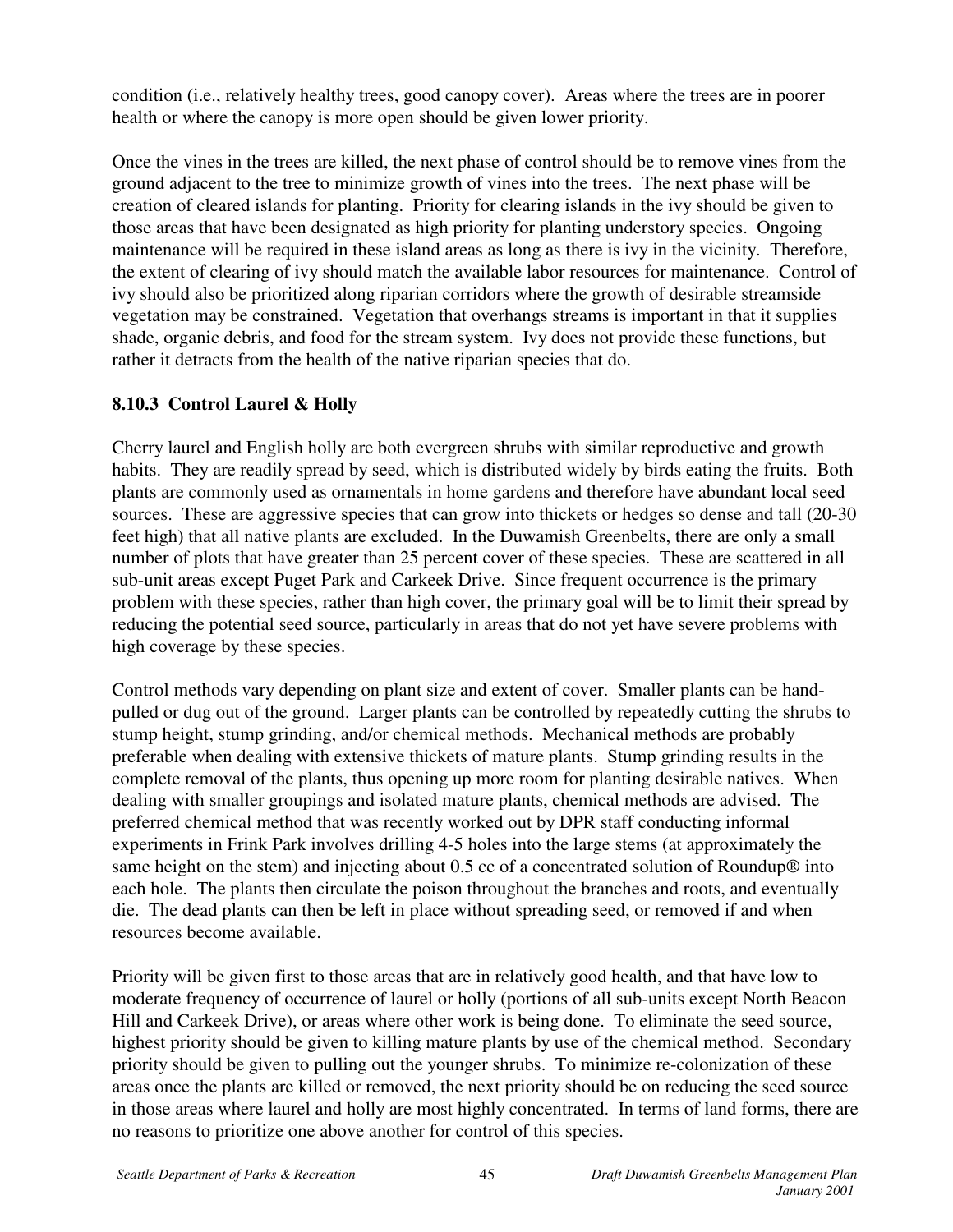### **8.11 Conduct Trail Inventory**

The Duwamish Greenbelts contain networks of trails. Some of these trails are on old road grades, but most are "social" trails that have been created by repeated foot traffic over time. Knowing the location and condition of these trails supports the restoration of the greenbelts by helping project planners to quickly evaluate access to a particular project. A trail survey helps project planners evaluate where trails may be ineffective, redundant, or hazardous. Based on the survey, such trails might be closed, rerouted, or improved to provide safe passage. Additionally, providing trails information to the neighborhood should encourage constructive use of the greenbelts.

Trails will be assessed using the Universal Trail Assessment Process developed by Beneficial Designs, Inc. The process provides quick, uniform assessment of trails and organizes the data into a database format for analyzing and publishing the information. This information can be published in the form of trail markers and users guides to provide better access for trail users.

Trails will be located using a laser rangefinder from an origin with a surveyed location. Survey techniques will measure the following features at each station:

**Grade -** The average grade between two designated stations along the trail is measured with a clinometer. Short, steep sections are measured with an inclinometer and recorded as maximum grade sections. The inclinometer is 24 inches in length and thus measures the grade experienced over one stride, or by a stroller or wheelchair. Objective information about the average and maximum grade is very useful to all user groups, especially mountain bike riders and persons with mobility limitations.

**Cross Slope -** Cross slope is measured at designated stations along the trail with a 24-inch inclinometer. These measurements are then used to compute the average cross slope for the entire trail. Similar to maximum grade, steep cross slope sections are measured with an inclinometer and recorded as maximum cross slope sections. Cross slope information is most useful to wheelchair users. Wheelchairs are very difficult to drive or maneuver on steep cross slopes.

**Width -** A tape measure is used to measure the width of the trail. The minimum tread width, or "beaten path," is measured at each station and is used to calculate the average tread width. The minimum amount of usable passage space between stations, or minimum clearance width, is also measured. If the width of the trail is disclosed, mobility device users will be able to determine before embarking on a trail exactly how far they will be able to hike and whether they will be able to reach their destination.

**Surface -** A judgment is made regarding the type of surface found in between stations. The type of surface is recorded, as well as a description of its characteristics. Trail surface type is a major influence on the degree of access for all user groups.

**Trail Length -** The distance from the trailhead is continuously recorded to indicate the total length as well as the position of each measurement site relative to the start of the trail.

Trails survey should be prioritized for areas that are being restored so that access can be directed to minimize site impacts. Trails survey should also be prioritized in areas that are receiving high trail use.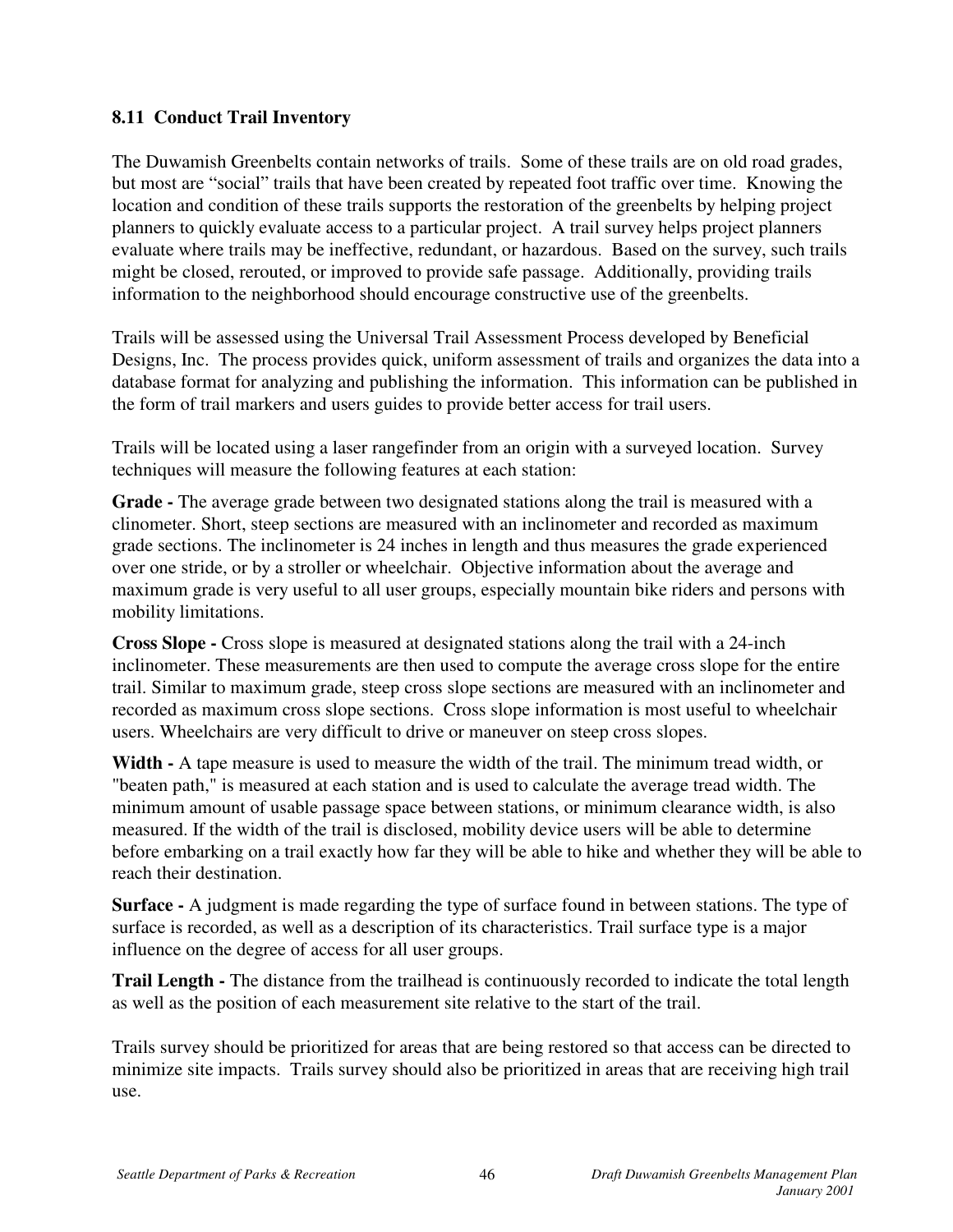## **8.12 Reduce Human Disturbance**

Reducing human disturbance in the greenbelts can be done by improving degraded conditions along forest edges, restoring interior areas that have been compromised by undesirable uses, and increasing public awareness and stewardship opportunities. Dumping, vandalism and theft of vegetation, encampments, boundary encroachments, domestic pets, and unrestricted access are among the human disturbances that can be prevented, minimized, and mitigated for in the greenbelts. Reducing the further occurrence of these disturbances and performing site repair in areas that have been damaged will improve the overall health of the forest. Site repair may involve removing litter and debris, dismantling encampments, and grading or scarifying compacted soil and seeding or installing plants. Prevention of disturbance might include performing regular site inspections, creating functional access, installing access barriers, identifying and delineating greenbelt boundaries, and doing some public education in adjacent neighborhoods.

Human disturbance in relatively unpatrolled and unmanaged public parks like the greenbelts is difficult to control. More than any regulatory policies, it is the attitude of the public towards the greenbelts that ultimately determines the level and extent of human disturbance. Strong community stewardship of public areas such as the greenbelts often results in a decrease in undesirable human disturbances. This pattern of increased awareness and community involvement leading to better stewardship and understanding of neighborhood parks and natural areas has been observed in other parks in Seattle. Management plans result in work on the ground (planting, invasive removal, etc.) that involves and hopefully inspires neighbors, community groups, and local schools. That attention often is enough to get momentum going and attract interest in the park that did not previously exist. Obviously, a commitment on the part of the Parks Department is also an important part of getting the community involved and participating. Involvement and education of the local community will be the keys to developing neighborhood stewardship of the greenbelts and reducing human disturbances that are detrimental to greenbelt health.

Undesirable human uses can occur in any landform type and should be identified in each of the subunits. Sample plots that had refuse, which could include encampments, were noted during the survey; this was identified as a moderate or severe problem in all but the Puget Park sub-unit. Refuse and encampments that have already been identified should be located in the field and removed. Future disturbance of this nature will hopefully be diminished with prompt removal of trash and a change in community behavior and attitude. Occurrences of encroachment were not identified in this survey, but would be found along sub-unit edges where private property adjoins the greenbelt; and can be identified with a more comprehensive boundary survey. Preventing encroachments will depend on better boundary delineation and community outreach/education. This issue is discussed in further detail in Section 8.13.

Dumping generally occurs along greenbelt edges where there is vehicle access to a site – along streets, in parking lots, and at street ends. Dumping, particularly of yard waste, may also occur where residential lots (backyards) adjoin greenbelt property. Specific sites that have been problematic in the past should be assessed for modification to prevent future dumping. Problems with dumping by adjacent private property owners could be addressed by distribution of an informational brochure or by appropriate prosecution in the event of large-scale or repeated problems. Reporting of incidents by the citizenry should be encouraged, and clean-up response should be prompt and thorough. Regular inspections or patrols of at-risk areas is also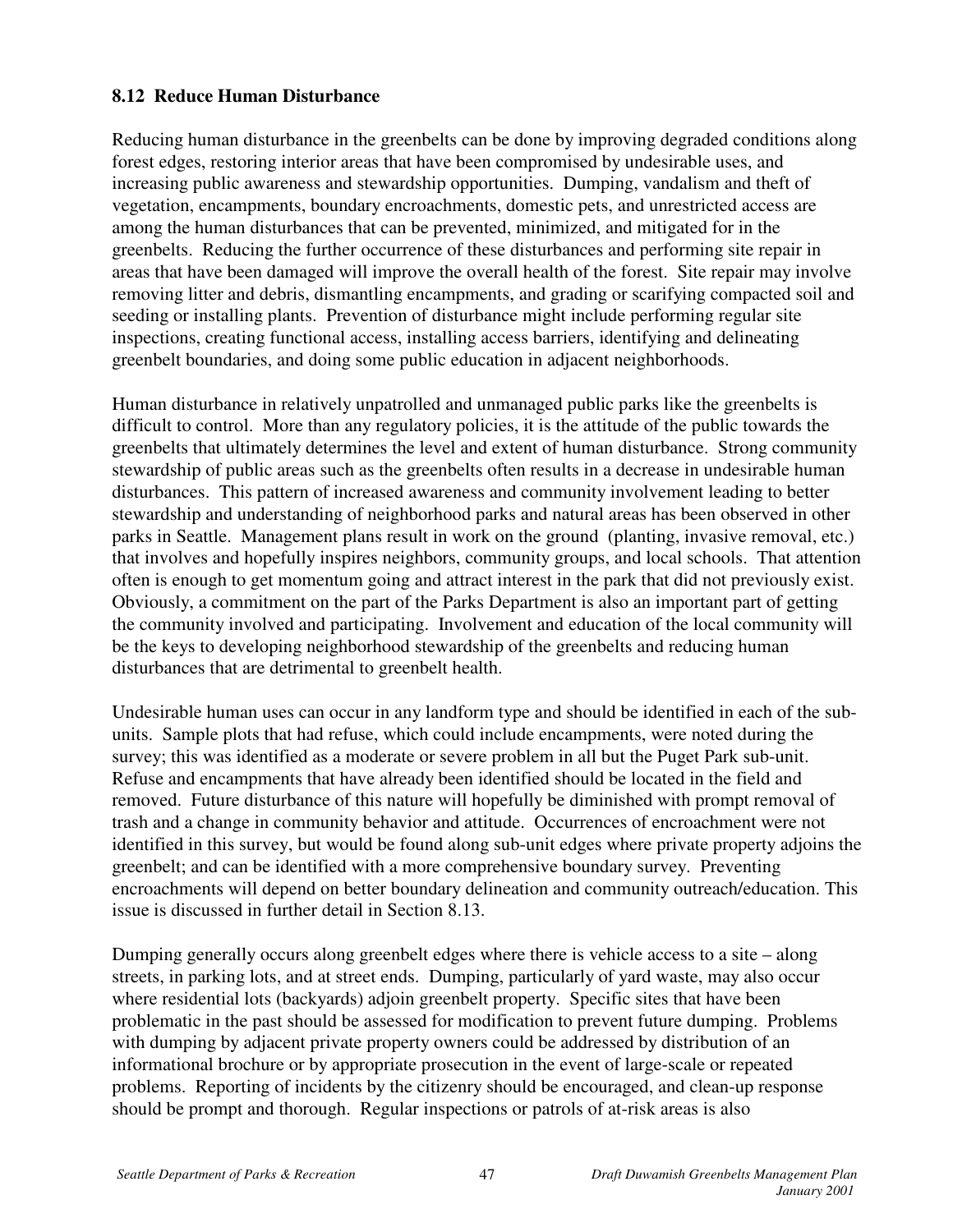recommended. Again, a shift in community attitude about the greenbelts and a better understanding of their functions and values will help a lot towards solving this disturbance problem.

In contrast to dumping which generally occurs along outer edges of the greenbelt, encampments usually occur in more remote parts of the greenbelts that have walk-in access only. Encampments should be removed as soon as possible after they are reported. Extensive and long-term encampments have been observed at North Beacon Hill and were recorded in 6 percent of the sample plots. Sample plots in Westcrest Park and West Marginal Hillside also had encampments. Social trails that are formed in association with encampments should be closed off and revegetated to help prevent re-use.

Vandalism and theft of vegetation often has to do with greenbelt vegetation that interferes with a private property owner's view, and is removed or altered without DPR permission. Other common actions include collecting plants, harassing wildlife and gathering firewood. All living and nonliving resources found in natural areas are the property of the City of Seattle, except the wildlife, which is the property of the State. Cases of vandalism and theft can be prosecuted when sufficient evidence to build a case is available. Subchapter II of the City of Seattle Park Code includes language designed to protect these public assets from vandalism. Section 18.12.070 states, "it is unlawful for any person…to remove, destroy, mutilate or deface any structure…lawn, …shrub, tree…plant, flower…in any Park. Any person convicted of vandalizing park property may be punished by a fine in any sum not to exceed \$5,000 or by imprisonment in the City Jail for a term not to exceed one year, or by both fine and imprisonment."

The potential impact of domestic pets is reflected in the City regulation that requires pets in parks to be leashed except for in designated off-leash areas. Dogs can destroy vegetation, while dogs and cats can kill or maim wildlife, particularly small mammals and birds. High nutrient loads and fecal coliform bacteria counts in streams and wetlands can result when scoop laws are not observed. Reducing negative impacts of domestic pets is largely the responsibility of an informed and selfpolicing public.

Access to and within greenbelt areas should be clearly defined based on predominant use patterns. These routes should be developed and maintained as trails and roads using the best management practices for trails described in Section 8.11. Other access should be restricted to prevent widespread degradation of the natural resources. Unsafe, poorly located, and redundant social trails should be closed and made inaccessible by constructed barriers and plantings. Further greenbelt degradation should be prevented by providing clearly defined access when appropriate, or managing forest edges for dense vegetation to prevent ingress.

### **8.13 Inspect & Delineate Boundaries**

Many of the management issues identified in Section 8 are likely to be more prevalent along Park property boundaries. Where greenbelt properties border residential or commercial property, there is more likelihood of disturbance from neighboring land use. Higher light levels encourage the growth of invasive exotic plants. Trees that might fail and impact buildings or traffic areas are more likely to become hazards as they age. Providing clear marking of property boundary locations will help adjacent property owners recognize where public property begins. Inspecting property boundaries will help Parks staff assess the needs and immediate work items.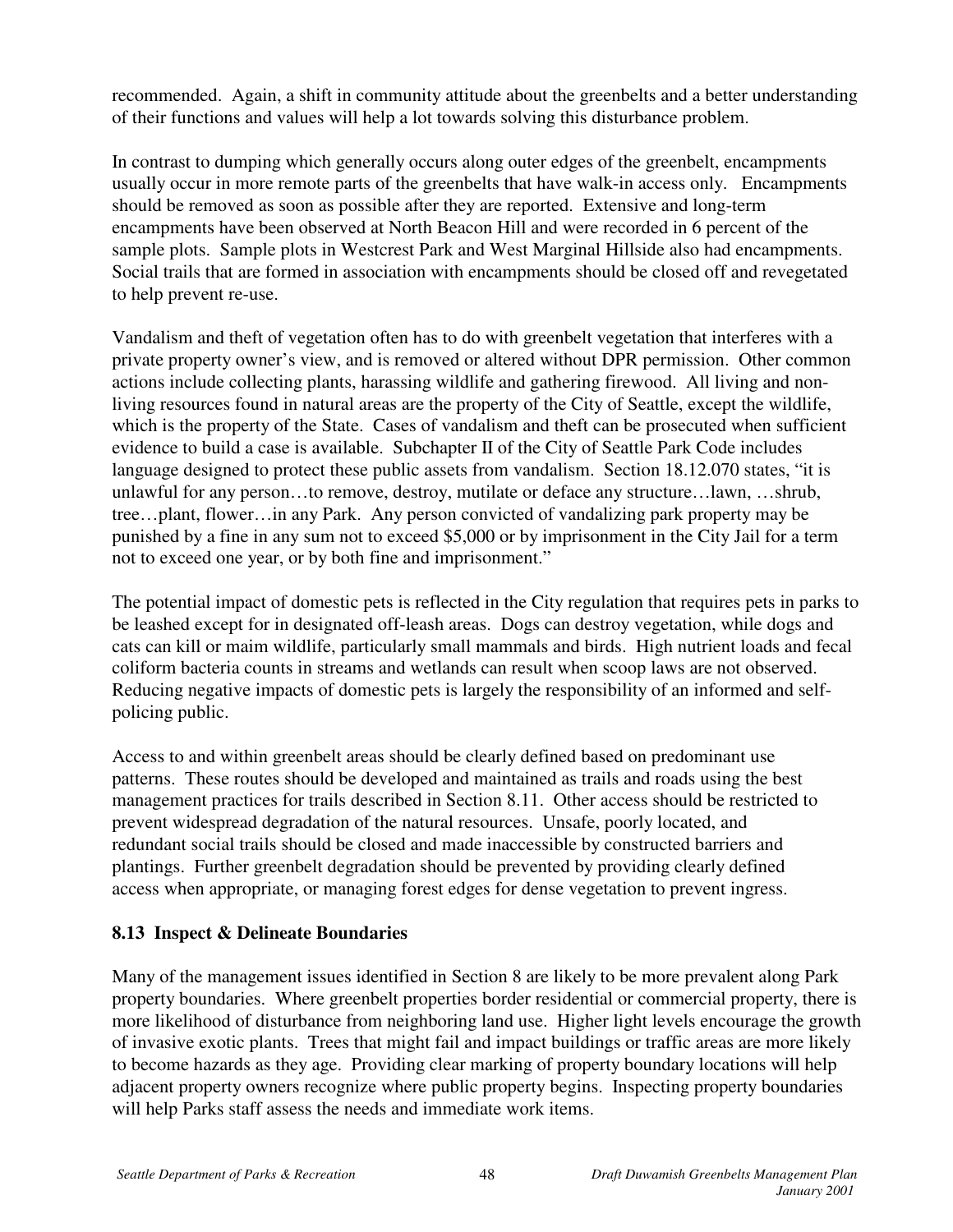Where boundaries of City-owned property are in question, they should be located by a registered surveyor. This provides boundary locations with accuracy that has legal standing. However, for routine inspection, differential GPS can approximate property boundaries with an accuracy within one meter. This level of accuracy is adequate for most issues that this plan addresses. Alternatively, the personnel doing the inspection can be equipped with an orthophoto that has lot lines superimposed. Inspecting staff can estimate the boundary location by referencing other landmarks identified on the orthophoto.

Indistinct or unclear boundaries should be marked with labeled white fiberglass boundary stakes or by other visible and durable means, as approved by the DPR Property Manager. Priority for boundary delineation and inspection should be for areas that are undergoing restoration work, areas that have high potential for hazard trees or high potential for human disturbance.

### **8.14 Summary of Management Prescriptions**

Table 8.5 summarizes the management prescription tasks proposed in this section, the areas or land forms prioritized, and the problems addressed by each task. This is not intended to be a comprehensive list, as the need for additional management actions may arise during the planning and completion of these 13 prescriptions. However, the tasks included in Section 8 should provide sufficient improvement to the greenbelts over time such that major strides will be made towards achieving the plan goals.

| <b>Task</b>                                          | Sub-unit<br><b>Priorities</b>                                                       | <b>Land Form</b><br><b>Priorities</b>                                   | <b>Problem Addressed</b>                                                                         |
|------------------------------------------------------|-------------------------------------------------------------------------------------|-------------------------------------------------------------------------|--------------------------------------------------------------------------------------------------|
| 8.1 Manage Hazard Trees                              | All Sub-units                                                                       | Forests near built<br>environment                                       | Lack of Forest Complexity<br>Low Forest Age & Density                                            |
| 8.2 Thin Dense Forest Stands                         | All Sub-units                                                                       | Forest on $<40\%$ slopes<br>Riparian Corridors                          | Lack of Forest Complexity<br>Low Native Plants/High Invasive Occurr.<br>Low Forest Age & Density |
| 8.3 Identify/ Create Canopy<br>Gaps                  | Duwamish Head<br><b>Westcrest Park</b>                                              | Forest on $<40\%$ slopes                                                | Lack of Forest Complexity<br>Low Native Plants/High Invasive Occurr.<br>Low Forest Age & Density |
| 8.4 Plant Non-forested Areas                         | All Sub-units                                                                       | Non-forested Areas                                                      | Lack of Forest Complexity<br>Low Native Plants/High Invasive Occurr.                             |
| 8.5 Plant Conifers                                   | Duwamish Head<br><b>Westcrest Park</b>                                              | Forests on $\langle 40\%$<br>slopes<br>Not in powerlines,<br>viewpoints | Lack of Forest Complexity<br>Low Native Plants/High Invasive Occurr.<br>Low Forest Age & Density |
| 8.6 Plant Broadleaf Evergreen<br>& Deciduous Species | Duwamish Head<br>West Marginal Hill<br><b>Westcrest Park</b><br><b>Puget Park</b>   | No Priority                                                             | Lack of Forest Complexity<br>Low Native Plants/High Invasive Occurr.                             |
| 8.7 Convert to Low Canopy                            | Viewpoints:<br>Duwamish Head<br>N. Beacon Hill<br>Powerlines:<br>All except Carkeek | Viewpoints<br>Powerlines                                                | Low Native Plants/High Invasive Occurr.<br>High Level of Human Intrusion                         |
| 8.8 Revegetate Slide Areas                           | All except S.Beacon<br>Hill & Carkeek                                               | Slides                                                                  | Common Occurrence of Slides<br>Lack of Forest Complexity                                         |

|  |  |  | Table 8.5. Summary of Tasks, Prioritization, and Problems Addressed |  |  |  |
|--|--|--|---------------------------------------------------------------------|--|--|--|
|--|--|--|---------------------------------------------------------------------|--|--|--|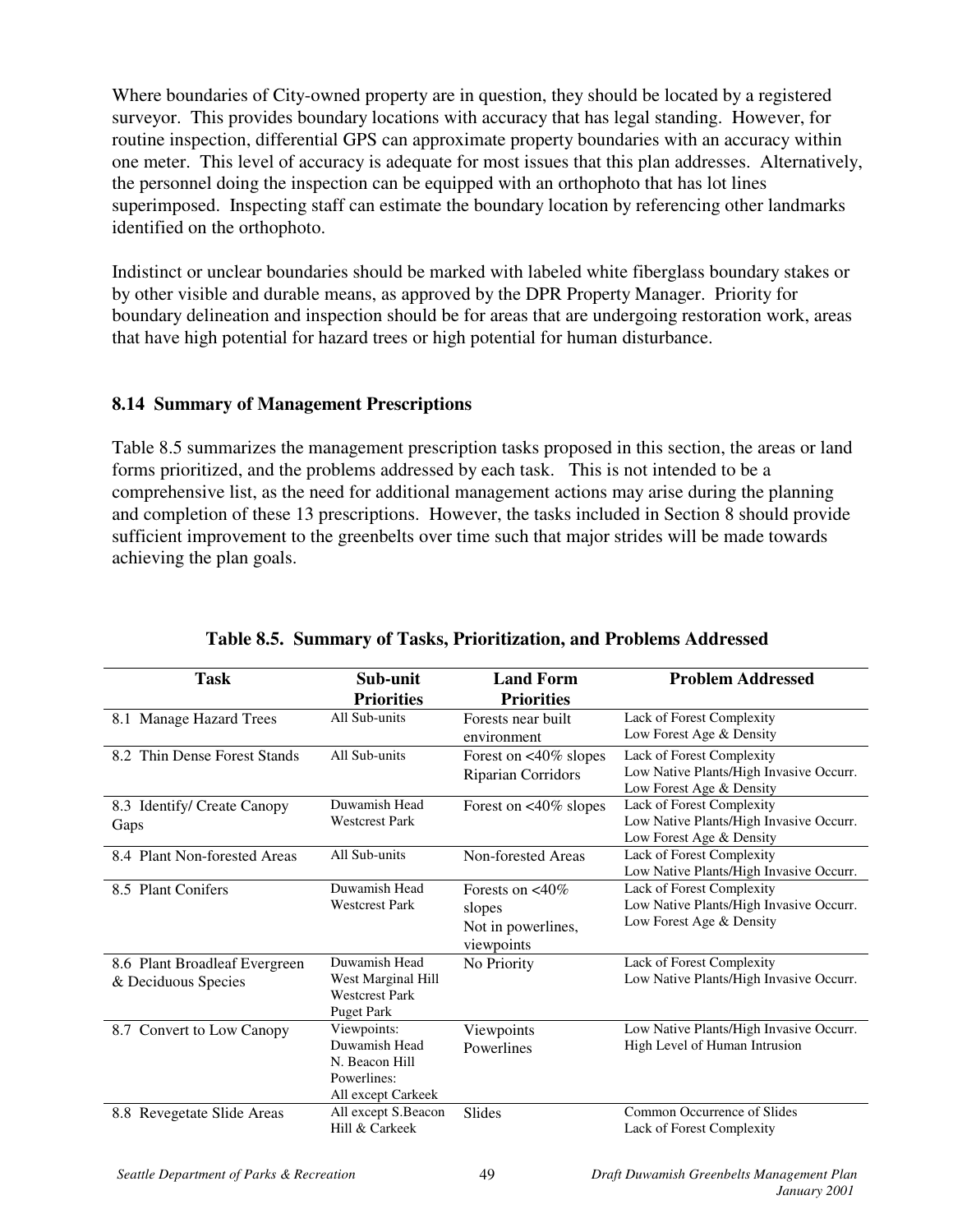| <b>Task</b>                                   | Sub-unit                                                                                                                                               | <b>Land Form</b>                                                    | <b>Problem Addressed</b>                                                                              |
|-----------------------------------------------|--------------------------------------------------------------------------------------------------------------------------------------------------------|---------------------------------------------------------------------|-------------------------------------------------------------------------------------------------------|
|                                               | <b>Priorities</b>                                                                                                                                      | <b>Priorities</b>                                                   |                                                                                                       |
| 8.9 Increase Snags/Down Logs                  | Snags:<br><b>Puget Park</b><br>West Marginal Hill<br><b>Westcrest Park</b><br>Down Logs:<br>Duwamish Head<br>North Beacon Hill<br><b>Carkeek Drive</b> | Riparian Corridors<br>Wetlands<br>Forest on <40% slopes             | Lack of Forest Complexity                                                                             |
| 8.10.1 Control Blackberry                     | Duwamish Head<br><b>Puget Park</b><br>West Marginal Hill<br><b>Westcrest Park</b>                                                                      | Riparian Corridors<br>Viewpoints<br>Forest on $\langle 40\%$ slopes | Lack of Forest Complexity<br>Low Native Plants/High Invasive Occurr.                                  |
| 8.10.2 Control Ivy                            | Remove Ivy from<br>Trees in All Sub-<br>units                                                                                                          | Riparian Corridors<br>Forest on $<40\%$ slopes                      | Lack of Forest Complexity<br>Low Native Plants/High Invasive Occurr.                                  |
| 8.10.3 Control Laurel/ Holly                  | Duwamish Head<br><b>Puget Park</b><br>West Marginal Hill<br><b>Westcrest Park</b><br>South Beacon Hill                                                 | No Priority                                                         | Lack of Forest Complexity<br>Low Native Plants/High Invasive Occurr.                                  |
| <b>Conduct Trail Inventory</b><br>8.11        | All Sub-units                                                                                                                                          | No Priority                                                         | High Level of Human Intrusion                                                                         |
| 8.12 Reduce Human<br>Disturbance              | All Sub-units                                                                                                                                          | No Priority                                                         | Lack of Forest Complexity<br>Low Native Plants/High Invasive Occurr.<br>High Level of Human Intrusion |
| 8.13 Inspect & Delineate<br><b>Boundaries</b> | All Sub-units                                                                                                                                          | No Priority                                                         | High Level of Human Intrusion<br>Low Native Plants/High Invasive Occurr.                              |